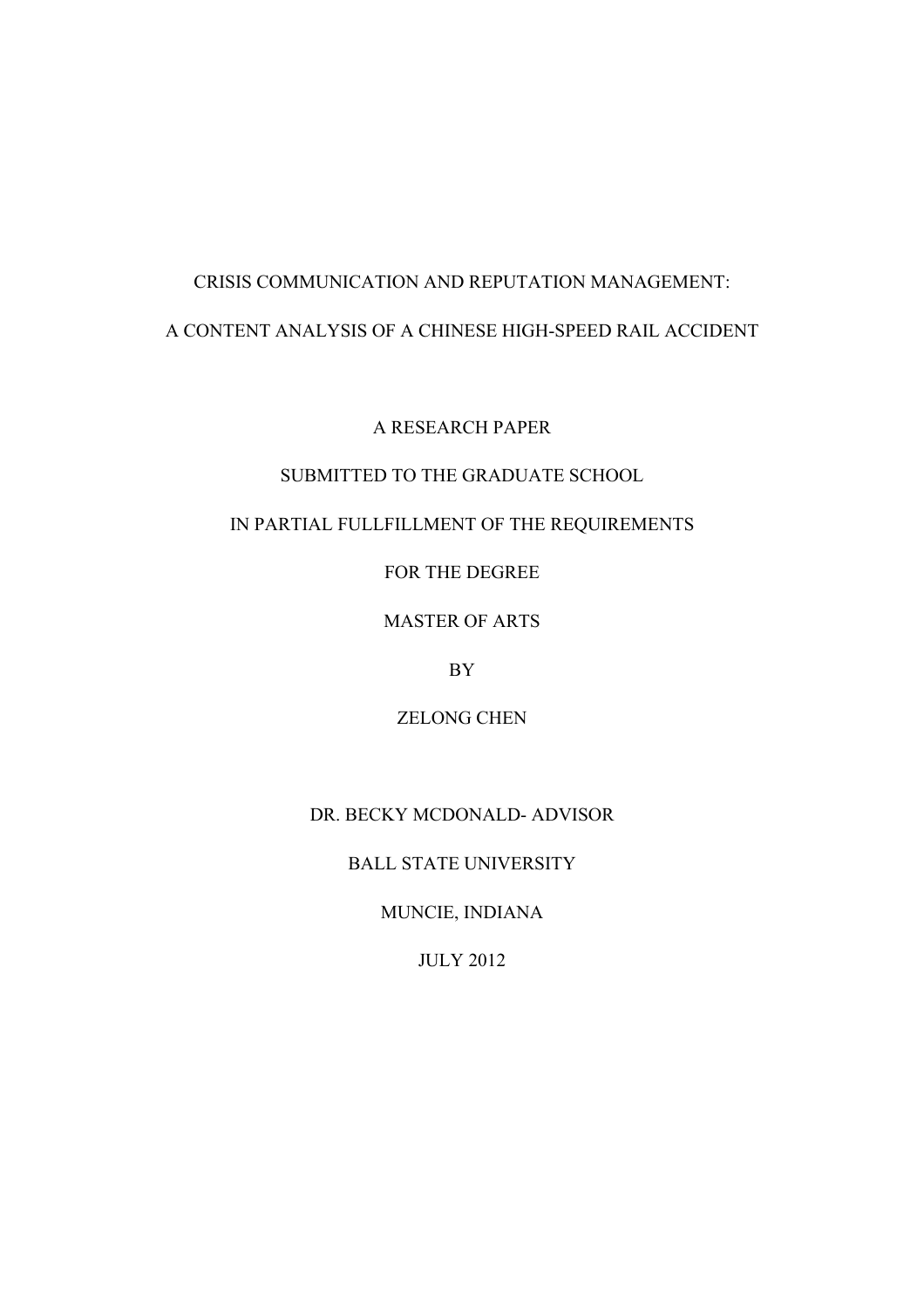# **TABLE OF CONTENTS**

| Research Question 1: What crisis response strategies the government use in the |  |
|--------------------------------------------------------------------------------|--|
|                                                                                |  |
| Research Question 2: How were SCCT crisis communication strategies used in     |  |
|                                                                                |  |
| Research Question 3: What role did the media play in this case? 46             |  |
|                                                                                |  |
|                                                                                |  |
|                                                                                |  |
|                                                                                |  |
|                                                                                |  |
|                                                                                |  |
|                                                                                |  |
|                                                                                |  |
|                                                                                |  |
|                                                                                |  |
|                                                                                |  |
|                                                                                |  |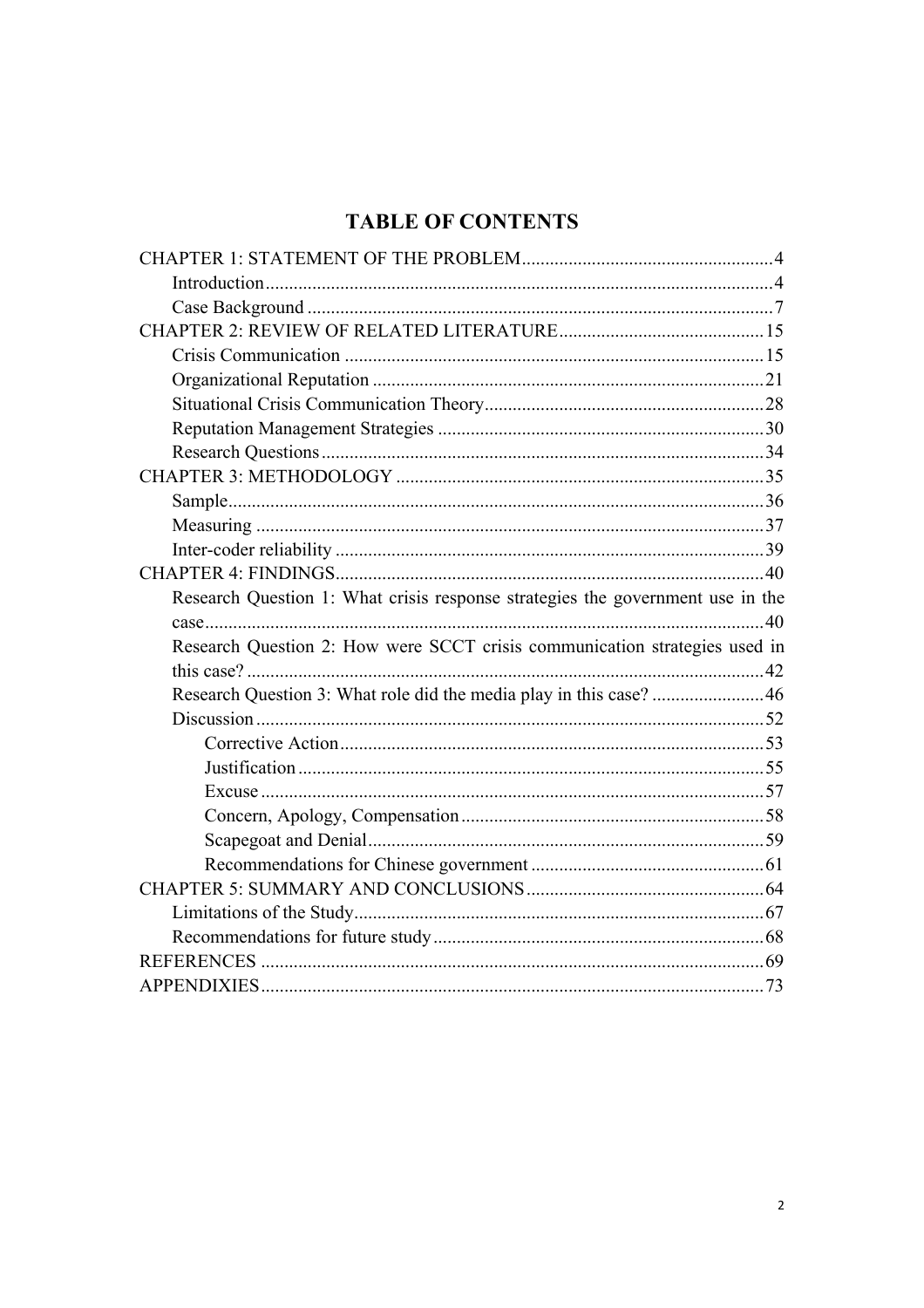# **LIST OF FIGURES**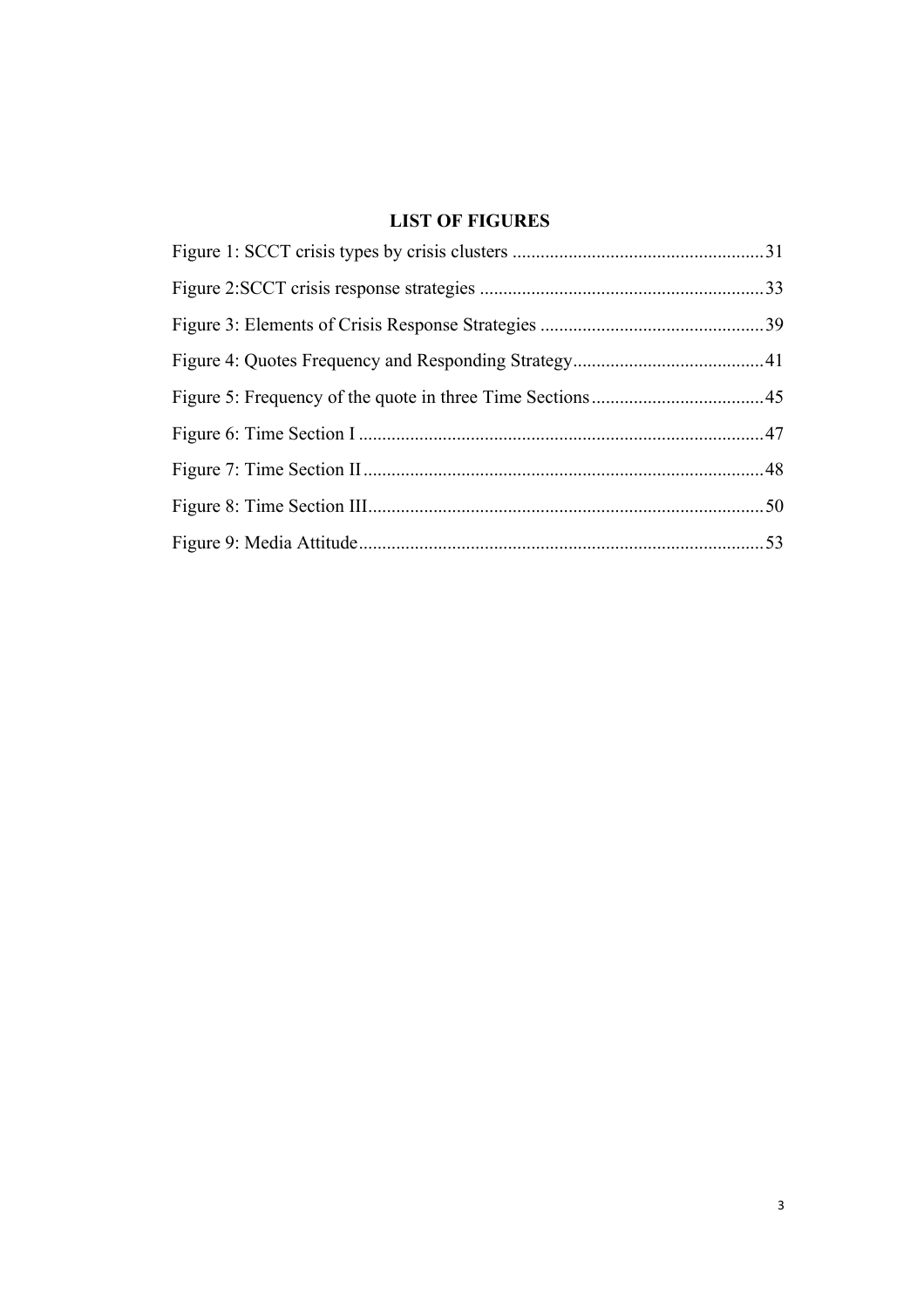#### **CHAPTER 1: STATEMENT OF THE PROBLEM**

# *Introduction*

With more than 100 years of development, organizations are beginning to understand the importance and value of public relations. One of the most important goals of public relations is to build better communication between communities and organizations especially in the aftermath of crisis situations. To highlight the importance of this goal, two of the most mentioned functions in public relations are crisis communication and reputation management.

The effectiveness and value of public relations in organizations was demonstrated by the excellence theory, which was the result of a 15-year study of practices in communication management and public relations funded by the International Association of Business Communicators (IABC) Research Foundation. James Grunig, Larissa Grunig and David Dozier led a research project that indicated that public relations should have 4 levels of analysis: program, functional, organizational, and societal. These 4 levels of analysis are important because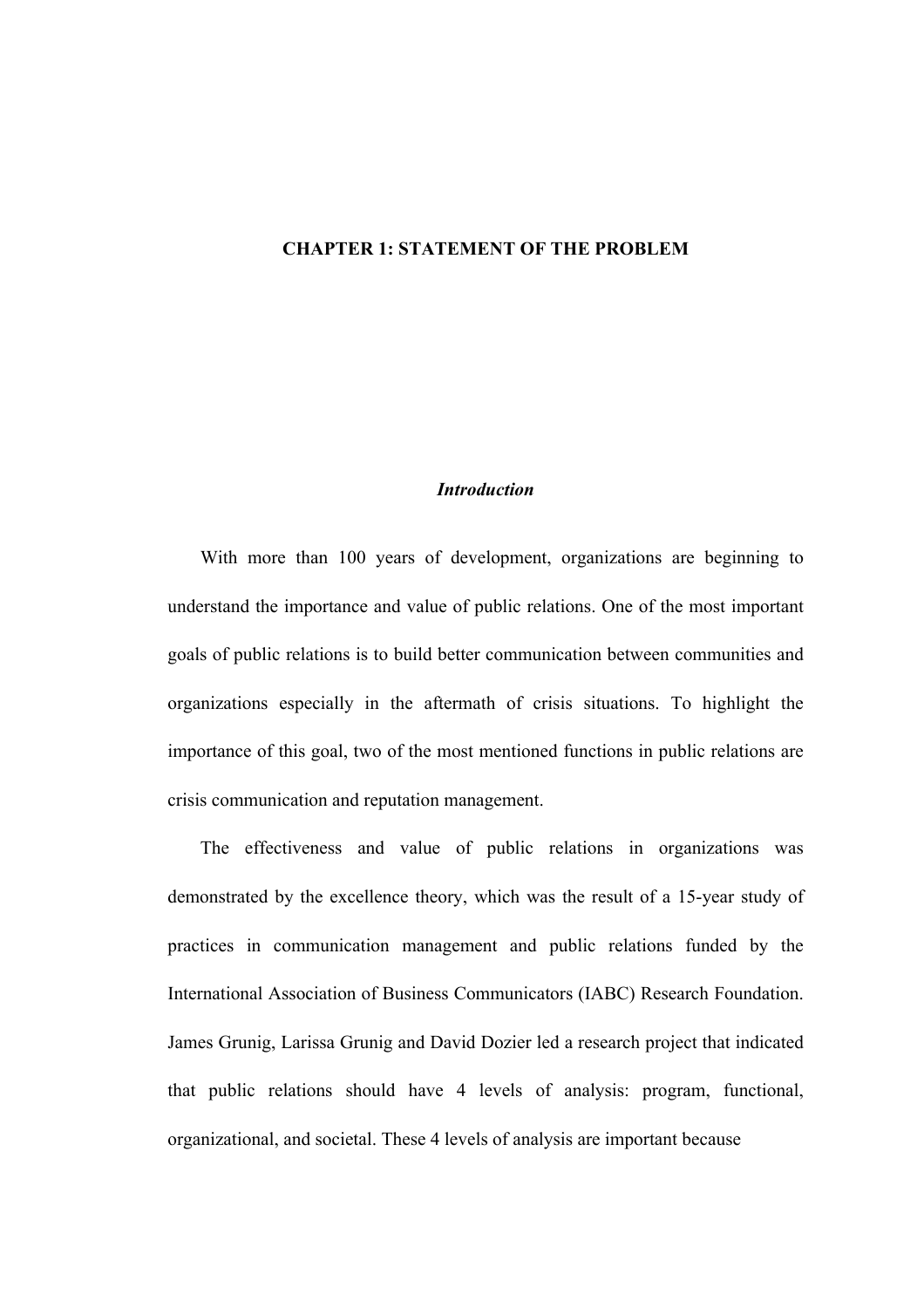"Effectiveness at a lower level contributes to effectiveness at higher levels, but organizations cannot be said to be truly effective unless they have value at the highest of these levels" (L. Grunig, J. Grunig, and Dozier, 2002, p. 8).

Crisis communication and reputation management are vital to organizations because they help mitigate risk. Although environmental crises like earthquakes occur suddenly, a crisis is not always a catastrophic event. Organizational crises frequently evolve from some small problems inside or outside the company. Any inappropriate methods for resolving the situation might result in significant reputational, operational or financial harm to the organization. A crisis is defined as "a major occurrence with a potentially negative outcome affecting an organization, company or industry as well as its publics, products or good name" (Fern-Banks, 2007, p.1). When facing a crisis, it is important for the organization to already have a comprehensive crisis communication plan and management strategies (Coombs, 2010).

Crises can affect the reputation of the organization, and it is very important for a company to restore or repair its reputation after a crisis situation. Understanding the value of reputation to an organization is a vital part of public relations work. "Reputation confers advantages and privileges on companies. We trust those companies that we respect, so we grant them the benefit of the doubt in ambiguous situations" (Fombrun, 1996 pp.9). Jeffries-Fox Associates (2000) pointed out the value of reputation to an organization: "1. Increasing market share; 2. Lowering market costs; 3. Lowering distribution costs; 4. Ability to charge a premium; 5. Avoiding over-regulation; 6. Ability to weather bad times; 7. Greater employee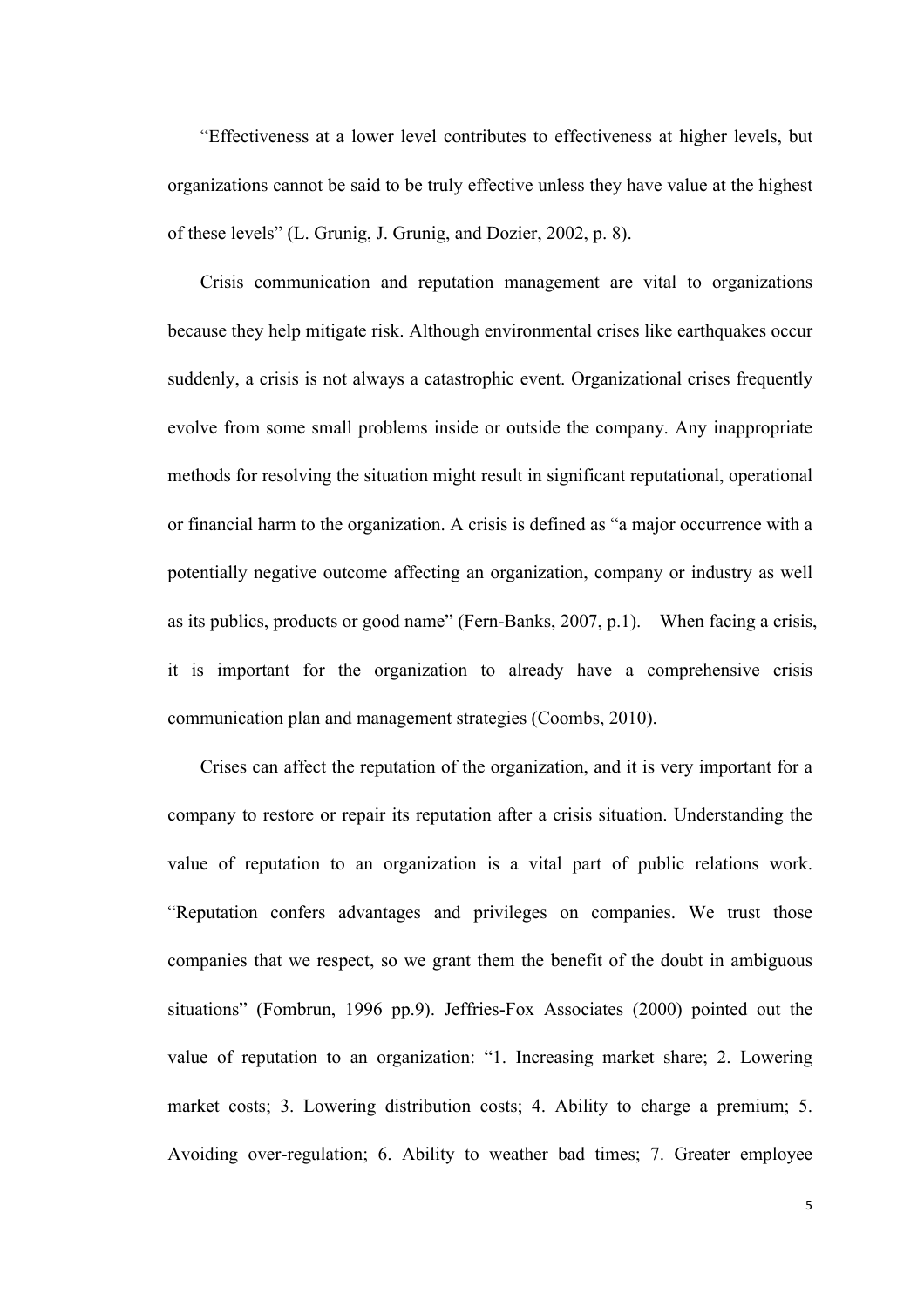alignment and productivity; 8. Being able to attract and retain talent; 9. Being able to attract investors; 10. Being able to gain access to new global markets; 11. Gaining more favorable media coverage (pp. 9-10)."

Reputation is a fragile, intangible resource that every company needs to learn how to build and save. Building a good reputation is the most crucial and strategic task that every company should realize, especially in the highly competitive, information-rich business environment (Fombrun & Van Riel, 2004).

As one of the most developed examples of public transportation in China, high-speed rail suffered a crisis because of an extremely serious collision accident on July 23, 2011 at Wenzhou, Zhejiang. High-speed rail in China refers to any commercial train service in China with an average speed of 200 km/h (124 mph) or higher. China has the world's longest high-speed rail (HSR) network with about 9,676 km. In 2010, based on a report from BBC News China was expected to have more high-speed rail track than the rest of the world combined by 2012 (Robinson, 2010).

This paper used content analysis to analyze the responses and the strategies that were used by the Chinese Ministry of Rail and other involved government departments in the aftermath of the crisis. This research paper's purpose was to provide recommendations and implications for public relations about crisis communication and reputation management and especially for government public relations in China.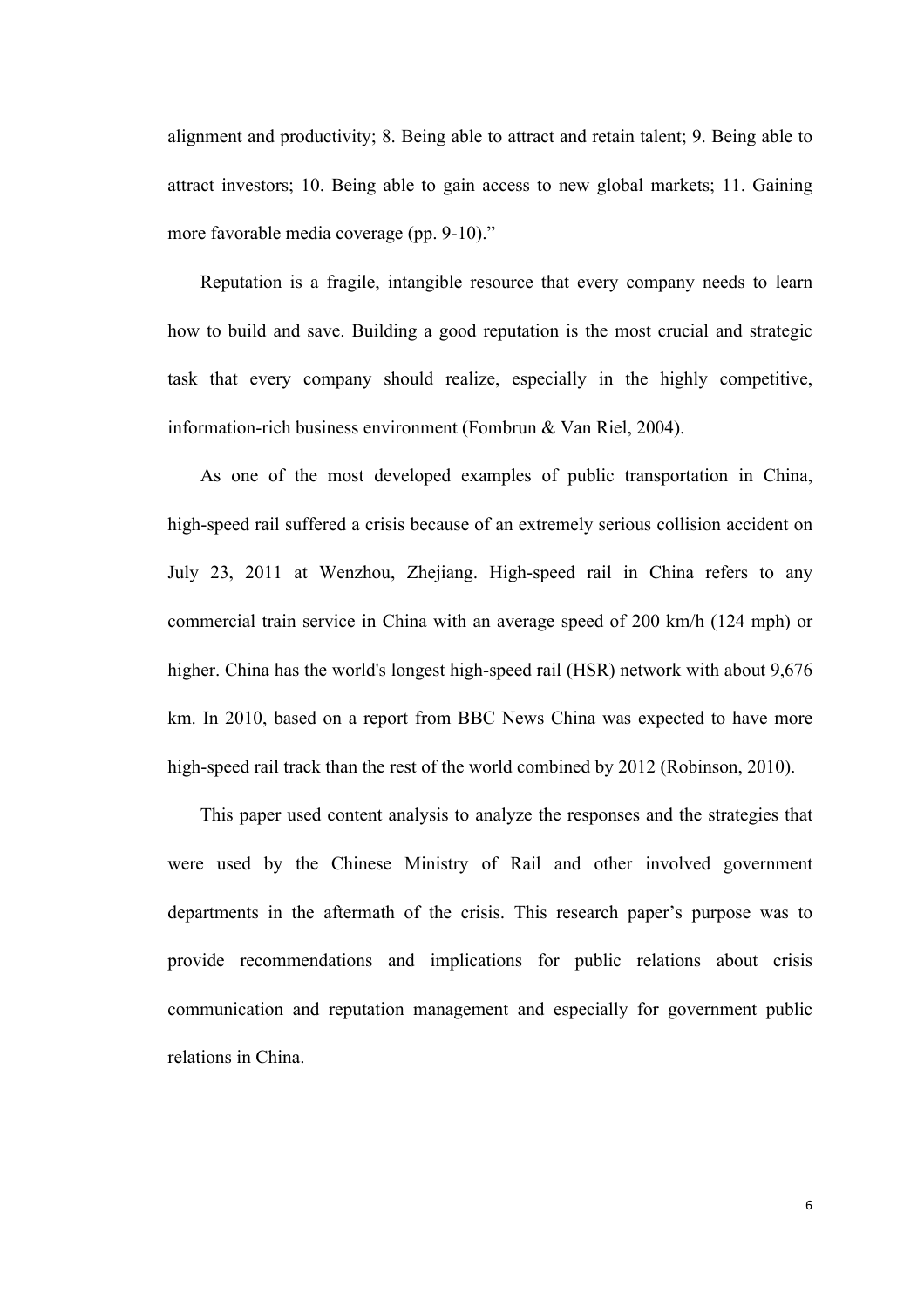#### *Case Background*

On July 23, 2011, two high-speed trains collided on a viaduct in the suburbs of Wenzhou, Zhejiang Province, China. This accident happened on the Yongtaiwen rail line and the Ministry of Rails of The People's Republic of China officially named the crisis as "7.23 Yongwen line extremely serious rail accident." The casualties and injurers sustained were extensive as 40 people were killed and 172 people were injured. Transportation was interrupted for 32 hours and 35 minutes, and the direct economic loss was more than 193 million yuan (about \$30,595,505) (7.23 Yongwen, 2011).

#### *Crisis Erupts*

Four minutes after the collision, the first message was sent out by a passenger via Sina Weibo (the Chinese version of Twitter). Meanwhile, after the news broke, hundreds of media agencies from all over the world headed for the site of the accident to report on this crisis. The questions at that time period focused on why this accident happened? Was it a mistake in the operation or was the accident caused by weather? How would the government react to this issue?

The government assigned about 1,100 military troops and various medical teams to go to the accident site and form an emergency rescue. However, the cause of the accident was still unclear and rumors were flying quickly.

The cause of the accident was initially stated to be a lightning storm occurring 20 miles (32 km) south and 60 miles (97 km) west of the viaduct. However, 5 days later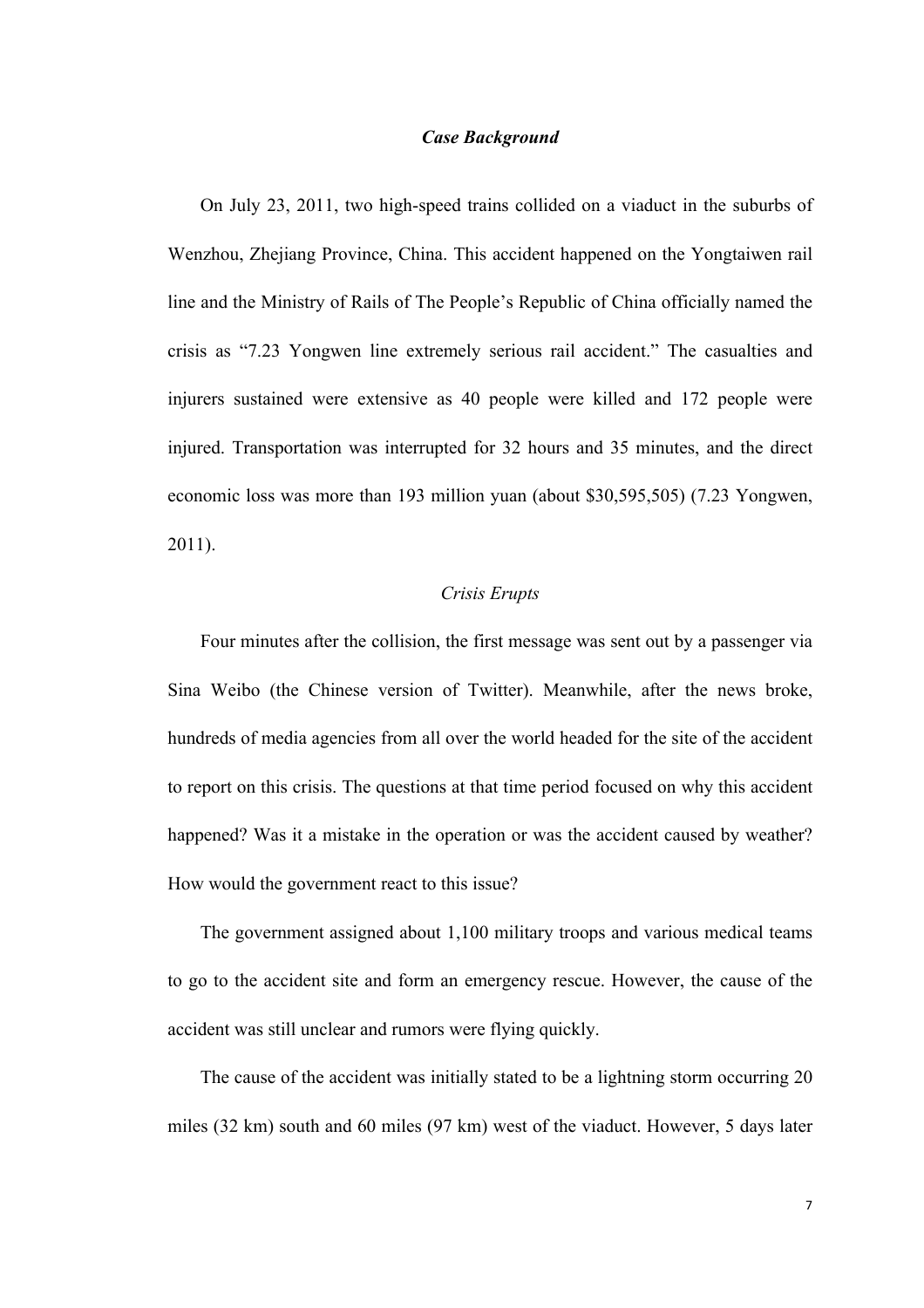on July 28, the Beijing National Rail Research & Design Institute of Signals and Communications Co. Ltd., a rail research institute, claimed responsibility for the accident. They stated in a report that a signal on the track failed to turn red, and staff failed to notice the error (Wenzhou, 2012).

The entire rescue process took about 25 hours, and the rail was open to traffic again on the morning of July 25. After the rescue, the team rushed to bury the wreckage of the train because they said it contained a lot of highly confidential technologies. The short rescue time and the inappropriate behaviors made the public think the government deliberately eliminated evidence of the accident without consideration for loss of life. People felt the government was hiding the true cause of the accident.

Most discussions on the Sina Weibo and news reports focused on speculation about why the government offered such a short time for rescue and made the quick decision to bury the train. The stories about the accident included some information that was uncovered by the Chinese news media and posted on Sina Weibo, and the information spread rapidly. The accident was a huge crisis for the Ministry of Rail. In addition, the Chinese media coverage spread speculation about the accident, expanding the problem further.

# *Media Coverage*

Thousands of reporters covered this accident, and articles were written by journalists from both China and overseas. Based on the later analysis of media coverage, the reports in the Chinese media could be divided into two types. The first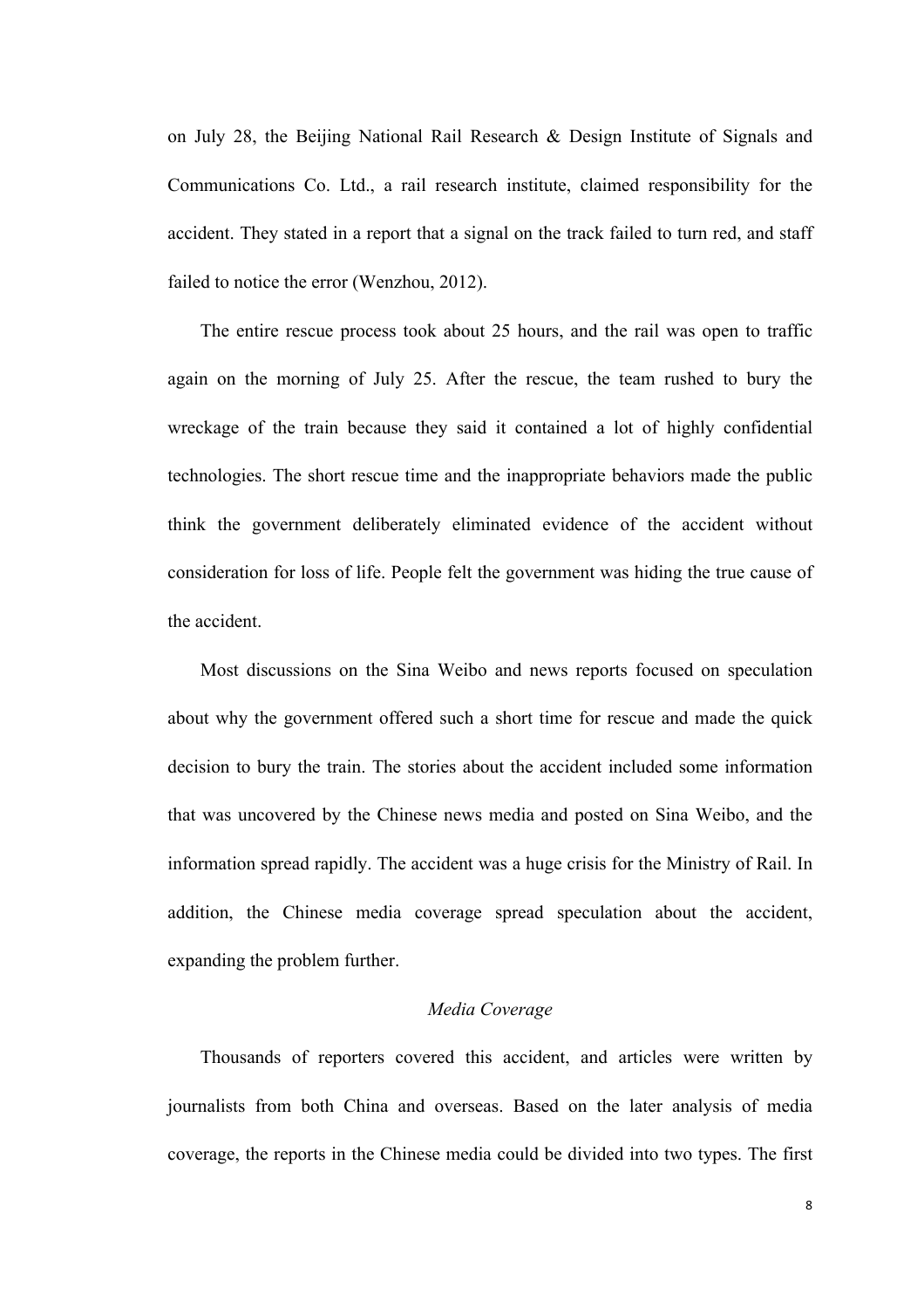focused on reporting this accident fairly, based on the known facts and without speculation. These reports reported the facts and did not allow rumors or opinions to be reported. The second type focused on criticizing the rescue process. Furthermore, some of these reports seemed out of control because they blamed the high-speed rail itself, instead of blaming the people who should take responsibility.

International media agencies and reporters from Hong Kong and Taiwan reported the story, and their reports included some speculation like the reports in Mainland China. However, the reporters were more objective. These reports criticized the rescue time as not long enough and saw the burying of the train as the government's attempt to destroy evidence of the accident。

In addition to reporting the accident, Hong Kong and Taiwan media agencies also distributed a lot of "inside information" that would never appear in Chinese mainland media parts. According to the Deutsche Welle (2011) and Agence France-Presse (2011), the Propaganda Department of the Communist Party of China issued inside-only policies for reporting the accident for Chinese mainland news media. The inside-only policies' directives were: all the media should only report the information that was issued by Ministry of Rail, should not send reporters to the scene, should not report too much about this issue and should not comment on the development of Chinese high-speed rail. Furthermore, the tone of the reports were to be understood as settled, and the reports should use "great tragedy, great love" as a theme, which was used to cover the reason why the accident occurred.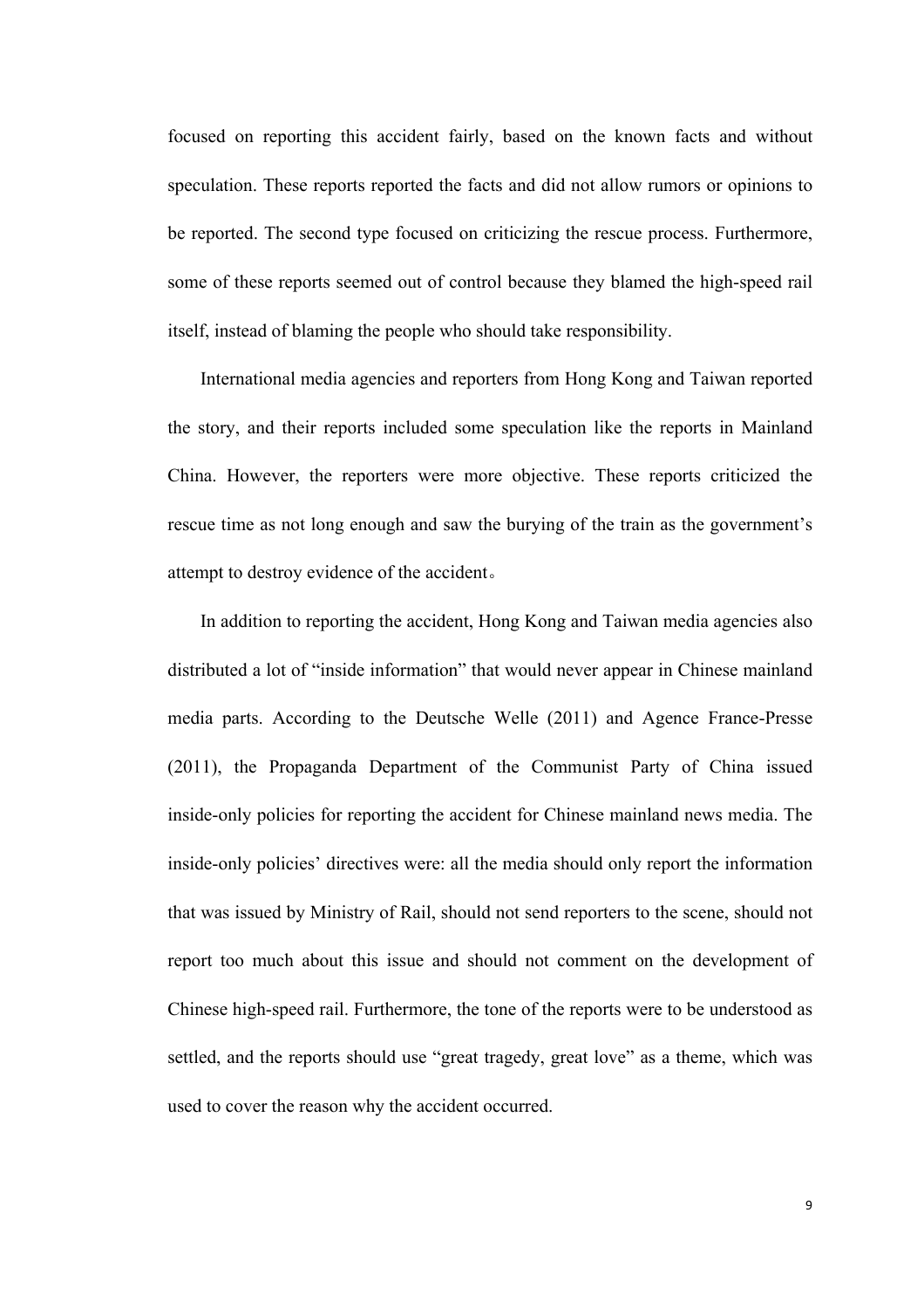#### *Press Conference by Wang Yongping*

To cope with the outpouring of negative opinion, the Ministry of Rail held an official press conference on July 25. It was held and hosted by Wang Yongping, the spokesperson for the Ministry of Rail. Reactions to this press conference were extremely negative and made public response more negative.

The first area of criticism involved finding a 2-year-old girl was alive after the rescue team announced the rescue work was finished. Many journalists who attended the conference asked how this happened. The explanation from Wang was, "this was a miracle. We did find a living girl in the work thereafter. That was what happened" (Wenzhou, n.d). Most of the journalists of the conference shouted, "This was not a miracle" in accusatory voices.

Second, when one journalist asked why the rescue team couldn't wait to bury the train, Wang said the burial was because it was the best way to provide more space for the future rescue vehicles. And he then had this statement to say, "whether or not you believe (this explanation), I believe it." This phrase became so popular it was turned into an Internet meme (Wenzhou, n.d). To further complicate matters, explanations from Wang were totally contradicted by reports from CCTV (China Center Television).

Another important thing at the press conference was the improper language chosen by Wang. He created a tense atmosphere, and this led to chaos at the conference. All the TV stations that were reporting live interrupted by the chaos, and that was the end of the press conference for the public. One reporter at the press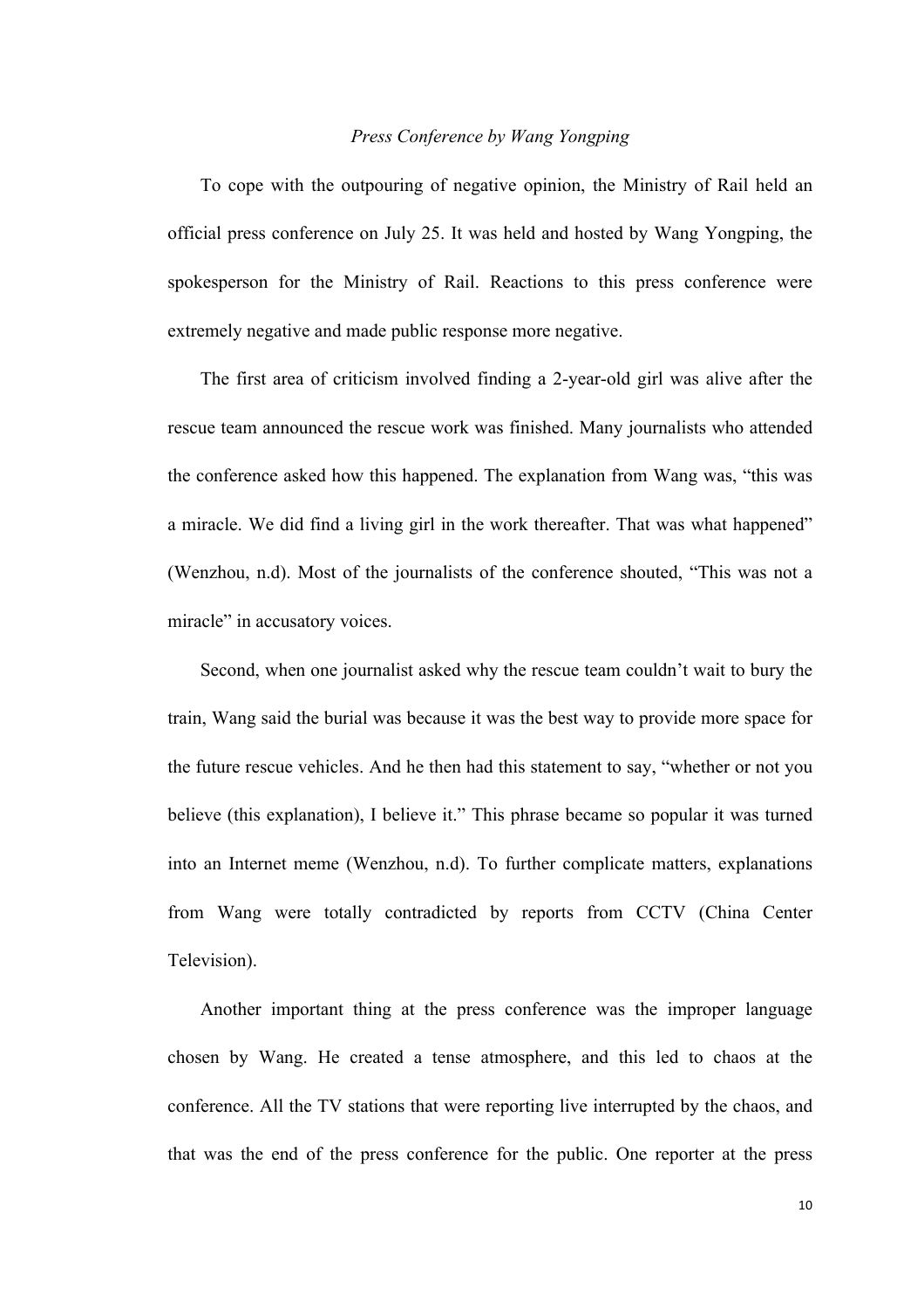conference recalled that this was the most disordered conference she had ever attended before (7.23 Yongwen, 2011).

#### *Premier Wen Jiabao's Visit*

In addition to the press conference, Chinese Premier Wen Jiabao visited to the accident scene on July 28. He called for "all-out efforts to rescue passengers." He mourned the passengers that were killed in the accident, went to visit the passengers that were injured and expressed his sincere compassion to the family members of the passengers. He also held a press conference and invited more than 70 media agencies and 150 journalists from all over the world.

The main points of the press conference by Premier Wen Jiabao were: "1. He sincerely apologized for his lateness coming to the scene because he was sick in the hospital for 11 days; 2. He commanded the investigation team to create an open and honest report for the public, and the report should only contain the truth while pointing out the people who should be held responsible. 3. The high-speed rail had made huge developments in recent years, but this accident was an alarm for the government and was a reaction to rethink anything that was missed in the development. We needed to combine the speed, quality, and safety together in developing the high-speed rail. 4. The only thing we care about is the safety of the passengers" (7.23 Yongwen, 2011).

#### *The Process of the Investigation*

On July 25, the State Administration of Work Safety held another press conference hosted by spokesperson Huang Yi. Yi said the government had already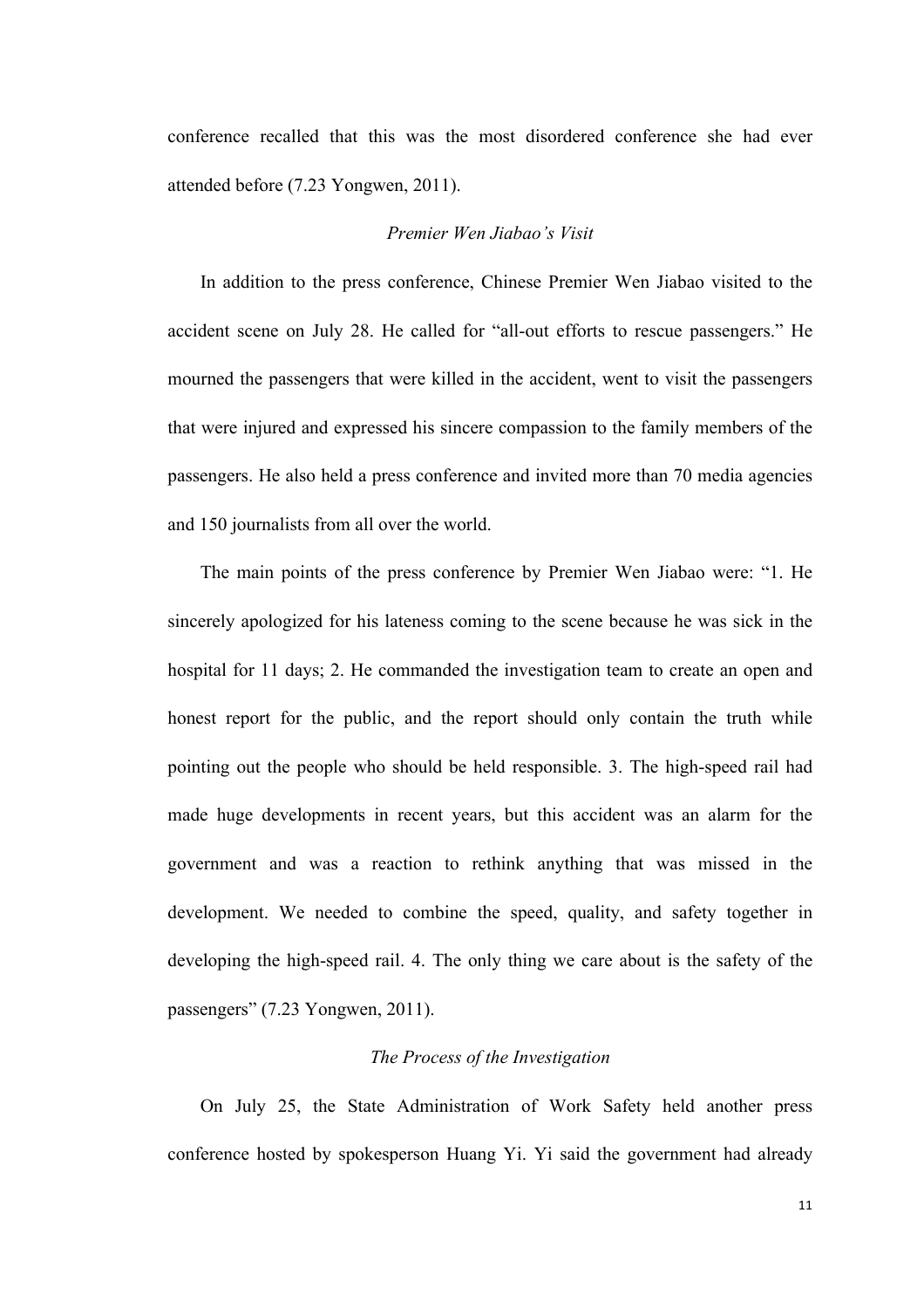formed a special investigative team to investigate why the accident occurred. Results would be published by September.

On August 4, Huang Yi said the accident was not caused by the weather or by a disaster; it was an extremely serious accident caused by staff negligence.

On August 16, Wang Yongping was officially fired by the Ministry of Rails because of his unprofessional attitude and unfit words at the prior press conference held by the Ministry of Rail on July 25.

On August 22, Huang Yi said that the accident happened due to negligence by employees. He also mentioned that based on the information he had received, this accident was not supposed to happen and it could have been avoided if the staff had taken the correct actions.

On September 21, the investigation team announced that they needed some more time to form a final report because a large number of the questions that related to the techniques and management aspects needed deeper analysis and tests.

On October 25, Huang Yi told the public in a public announcement that the investigation had reached a crucial moment, and the team had attained an abundance of evidence that could determine who was responsible for this accident.

#### *Results*

Finally, on December 28, the State Council released the official accident investigation report to the public. The report pointed out "the accident occurred due to severe defects in the design of control center equipment, lax equipment inspection and failure to adequately respond to equipment malfunctions caused by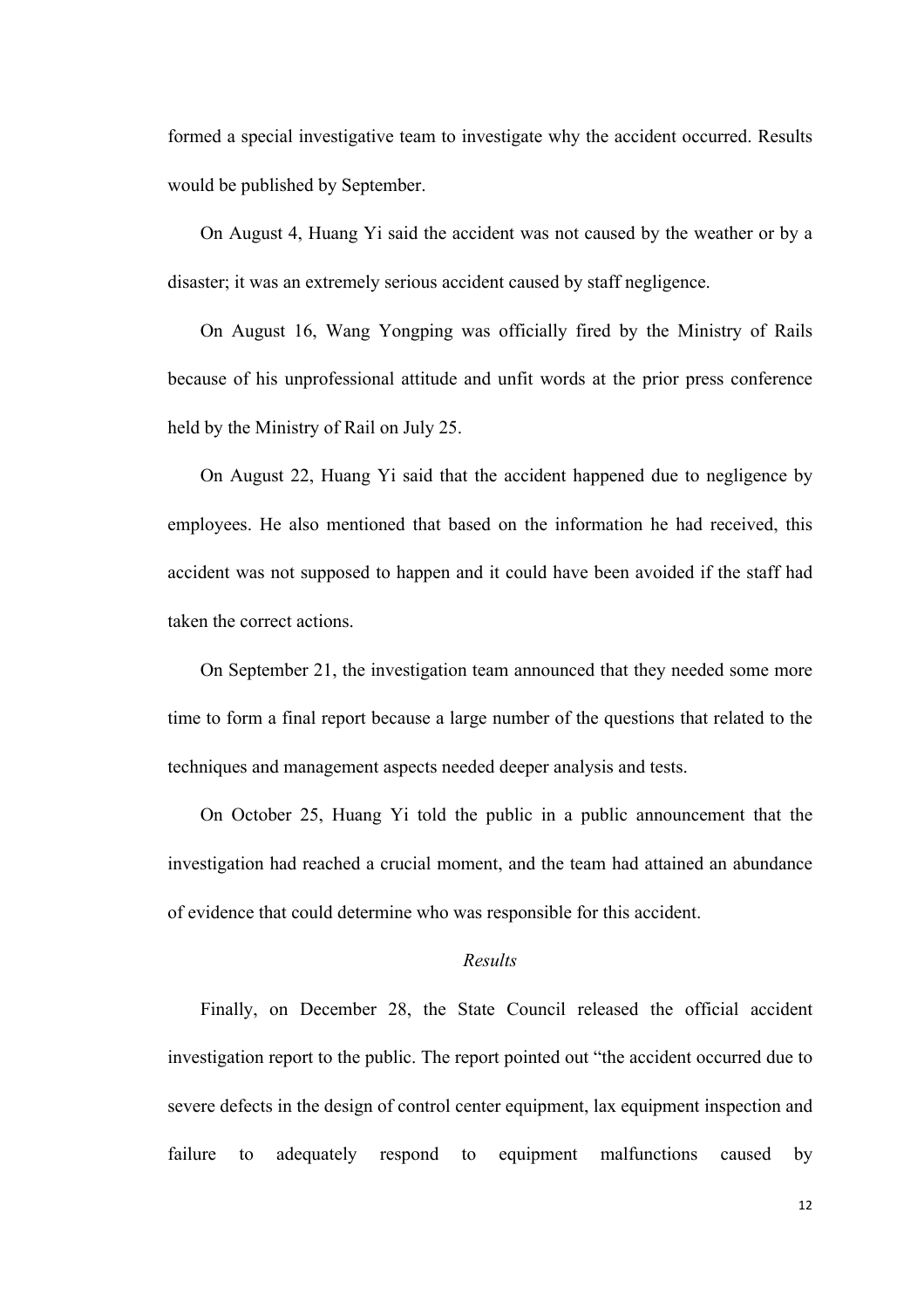lightning."(Wenzhou, 2012)

In this report, 54 officials were named as being responsible for the accident and failed rescue effort. The most senior official named was the former minister Liu Zhijun. He was fired because he disobeyed the basic rule of construction: he increased the speed limit from 200km/h to 250km/h without any authorization.

The first compensation agreement was announced on July 26, 2011. The victim Lin Yan received 500,000 yuan dollar. First, the government said it was responsible to pay all the victims according to this standard. However, this compensation aroused extensive public discussion because professionals pointed out that the compensation should pay different damages based on the different conditions of the victims. After careful discussion with the family members of the victims and legal advice, the final total of damages to each victim was 915,000 yuan dollar. This is the highest compensation paid in a public transportation accident in Chinese history.

#### *Influences*

1. Raise the public's concerns about the safety of high-speed rail travel in China. After the accident happened, the occupancy rate for high-speed rail was less than 50%, which was a significant cost to the rail. Some reports mocked the rail system as having to transport the seats instead of passengers.

Because the occupancy rate was extremely low, some of the booking rates did not even achieve 1%, and the Ministry of Rail reduced or stopped running parts of the Jinghu high-speed rail.

2. The ticket prices and speed limit the high-speed rail were lowered.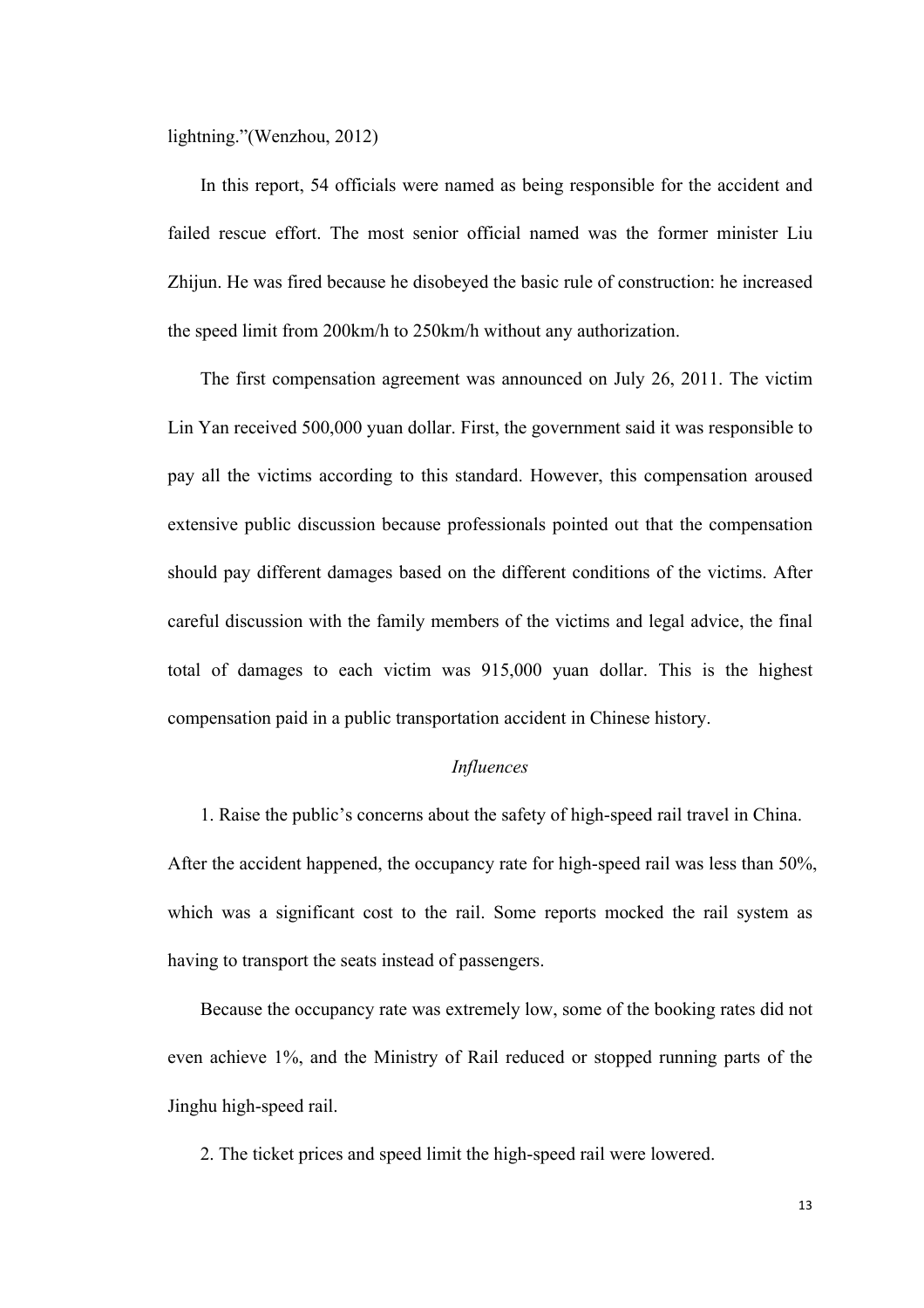Since August 13, the 9,000 kilometer high-speed rail has decreased ticket prices and speed limit in Mainland China. The speed limit of the rail was been reduced from 350km/h to 300km/h and 250km/h to 200km/h. The price of tickets was discounted 5%.

3. The influence on the growth and expansion plan for Chinese high-speed rail

This accident threatened growth plans for Chinese high-speed rail. China was planning expansion in order to compete with the Japanese Shinkansen. China wanted to export the high-speed rail train with a "made in China" label that could help rid of the nation's image as a low cost manufacturing country and placed Chinese high-tech product exports in the other countries, instead. However, the accident increased doubts by the public about the quality and safety of Chinese rail.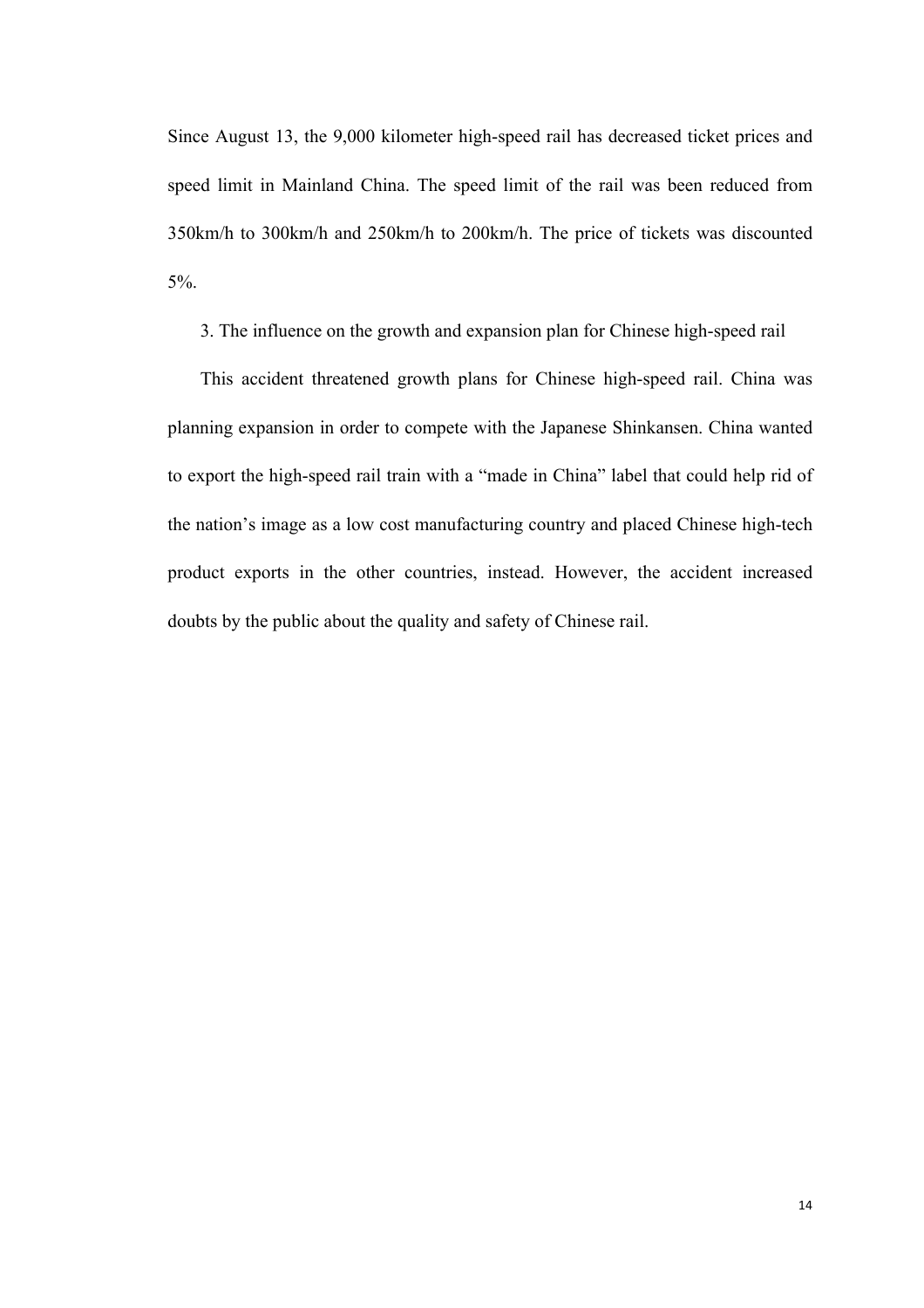#### **CHAPTER 2: REVIEW OF RELATED LITERATURE**

Crisis communication and reputation management are the most mentioned functions of public relations, and they are extremely important for any organization (Coombs, 2007). Before going in-depth to review the literature about crisis communication and reputation management, it was necessary to review the basic definitions of a crisis and reputation.

#### *Crisis Communication*

In Chinese, crisis translates as "weiji" which means threats and opportunities. Crisis can be seen as "a turning point in organizational life" (Regester 1989, p.38). After reviewing several famous definitions of crisis, Coombs (2007a) defined the crisis as "the perception of an unpredictable event that threatens important expectancies of stakeholders and can seriously impact an organization's performance and generate negative outcomes" (p.2-3). In addition, the potential threat that a crisis could bring to an organization is represented by harm to public safety, financial loss and reputation loss (Coombs, 2007b).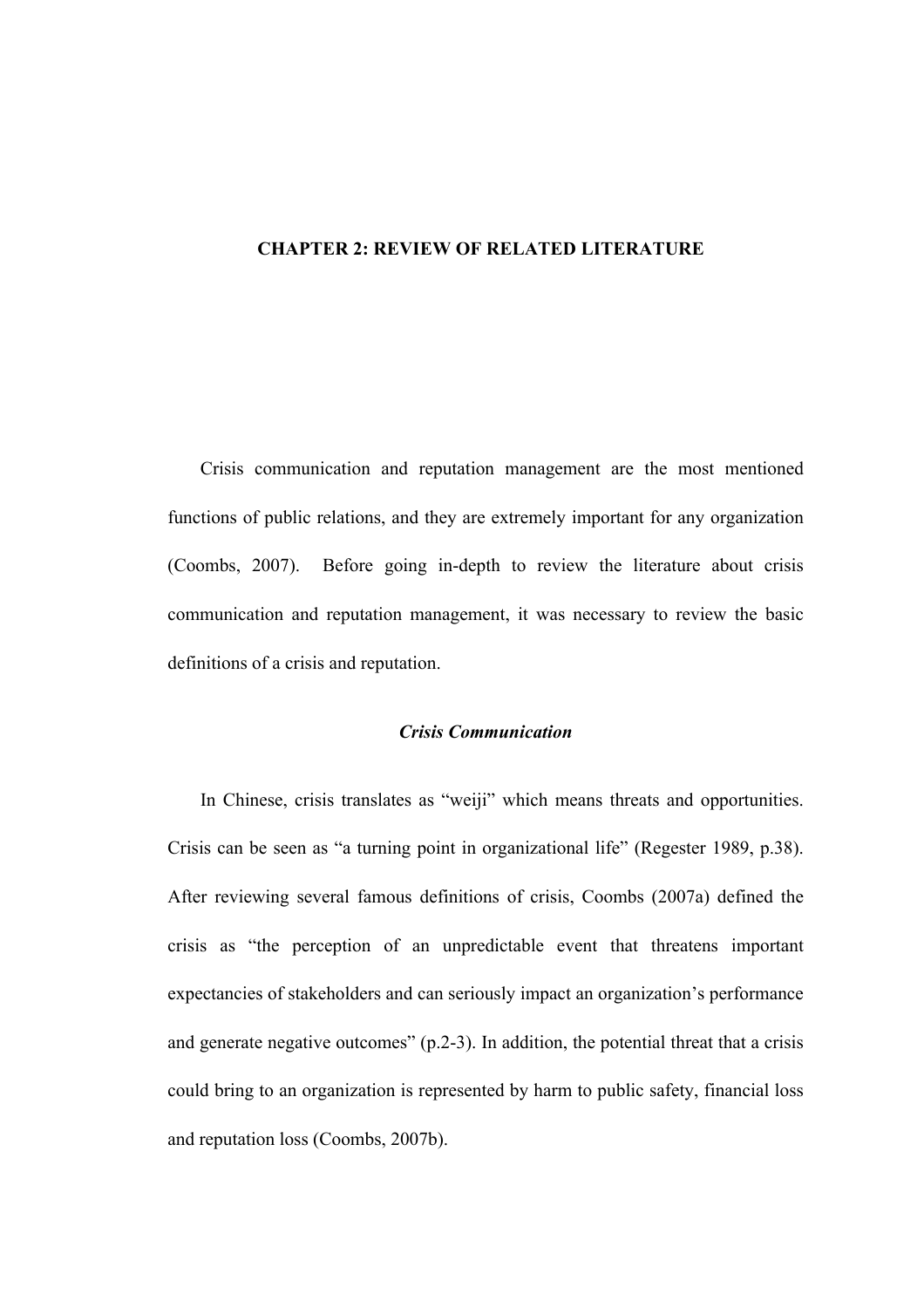According to Seeger, Lester & Ulmer (2003), a crisis always suggests an unusual event of overwhelmingly negative significance that carries a high level of risk, harm and opportunity for further loss (Seeger, Lester & Ulmer, 2003, p.4). The crisis could have different effects on organizations and organizational stakeholders. A crisis could bring a radical threat to the system's stability, a questioning of core assumptions and beliefs and threats to high-priority goals, including reputation, legitimacy, profitability and even survival (Seeger, Lester & Ulmer, 2003, p.4). For stakeholders such as crisis managers, customers, employees, and victims, the personal benefits lost could be the most important influence (Seeger, Lester & Ulmer, 2003).

A crisis could also be viewed as an event that has the potential to seriously impact an organization, and it is important to note the negative outcomes to the stakeholders, including physical, financial, and psychological outcomes (Coombs, 2010). Although crises cannot be predicted, they can be expected. One study by the Institute for Crisis Management (www.crisisexperts.com) found that only 14 percent of business crises were unexpected. The other 86% were crises in which an organization was aware of a potential problem long before the crisis "officially" occurred to the public (Wilcox & Cameron, 2009). In addition, the study found that 78% of the crises were caused by mismanagement.

Crisis management was defined by Coombs (2007b) as "a set of factors designed to combat crises and to lessen the actual damages inflicted. In addition, crisis management should seek to prevent or lessen the negative outcomes of a crisis and thereby protect the organization, stakeholders, and/or industry from damage. (p.5)"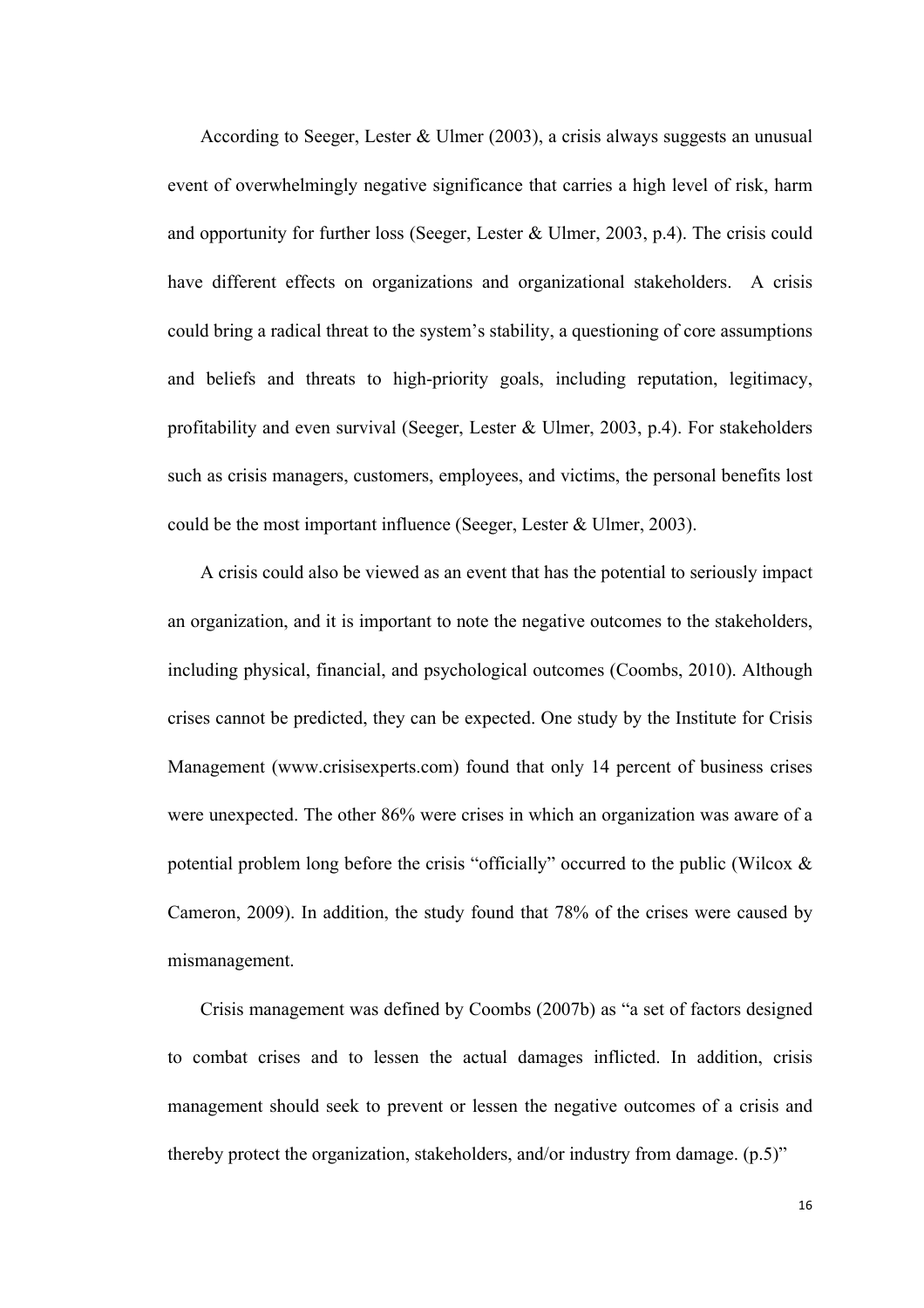Scholars who focused on the crisis management divided crises into several stages (Coombs, 2007, Fink, 1986, Mitroff, 1994).

Fink (1986) said that a crisis could be divided into four segments: the prodromal crisis stage, which is a warning signs of a crisis appear; the actual crisis stage, which is when crisis occurring; the chronic crisis stage, which is recovery period and including learning from the crisis; and the crisis resolution stage, which is the organization back to normal. In the prodromal crisis stage, the organization has the chance to anticipate the potential crisis and time to prepare as opposed to other crisis stages. It is very important for the organizations to figure out the weaknesses in development and management because in this stage organizations still have the ability to control most of the situation. Additionally, this stage is also a good time for the organization to seek the potential opportunities from of crisis.

Mitroff (1994) developed a five-stage model for crisis management which included: " 1. signal detection, seek to identify warning signs and take preventive measures; 2. probing and prevention, active search and reduction of risk factors; 3. damage containment, with the purpose of containing the effects of a crisis from spreading further and from infecting other uncontaminated parts of an organization or the environment; 4. recovery, with the purpose of recovering normal business operations as soon as possible; and 5. learning, when people review the crisis management effort and learn from it" (p.105-108). Coombs (2010) said how this model of crisis management process is more effective because it also added the management factor, which was not just a part of the crisis process itself. Furthermore,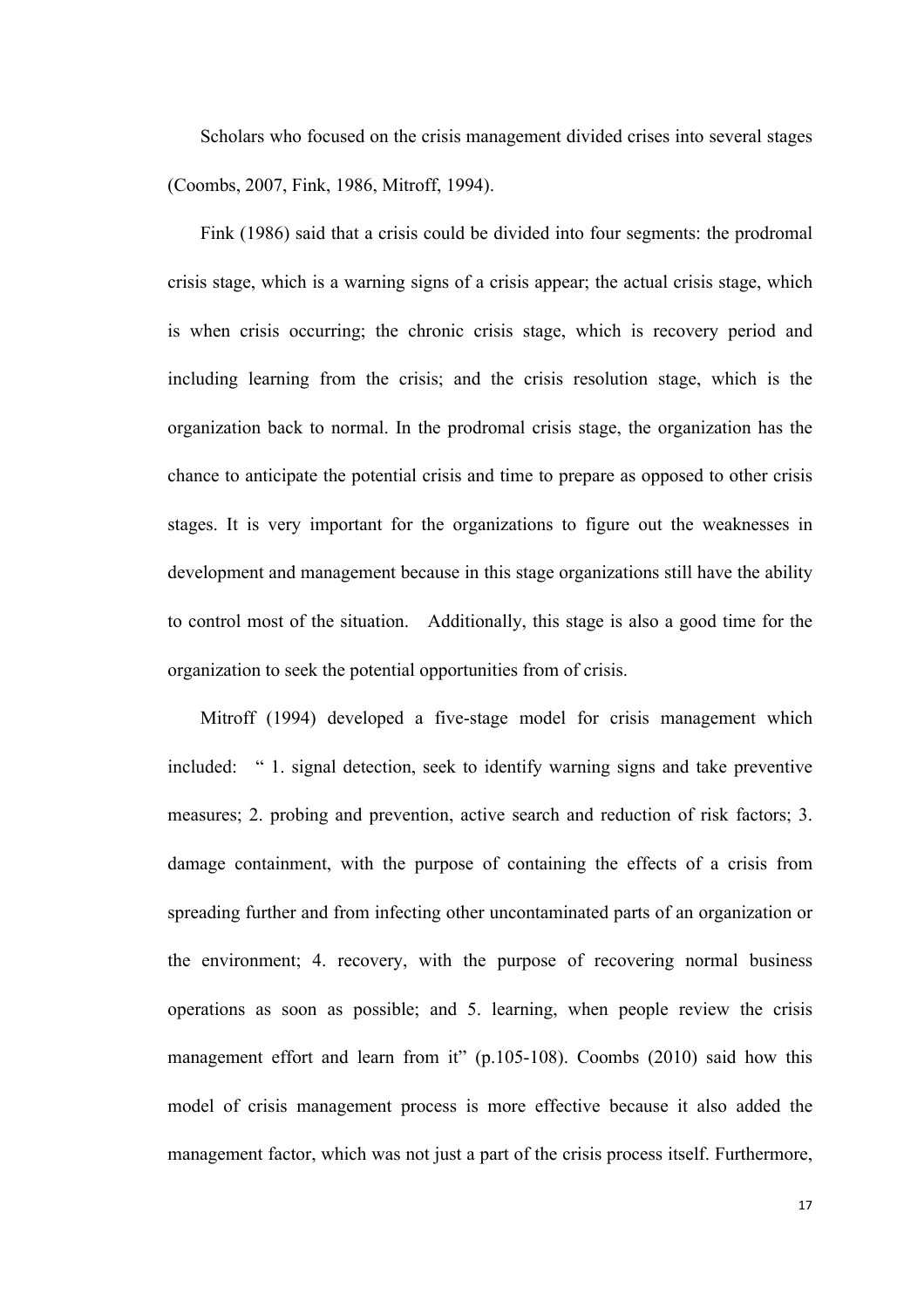the biggest difference between the Fink's model (1986) and Mitroff's model was the learning stage as a separate stage (Coombs, 2010).

Coombs (2007b, 2010) developed a way to divide the process of the crisis management that was more accepted in later research on crisis communication. He noted that the whole process of crisis management should be divided into three stages: pre-crisis, crisis response, and post-crisis.

It is important to realize the value of crisis communication in the crisis management process. Crisis communication is a critical element in effective crisis management (Coombs, 2010). The crisis communication should have some very important functions to the organization. Communication could be an important resource for crisis managers. The content of the communication to the public and stakeholders would influence the extent of the reputational and financial damage a crisis could inflict on the organizational image (Coombs & Holladay, 1996). Fearn-Banks (2007) pointed out that the crisis communication must fulfill at least two functions  $(p.9-10)$ :

First, it must allow the smooth transfer of information required for viable crisis management. The process is dual and it boils down to the proper communication between the crisis management team (CMT) members, as well as between CMT members and the organization (smooth internal communication), experts, and other parties involved in crisis resolution; Last, but not least, crisis communication must guarantee as little organizational

image damage as possible. It must maintain the organization's reputation and credibility. This is where we need to stress once again the importance of internal communication, whose crucial aim is to preserve employees' trust and loyalty. Media relations, as well as stakeholder communication, are also included in the effort of maintaining organizational reputation. Should this process be suitably managed, the organization may eventually come out of the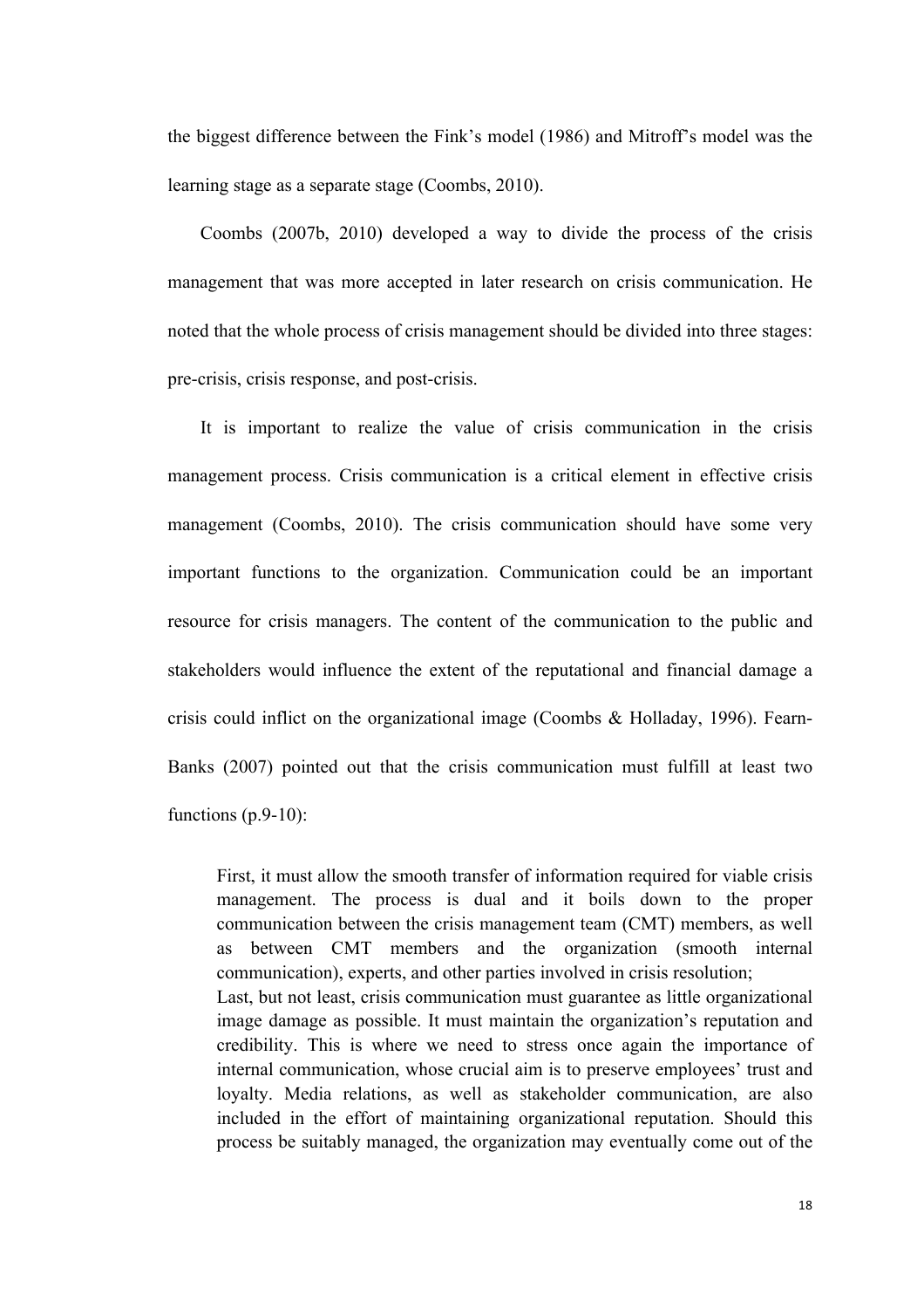crisis with a better reputation than before.

In the different stages of crisis, the communication should have different emphases and focus points.

In the pre-crisis stage, crisis communication should focus on collecting information about risks, and make decisions on how to handle the potential crisis and conduct the necessary training for the people who will be involved in the process. Crisis spokespersons and crisis team members must be trained (Coombs, 2010).

Before the crisis, a well-planned communication plan would help the organization reduce response time and possibly prevent missteps in an organization's initial response to a crisis (Benoit, 1997). The pre-crisis stage is more about proactive action for the crisis. The exercises are designed to improve the crisis management skills of the crisis team and are a big part of the preparation.

Coombs (2007b) provided some best practices for the pre-crisis stage such as developing a crisis management plan, selecting and training the crisis management team, and conducting exercises to test the crisis management plan and crisis management team (p, 2). In these best practices, organizations should place emphasis on the training of the spokesperson. The spokesperson should avoid "no comment" because it will indicate the organization is guilty and trying to hide something. In addition, the spokesperson should have professional communication experience and avoid unprofessional behavior when dealing with the media and public (Coombs, 2007b).

The crisis response stage is usually the most heavily researched aspect of crisis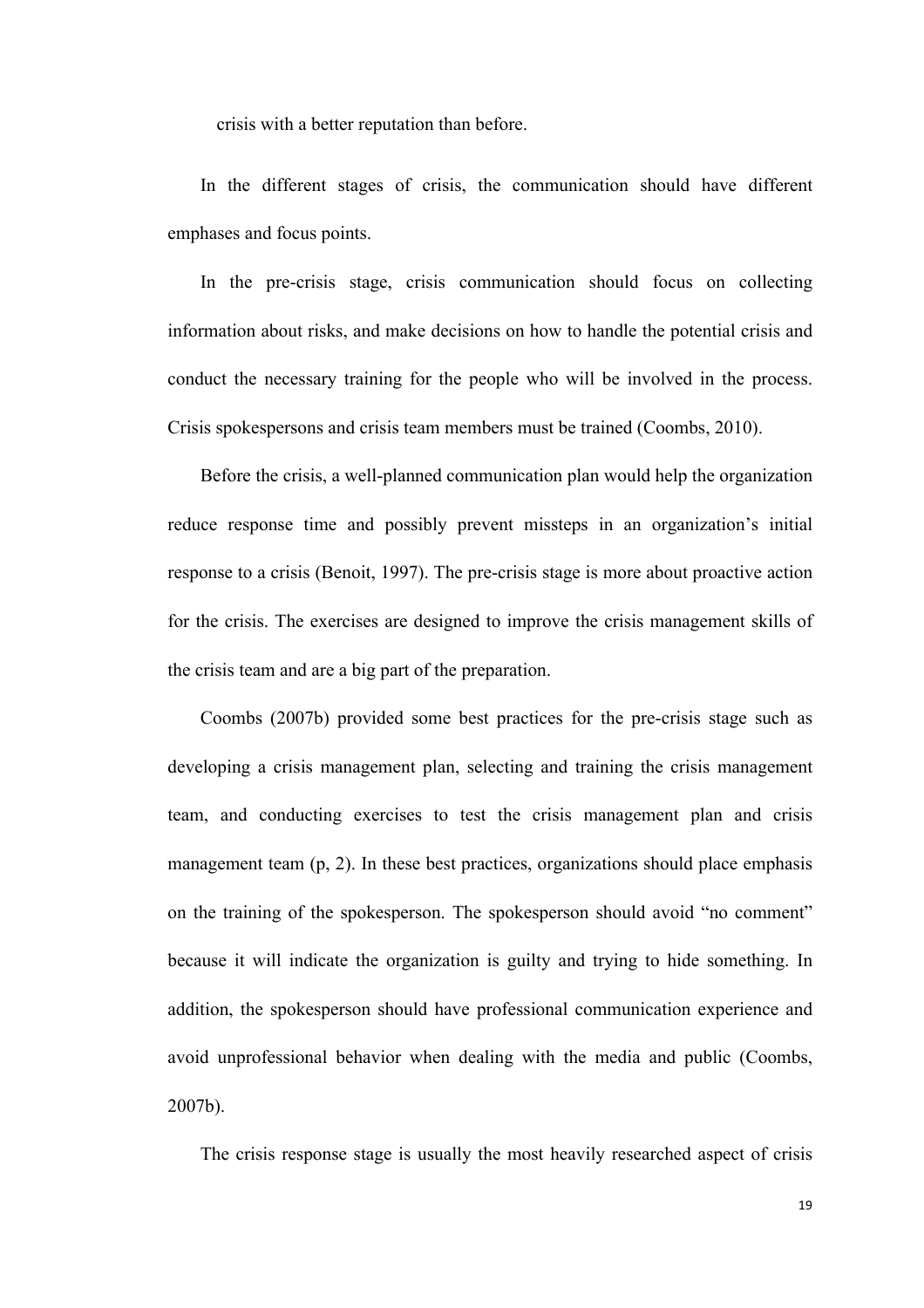communication. This stage focuses on how and what an organization communicates during a crisis, and how that has a significant effect on the crisis outcomes (Coombs, 2010). In fact, some scholars have suggested that the organization should have a quick response to the public about the crisis, and ideally within one hour or less (Barton, 2001). In addition, the communication in the crisis response stage should place transparency as the first principle. The lack of transparency could favor the birth and spreading of rumors and unfiltered information in the media (Coombs & Holladay, 1996). Silence is perceived as too passive and allows others to frame the crisis, so it is very important for the organization to respond to the crisis response as soon as possible (Brummmett, 1980).

The crisis communication stage should always focus on managing the organizational reputation. If the crisis has resulted in victims or injury, the organization must provide the instructions and information to publics so they know what to do to protect them from the crisis. This is necessary before addressing reputational concerns (Coombs, 1999a; Coombs&Holladay, 2001; Sturges, 1994). The public always expects an organization to do more for victims of the crisis when the organization is held accountable for the crisis (Coombs, 1995).

The communication content in the crisis response stage serves a critical function. The guidelines are focused strategies that could be enacted quickly, accurately, and consistently, which means the strategies should come out in fast speed, focused on the crisis situation, and consistent with the organization communication plan (Coombs, 2007). Sturges (1994) developed an advanced framework for coping with a crisis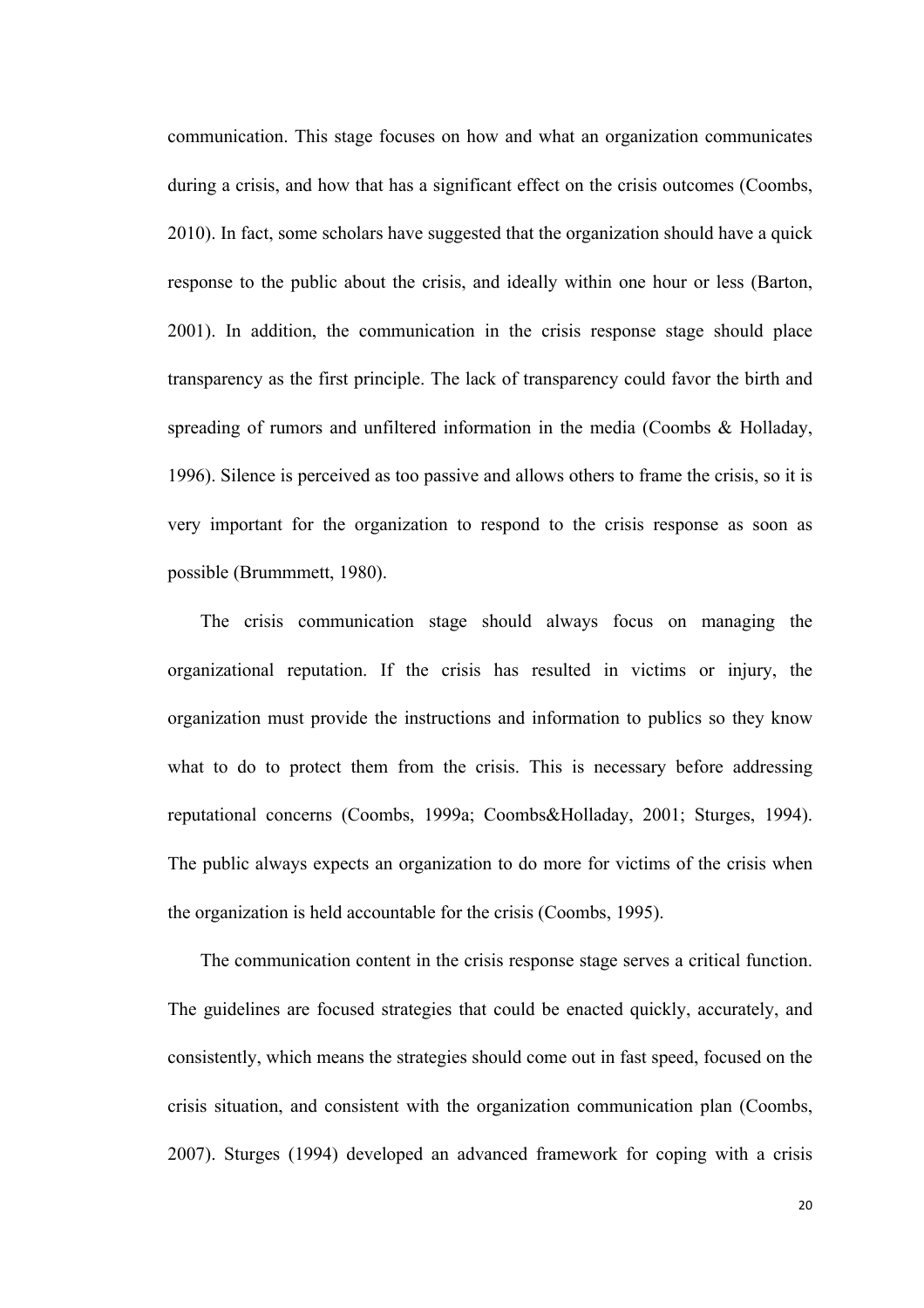which was divided into three phases: instructing information, which should emphasize how to analyze physical aspects of the crisis on the physical aspects; adjusting information, which should focus on the psychological parts of the crisis; and reputation repair, which attempts to repair the damages from by the crisis.

In the post-crisis communication stage, the period after the crisis is considered to be resolved, the important aspect is to manage the continuing effects of the crisis. In this stage, the crisis communication in the post-crisis stage uses stakeholders' reactions and is also coupled with learning from the crisis (Coombs, 2010).

#### *Organizational Reputation*

Fombrun's book "Reputation: Realizing Value from the Corporate Image", 1996 was the first book that comprehensively reviewed the academic resources about reputation management and the effectiveness of the corporate reputation. Fombrun described reputation as "a perceptual representation of a company's past actions and future prospects that describes the firm's appeal to all of its key constituents when compared with other leading rivals"(P. 72). Formbrun also pointed out there were 3 key characteristics of corporate reputation (Formbrun, 1996):

> 1.a cognitive feature of an industry that crystallizes a company's perceived ranking in a field of the other rivals. 2. created from the bottom up as each of us applies our own personal combination of economic and social, selfish and altruistic criteria in judging a company and its future prospects. 3. a snapshot that reconciles the multiple images of a company held by all its constituencies. It signals the overall attractiveness of the company to employees, consumers, investors, suppliers and local communities (p.72).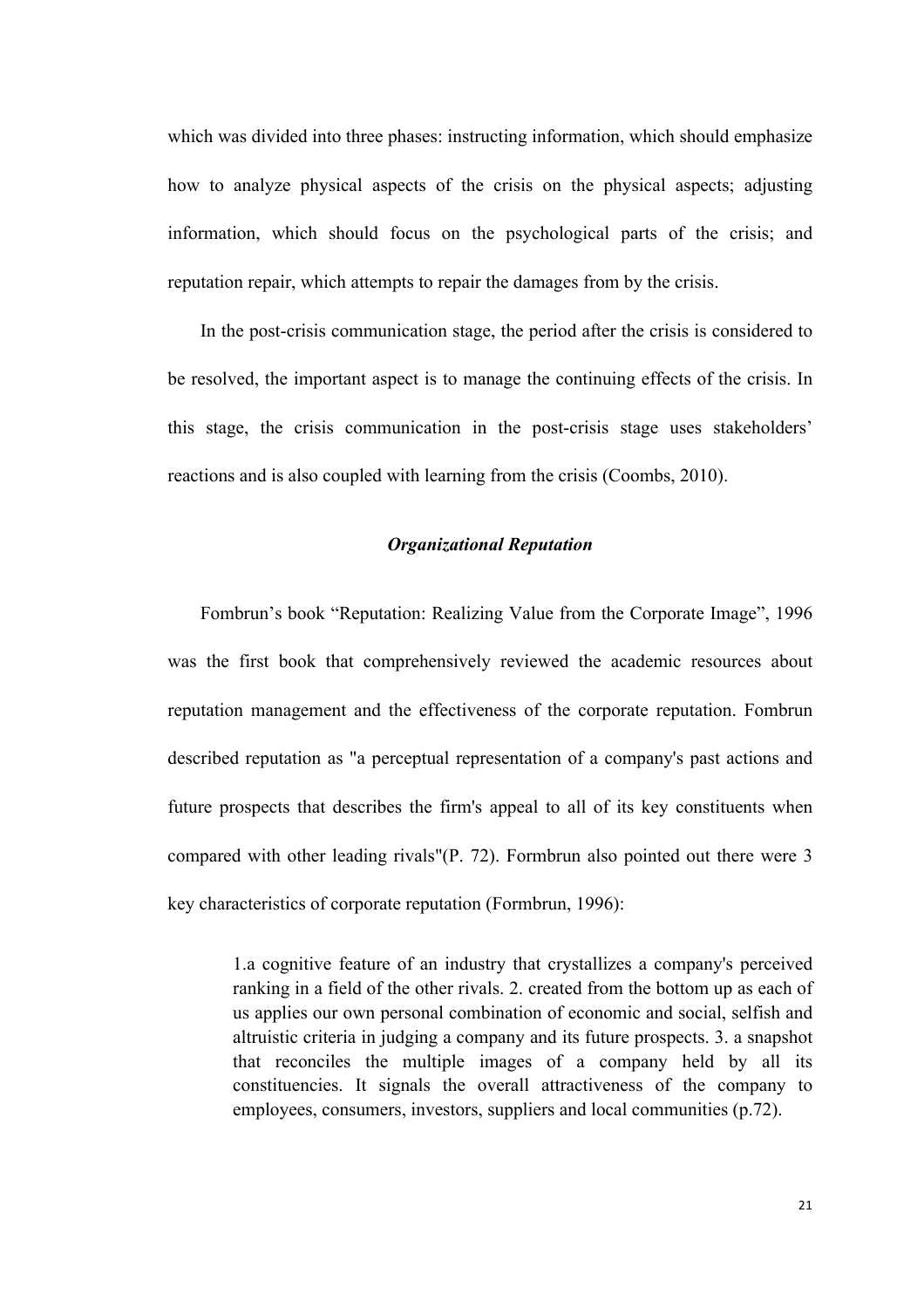Fombrun and Rindoval (2001) defined corporate reputation as "a collective representation of a firm's past actions and results that described the firm's ability to deliver valued outcomes to multiple stakeholders. It gauged a firm's relative standing both internally with employees and externally with its stakeholders, in both its competitive and institutional environments" (Fombrun and Rindoval, 2001)

However, some scholars believed that this definition just paid attention to the consumer, investor, employees and general public's emotional reaction and missed the cognitive factors (Gray and Ballmer, 1998). Gray and Ballmer (1998) pointed out that reputation was the sum of judgments about the organization's substantive and symbolic action from a constituency group. This definition did not take into account emotional factors. Schwaiger (2004) defined of reputation from a different aspect. He believed that the corporate reputation should be divided into two dimensions: cognitive and emotional. When discussing reputation, one should not only understand the subjective opinions about the corporate attribution such as "successful company" and "high quality products," but also see these attributions' effect on the people. For example: "even the corporate is not successful, but I like it anyway" (p.49).

Public relations scholars J. Grunig and Hung (2002) defined reputation as "the distribution of cognitive representations that members of a collectivity hold about an organization, representations that may, but do not always, include evaluative components" (p. 20). J. Grunig and Hung (2002) also suggested: 1) Reputations refer to collective representations in minds of multiple publics about organizations; 2) Cognitive representations are not always evaluative (either evaluative or neutral); 3)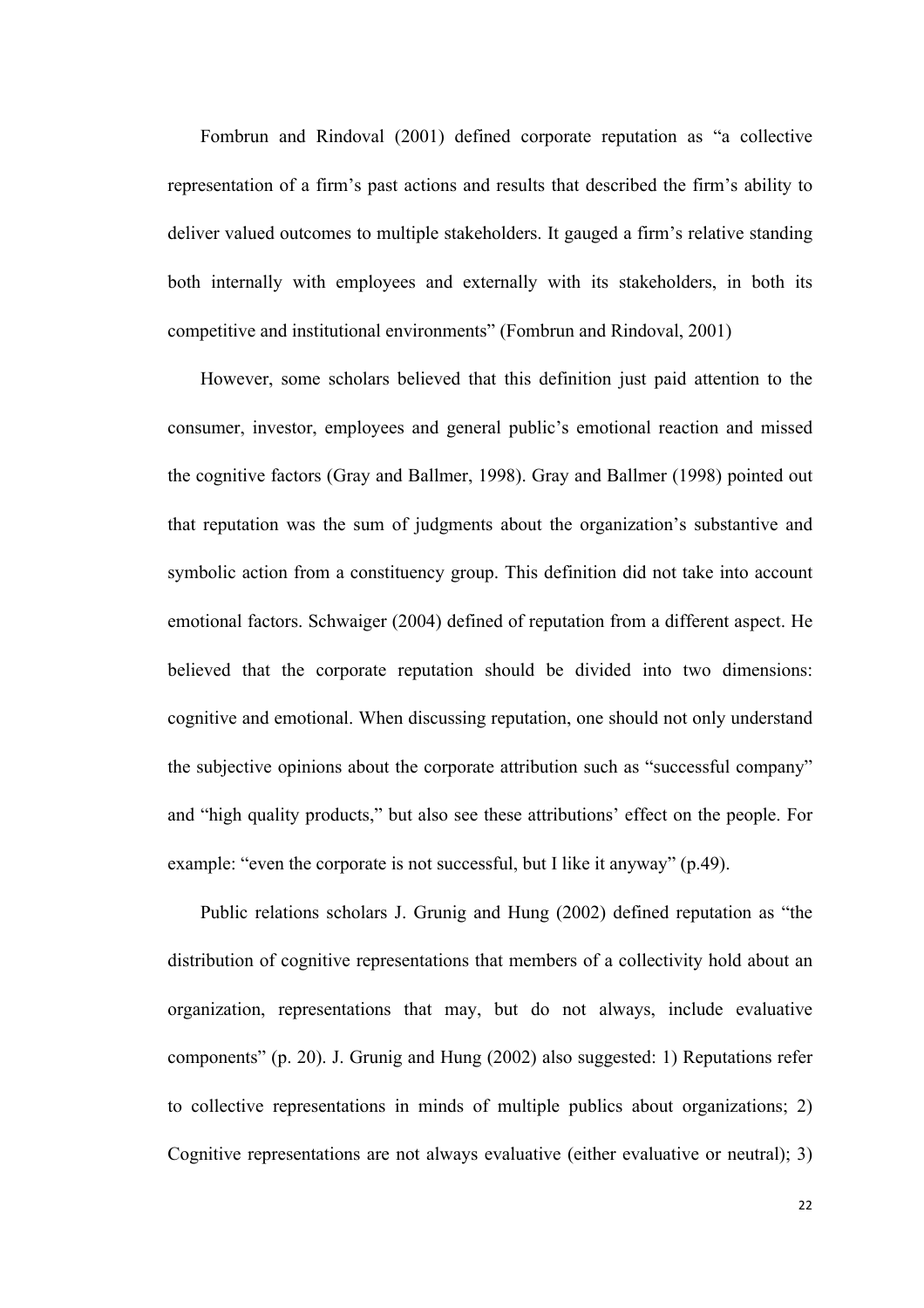Cognitive representations consist of objects, attributes, the connection among them (objects-attributes) and behaviors; and 4) Operationalization of cognitive representations can be the distribution of such components in a free-description (open-end measure) (Cited in Yang, 2005, p. 92).

#### *Why Reputation Matters*

It is very important for public relations practitioners and organizations to understand the importance of reputation to organizations. "Reputation confers obvious advantages and privileges on companies. We trust those companies that we respect, so we grant them the benefit of the doubt in ambiguous situations" (Fombrun, 1996, pp.9). The function of reputation is really important for any organization facing a choice between the same types of products; consumers will always be willing to pay for products that they are familiar with. Consumers believe the product they are familiar with is the right thing that can fulfill the personal needs and expectations rather than the unfamiliar one. "A company's reputation derives from its identity. It could be traced to managerial practices that make a good company a great workplace for its employees, a good provider of products and services for its customers, a good investment for its shareholders and a good citizen in its local communities."(Fombrun, 1996, p.11)

Jeffries-Fox Associates (2000) noted the value of reputations

- 1. Increasing market share
- 2. Lowering market costs
- 3. Lowering distribution costs
- 4. Being able to charge a premium
- 5. Avoiding over-regulation
- 6. Being able to weather bad times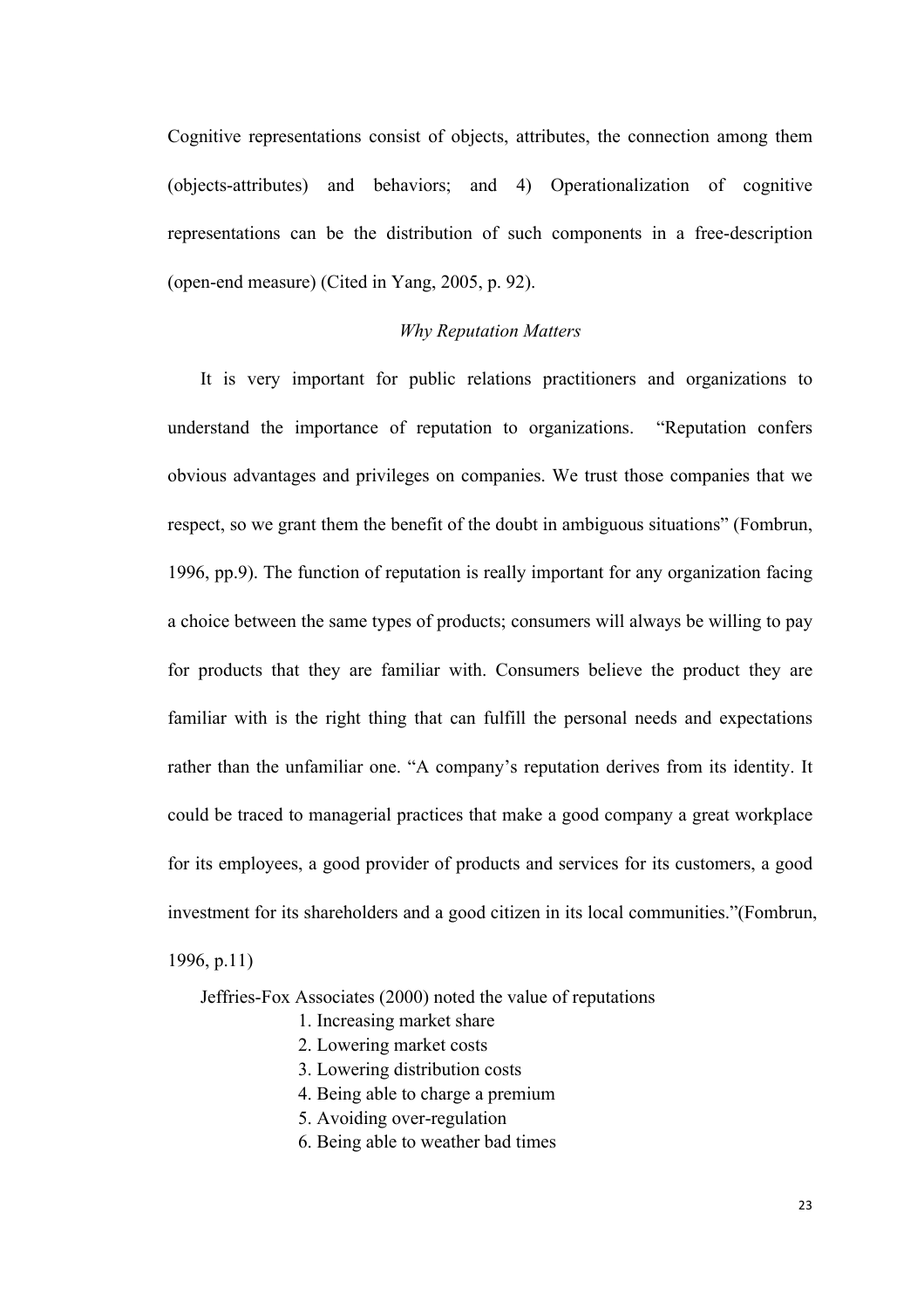- 7. Greater employee alignment and productivity
- 8. Being able to attract and retain talent
- 9. Being able to attract investors
- 10. Being able to gain access to new global markets
- 11. Gaining more favorable media coverage (pp. 9-10).

Fombrun (1996) pointed out that reputation is not only useful for individuals and products, but also very important for big companies. The reputation could also affect consumer behavior when consumers are making purchasing decisions, the securities in which shareholders invest, and the job offers employees accept.

Fombrun and Shanley (1990) researched 292 large U.S. firms to test the general hypothesis that publics construct reputations on the basis of information about firms' relative structural positions within organizational fields. The authors discussed the relationship between reputation building and corporate strategy. They noted that the public will gain information from the media or from other monitors, and this kind of information would form their perceptions of corporate reputation. Fombrun and Shanley (1990) also pointed out that the corporation will always issue some signals to the public, and these kinds of signals are about firms' activities, achievements and prospects' individual interpretations. The public would combine these signals with the judgments that contributed to the reputation of the corporation. These established reputations are the signals that influence the actions of firms' stakeholders.

Fombrun and Shanley (1990) indicated that positive reputations often attract investors, lower the cost of capital and enhance competition with other companies. They found that reputation rankings constitute a very obvious and understudied form of standard control. Good reputations give relative competitive advantages to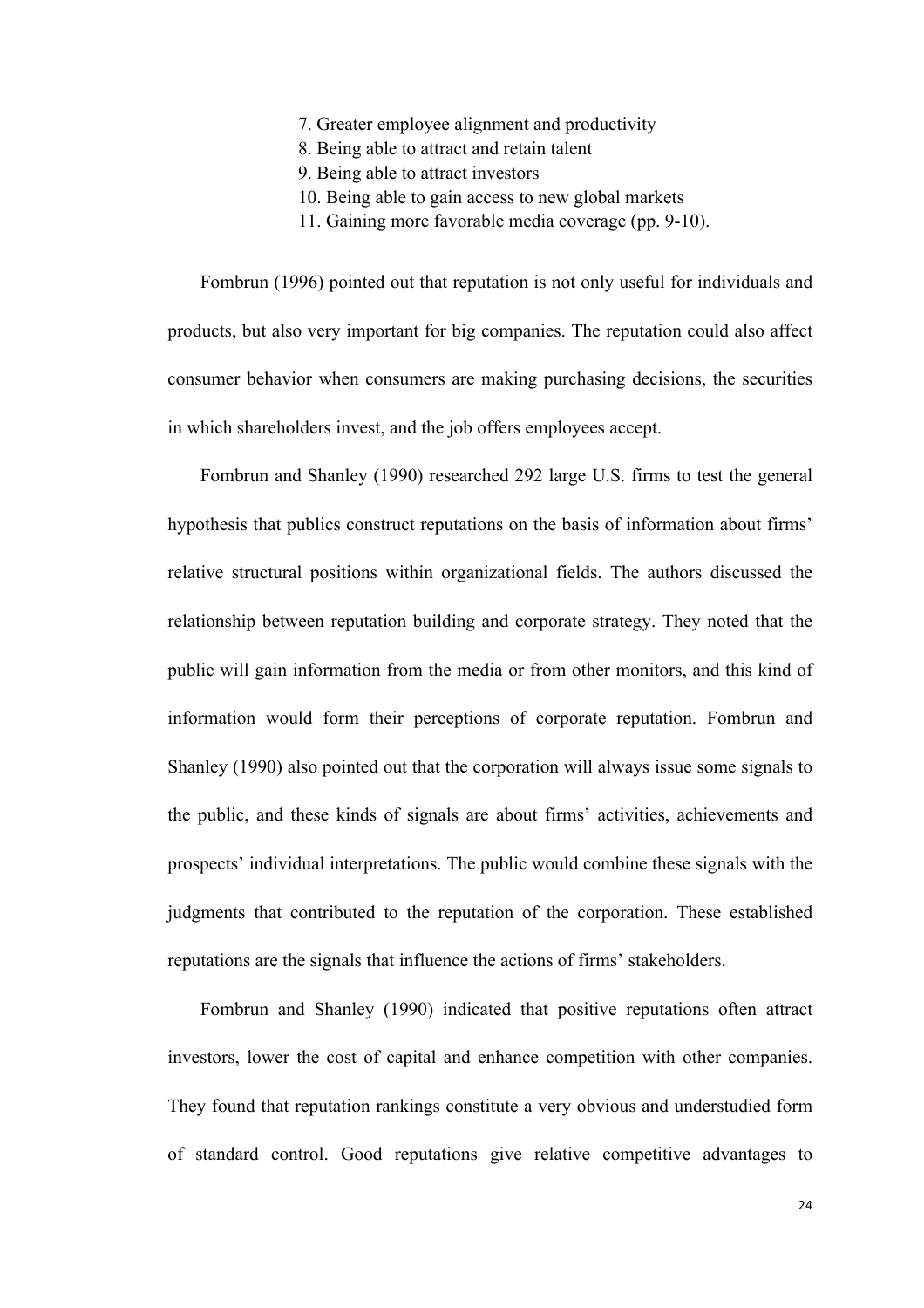organizations.

In addition, Fombrun (1996) pointed out that reputation was an intangible asset for the company. This is always a very important factor for a company to achieve a competitive advantage. Reputation benefits the company by shaping a unique identity and projecting a coherent and consistent set of images to the public. Specifically, Fombrun (1996) gives six parts of the practices:

> (1). Designing advertising campaigns that promote the company as a whole, not just its products and brands.

- (2). Carrying out ambitious programs that champion product quality and customer service with an eye to keeping customers happy.
- (3). Maintaining control systems that carefully screen employee activities for their possible reputational side effects.
- (4). Demonstrating sensitivity to the environment, not only because it's socially responsible but because actions that safeguard the environment also dovetail with marketing programs to generate sales.
- (5). Hiring internal staff and retaining specialized public relations agencies to safeguard communications through the media.
- (6). Demonstrating "corporate citizenship" through philanthropy, probing activities and community involvement(Fombrun, 1996 pp.6).

Furthermore, the value of the reputation to an organization was focused on two categories: financial value (Dowling, 2006; Roberts and Dowling, 2002; Fombrun, 1996; Graham & Bansal, 2007; Fombrun and Van Riel, 2004) and the strategic value (Barney, 1991; Weigelt and Camerer, 1988; Dowling, 2004).

Considering financial value, "a strong reputation enhances the value of a company's potential licenses, products and services, and so raises revenues. In turn, better revenues translate into superior market value on time (Forbrun, 1996, p.108)." Dowling (2006) analyze in what aspects of a good reputation would affect the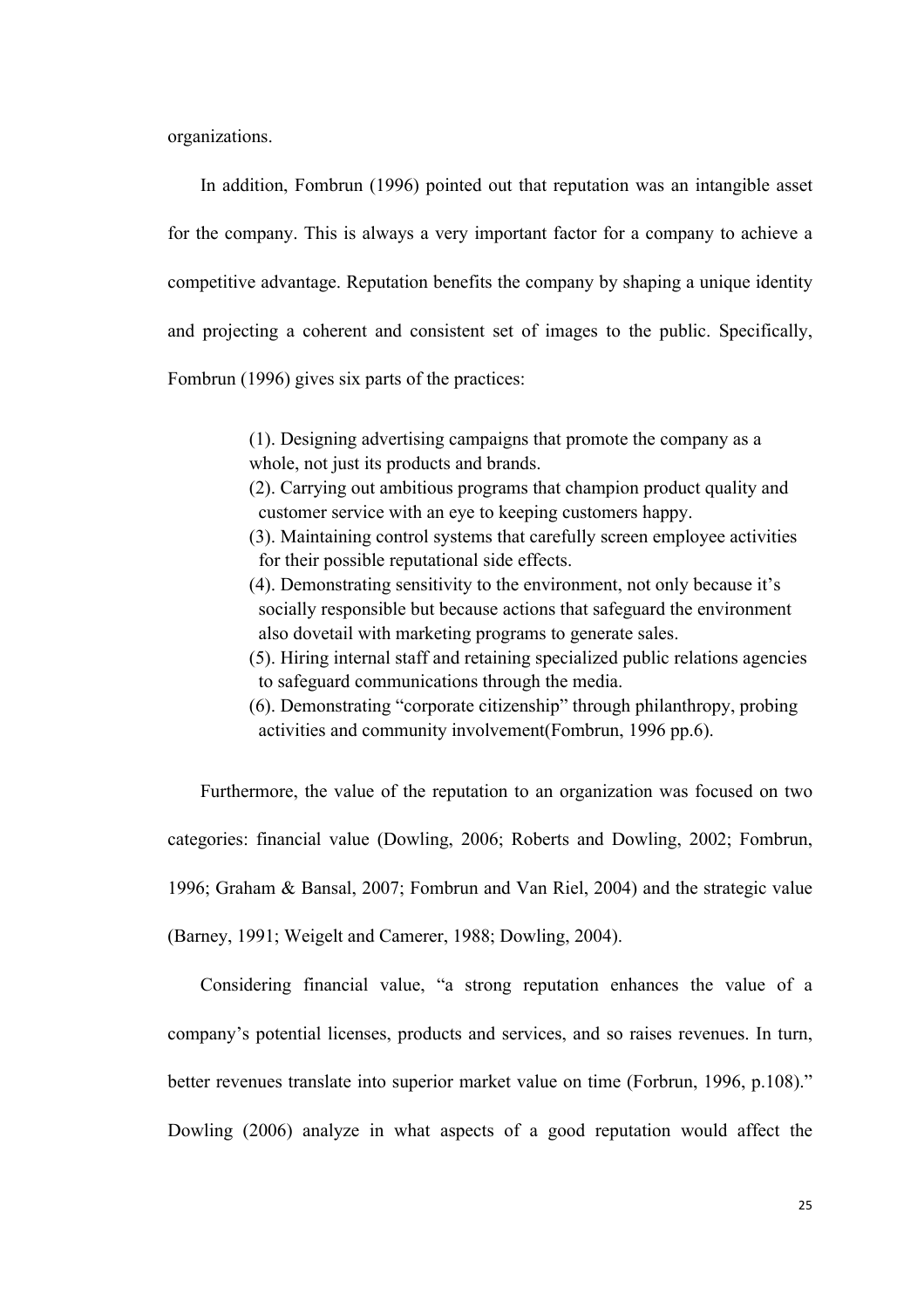financial value of the corporation. He noted that the most important thing was a good reputation, which would increase sales revenue, and this effect would influence any one or more of the following mechanisms:

- Increase the size and stickiness of the customer base, where size means the number of customers and 'stickiness' is the number of loyal customers.
- Increase the volume purchased by each customer.
- Increase the price premium obtained relative to competitive products and services.
- Reinforce customer satisfaction (a halo effect) and counter an isolated episode of customer dissatisfaction (by allowing customers to rationalize a service failure). These effects increase the probability that a customer will repeat purchase.
- Decrease the sensitivity to price rises.
- Decrease the effects of price discounts by competitors, especially with loyal (and sometimes switchable) customers" (Dowling, 2006, p138).

In one of the most important books in the field of reputation management, "Fame and Fortune: How Successful Companies Build Winning Reputations," Fombrun and Van Riel (2004) complied a large number of important perspectives on how leading companies build financial value through reputation. Fombrun and Van Riel (2004) pointed out that the higher level of operating performance that resulted from having a good reputation could ensure that a company would have favorable endorsements from stakeholders and media.

For the strategic value part, Fombrun (1996) pointed out that a good reputation has an extremely high strategic value. Companies would pay more attention to their attractive features, and these features will widen the options available to its managers. It would even relate to whether to charge higher or lower prices for products and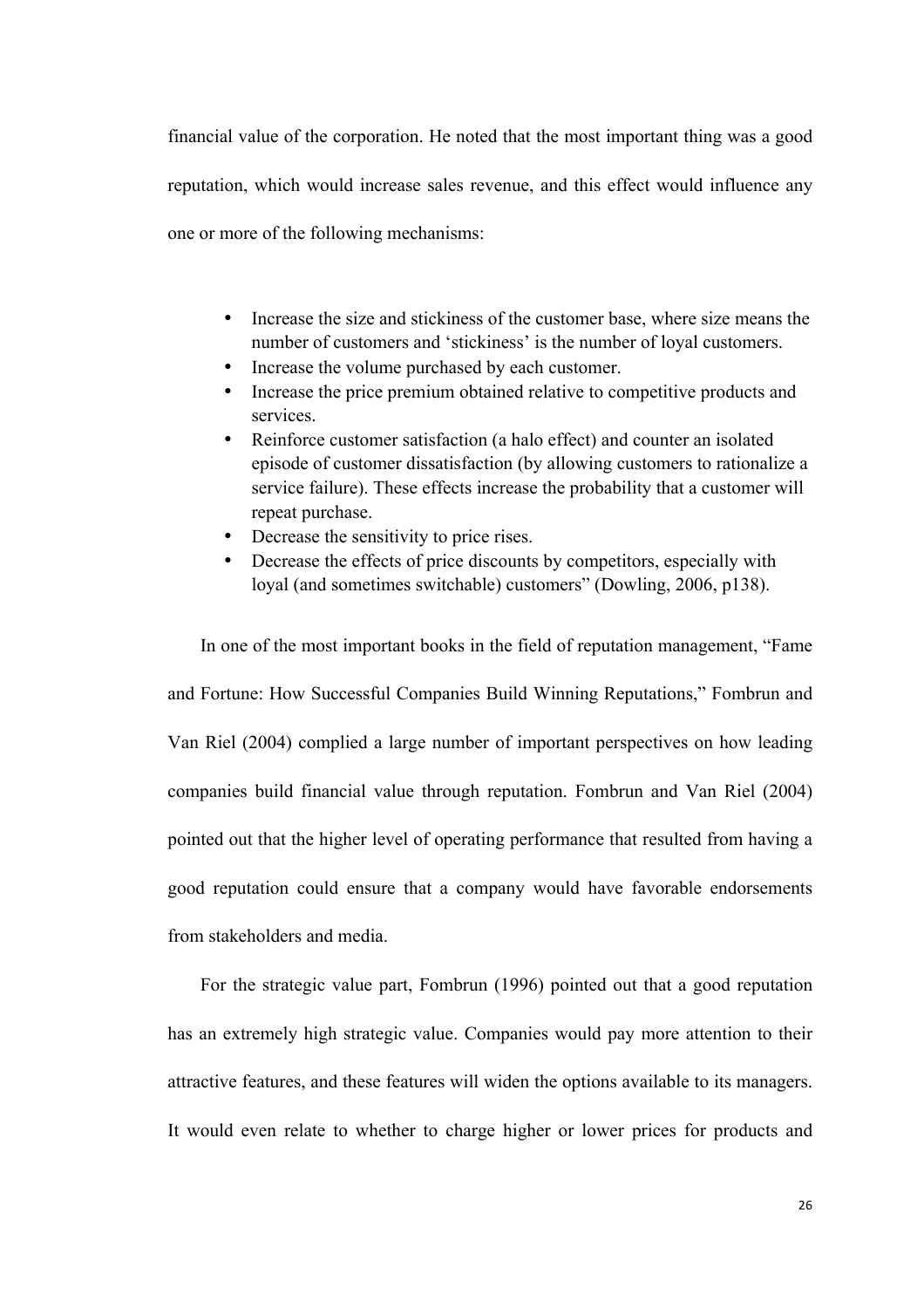services or to implement innovative programs.

Weigelt and Camerer (1988) discussed reputation-building behavior within the company. They pointed out a good reputation-building model can provide qualitative suggestions that will enable the corporation to be more effective in making strategic decisions. The authors used the game theory as the framework and discussed the strategic value of the reputation to the company from two aspects.

The first aspect was reputation and product quality. Reputation plays a role when consumers choose products because the quality of the product could only be known after they made a purchase. So, reputation becomes the main factor that will affect the customer's choice. This kind of action from the consumer was a signal that the firm used its reputation in guaranteeing high quality products (Weigelt and Camerer 1988).

The second aspect was reputation in the service sector. Weigelt and Camerer (1988) pointed out that "reputations play a strategically important role in service markets because, like good experience, the pre-purchase evaluation of service quality was vague and partial" (p.450). Reputation building would provide reasons why they need to protect shareholders' interests. The corporation protects the interests of shareholders because this kind of behavior will benefit their reputation and protect their celebrity status (Weigelt and Camerer, 1988).

#### *Reputation Management in a Crisis Situation*

Many articles in public relations discipline have argued that public relations should take most of the responsibility for reputation (Schreiber, 2008; Grunig  $\&$ Huang, 2002; Yang, 2005). According to Deephouse (2002, p. 9), reputation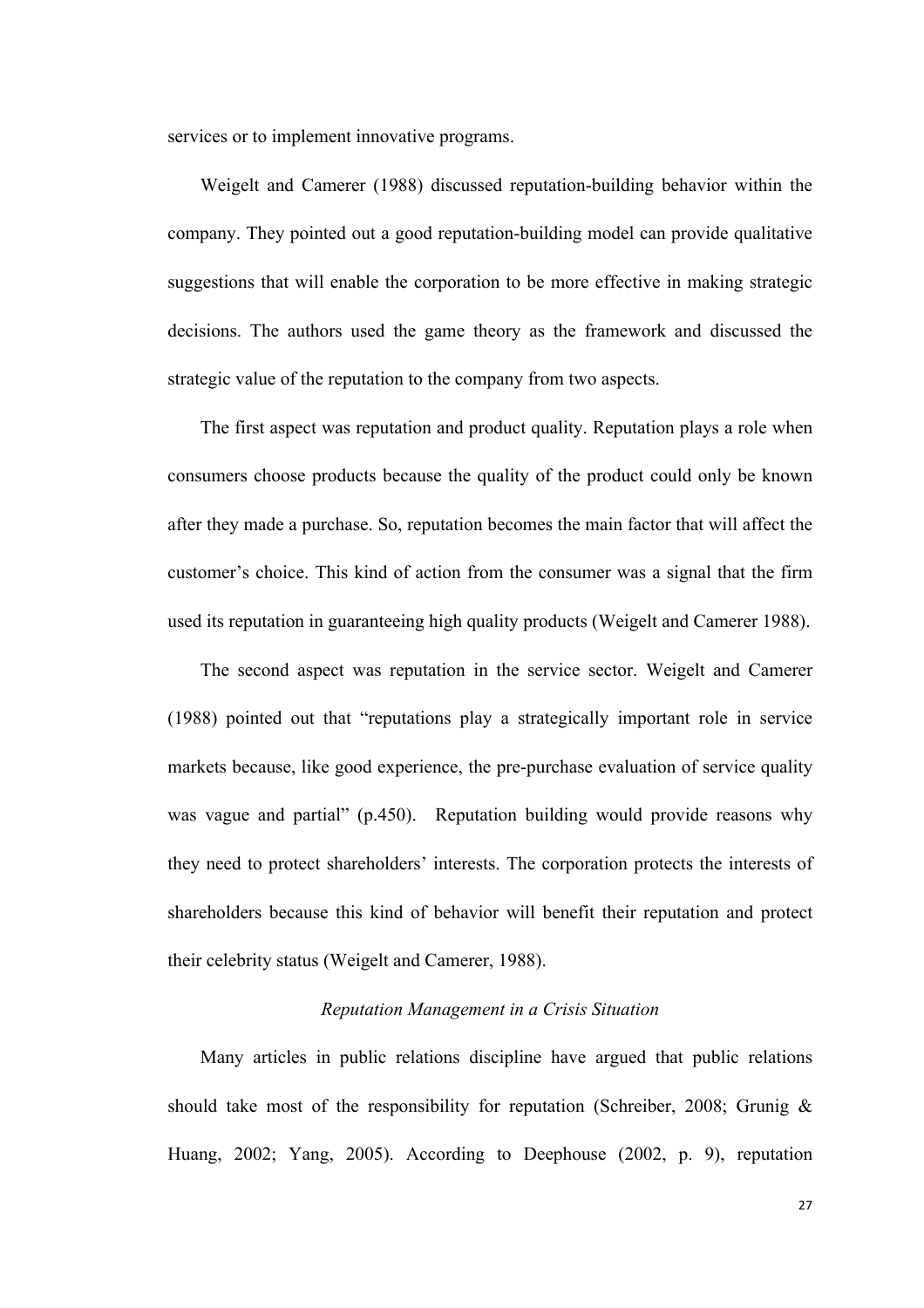management was analyzed in the 1990s by Fortune magazine. He said that interest in reputation management in the United States grew following the lead of Fortune magazine's 'Most Admired Corporations' survey; other magazines and public interest groups began evaluating corporations and publishing their findings to the public.

In the public relations area, most scholars paid more attention to the organization's public relations and reputation. In the excellence study, J. Grunig, L. Grunig, Dozier (2002) provided abundant evidence to prove that organization-public relations was the main factor that affected the reputation of organizations. J. Grunig and Hung (2002) also pointed out that the term image was the most important topic for public relations, but now the terms are reputation and brand. This indicates that the organization-pubic relationships and organization reputation have already become the most important aspect for the public relations scholars to explore.

# *Situational Crisis Communication Theory*

When a crisis occurs, the most important thing for the organization to do is to follow the comprehensive crisis communication plan and conduct good crisis management. The reason is because the crisis will damage the reputation of the organization. Scholars have already done abundant research on this topic (Coombs and Holladay, 1996, 2002; Coombs, 2007a; Coombs, 2007b; Andreas, 2007). In the situational crisis communication theory (SCCT), Coombs provided one framework for maximizing reputational protection during a crisis (2007).

SCCT is an extension of Coombs's decades of research on crisis response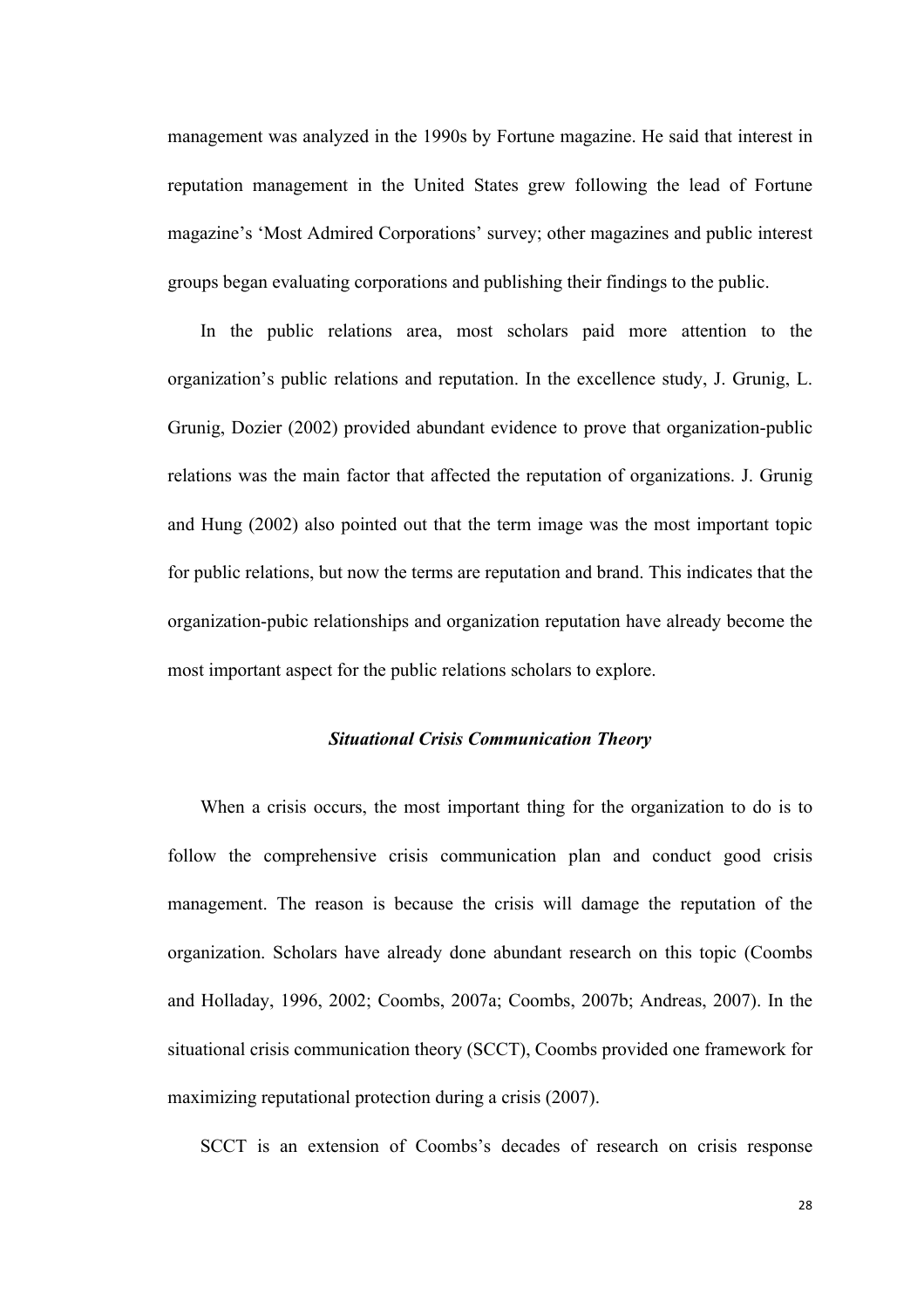strategies to crisis situations. SCCT is also based on works by other scholars on crisis management. The development of SCCT is related to attribution theory (Coombs and Holladay, 1996; Coombs, 2007b; Andreas, 2007). Attribution theory is based on the assumption that people need to control events, especially those that are negative and unexpected, that happen in their environment and to predict the future within their social reality (Andreas, 2007). At the same time, people attribute responsibility of an event and will have an emotional reaction. Anger and sympathy are the core emotions in attribution theory. Anger always indicated the negative behavioral responses. On the contrary, sympathy always shows the positive one (Coombs, 2007b).

Coombs and Holladay (1996) noted that attribution theory was a useful framework for explaining the relations between a situation and the selection of communication strategies. Because organizational crises were highly ambiguous and surprising events for which publics were seeking causes and making attributions. This kind of causal analyses would lead to judgment about whether a certain organization was responsible for the crisis (Coombs & Holladay, 1996). The more that stakeholders consider an organization responsible for events, the more negative would be the image they develop of that organization (Coombs, 2007b).

Coombs (2000) analyzed the relationship between reputation and crisis management, and he stated that organizations might suffer reputational damage from media reports when the content is about the organization's failure to meet social norms. This reputation damage may transfer to financial damage. "Relational damage is a form of reputation damage because the reputation arises from the relational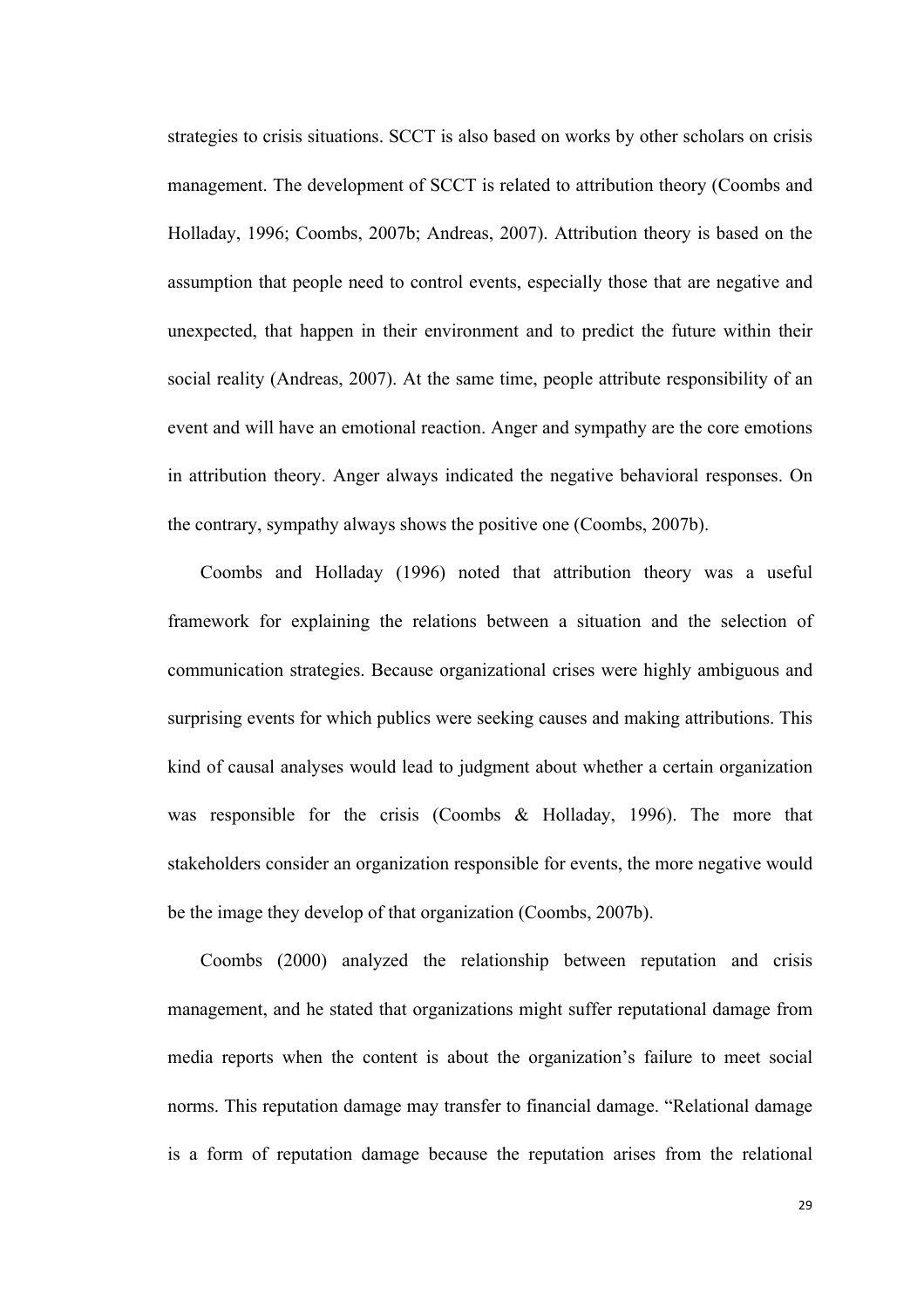history. Any threat to the relational history is a threat to the reputation" (Coombs, 2000, p.77).

Coombs and Holladay (2002) indicated the central focus of SCCT is how to manage organizational reputation during a crisis. Crisis response is what an organization says and does after a crisis, and this affects its reputation (Coombs, 2006). Crisis events will not always be the same; figuring out the type of crisis and then taking some actions to manage with the crisis is a correct way procedure for an organization. In other words, SCCT offers a set of principles to guide the selection of crisis response strategies in order to help restore the reputation of the organization (Coombs & Holladay, 2002).

### *Reputation Management Strategies*

According to Coombs (2006), crisis managers should follow a two-step process to access reputational threats. First, determine the initial crisis responsibility and then identify the type of the crisis. This would help the crisis manager place the crisis into one of the three crisis clusters and then estimate the initial level of crisis responsibility. The second step involves crisis history, which describes both the direct and indirect effects of previous crises on an organization (Coombs, 2006). Lastly, prior relationship reputation which described the direct and indirect effects of treating stakeholders poorly in the past (Coombs, 2006).

For the crisis types, Coombs and Holladay (2002) grouped the 13 types of crisis into three crisis clusters (Table 1). The crisis types formed a frame and each crisis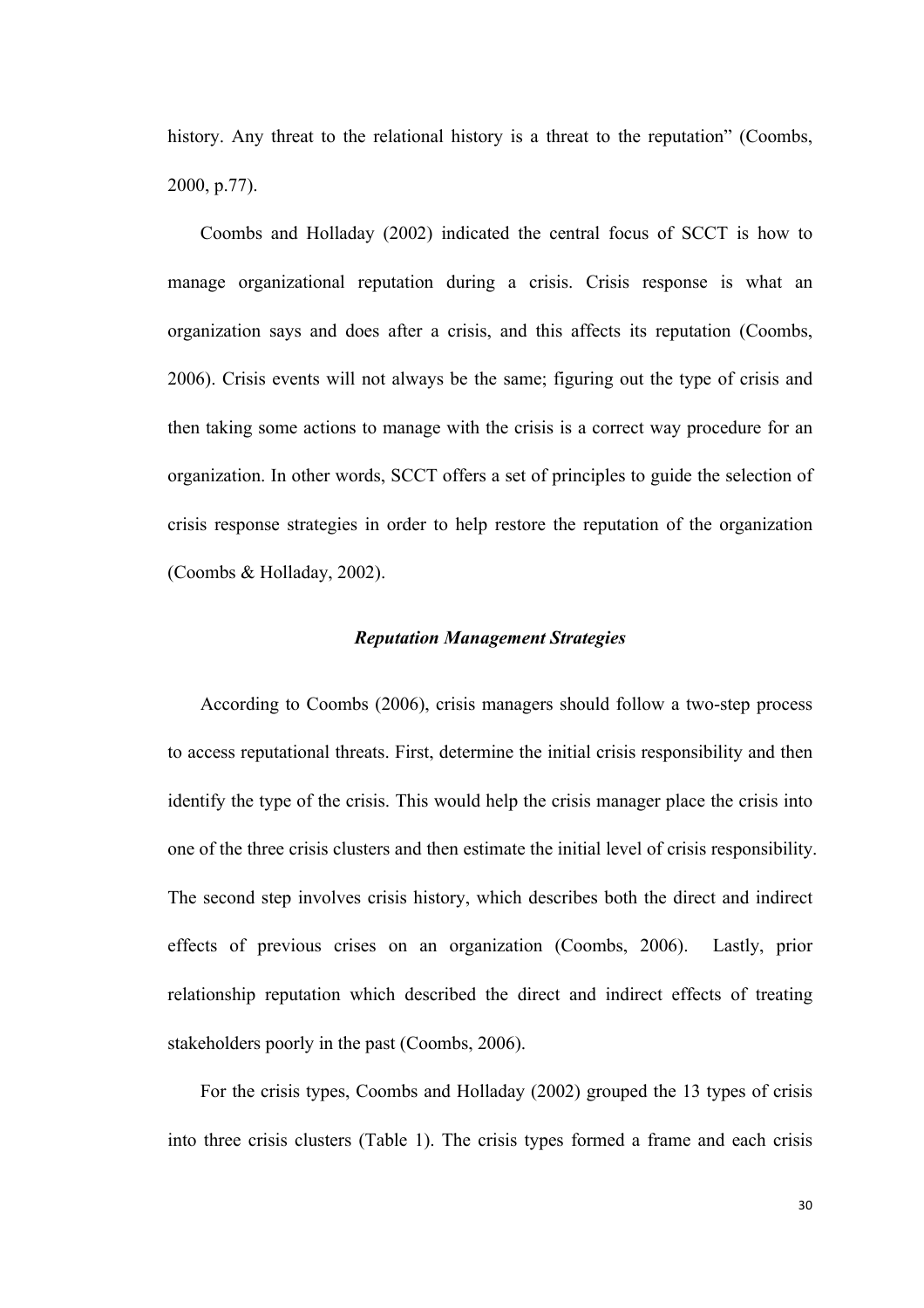type featured certain aspects of crisis. These could indicate how stakeholders interpret a crisis and how much stakeholders attribute responsibility for the crisis to the organization (Coombs, 2007).

# **Figure 1: SCCT crisis types by crisis clusters**

**Victim cluster**: In these crisis types, the organization is also a victim of the crisis

(Weak attributions for crisis responsibility  $=$  Mild reputational threat)

*Natural disaster*: Acts of nature damage an organization such as an earthquake.

*Rumor*: False and damaging information about an organization is being circulated

*Workplace violence*: A current or former employee attacks current employees onsite.

*Product tampering/Malevolence*: An external agent causes damage to an organization.

**Accidental cluster**: In these crisis types, the organizational actions leading to the crisis were unintentional.

(Minimal attributions of crisis responsibility = Moderate reputational threat)

*Challenges*: Stakeholders claim an organization is operating in an inappropriate manner.

*Technical-error accidents*: A technology or equipment failure causes an accident.

*Technical-error product harm*: A technology or equipment failure causes a product recall.

**Preventable cluster**: In these crisis types, the organization knowingly placed people at risk, and took inappropriate actions or violated a law/regulation.

(Strong attributions of crisis responsibility = Severe reputational threat)

*Human-error accidents*: Human error causes an industrial accident.

*Human-error product harm*: Human error causes a product to be recalled.

*Organizational misdeed with no injuries*: Stakeholders are deceived without injury.

*Organizational misdeed management misconduct*: Laws or regulations are violated by the management.

*Organizational misdeed with injuries*: Stakeholders are placed at risk by management and injuries occur.

Adapted from Coombs and Holladay (2002)

When facing a crisis situation, the organization should know how to implement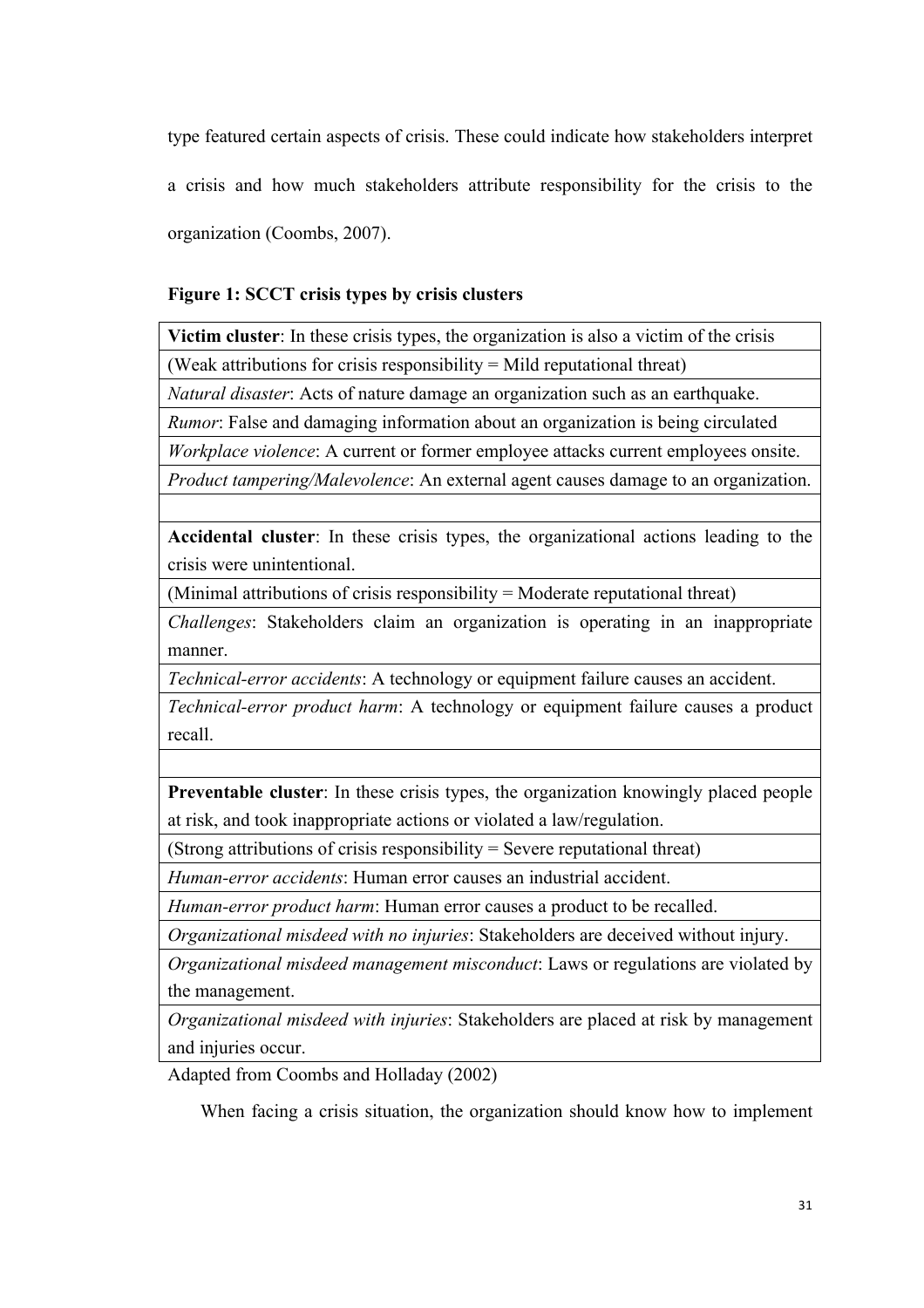the right crisis response strategies to save the reputation of the organization to the largest scale. The image restoration theory, presented by Benoit (1995), was always mentioned and discussed by other scholars. In the image restoration theory, Benoit  $\&$ Pang (2007) developed a model that included five major image repair strategies. These five major strategies are: (1) Denial, (2) Evasion of responsibility, (3) Reducing offensiveness of event, (4) Corrective action, and (5) Mortification.

However, Coombs challenged that this theory was used in the case and drew "speculative conclusions" about the utility of the strategies used in the crisis response (2007). Moreover, the image repair restoration theory offers no conceptual links between the crisis response strategies and elements of the crisis situation (Coombs, 2007c. P.171). This research paper adapted part of the image repair theory and mainly focused on the SCCT strategies model to analyze the case. In the SCCT, the crisis response strategies are in Table 2.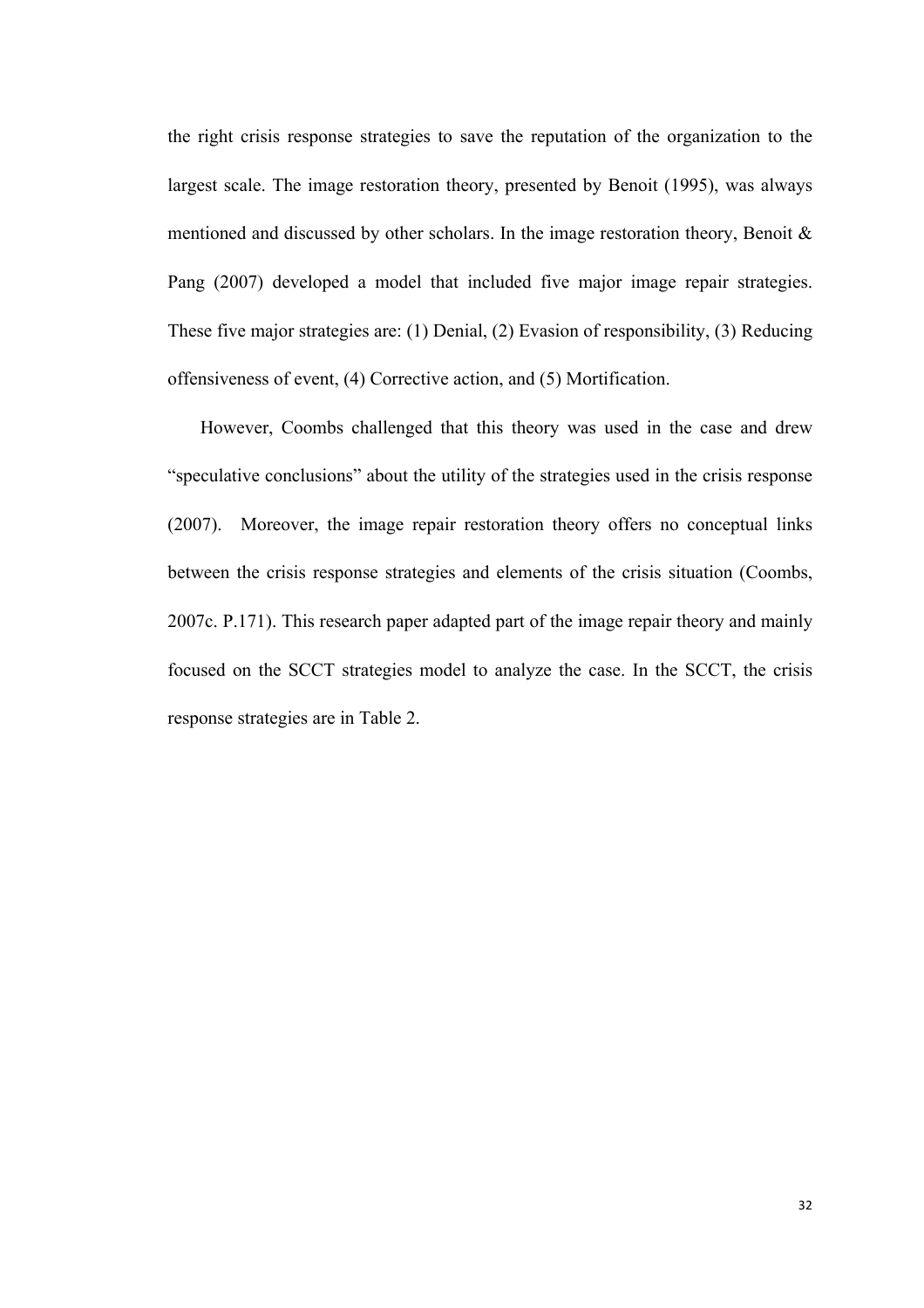#### **Figure 2:SCCT crisis response strategies**

#### **Primary crisis response strategies**

#### *Deny crisis response strategies*

*Attack the accuser*: Crisis manager confronts the person or group claiming something is wrong with the organization.

*Denial*: Crisis manager asserts that there is no crisis.

*Scapegoat*: Crisis manager blames some person or group outside of the organization for the crisis.

*Diminish crisis response strategies*

*Excuse:* Crisis manager minimizes organizational responsibility by denying intent to do harm and/or claiming inability to control the events that triggered the crisis.

*Justification*: Crisis manager minimizes the perceived damage caused by the crisis.

*Rebuild crisis response strategies*

*Compensation*: Crisis manager offers money or other gifts to victims.

*Apology*: The organization takes full responsibility for the crisis .

**Secondary crisis response strategies**

*Bolstering crisis response strategies*

*Reminder*: Tell stakeholders about the past good works of the organization.

*Ingratiation*: Crisis manager praises stakeholders and/or reminds them of past good works by the organization.

*Victimage*: Crisis managers remind stakeholders that the organization is a victim of the crisis too.

Adapted from Coombs, (2007c. P.171).

The correct crisis response strategies could help an organization save their reputation in a crisis situation. This could also benefit the company when rebuilding the organizational reputation. Coombs (1995) pointed out the three objectives relative to protecting reputations: (1) shape attributions of the crisis, (2) change perceptions of the organization in crisis and (3) reduce the negative affect generated by the crisis. In addition, , he pointed out that SCCT is the theory for an organization that helps them determine which crisis response strategies would be "the next best" one for them to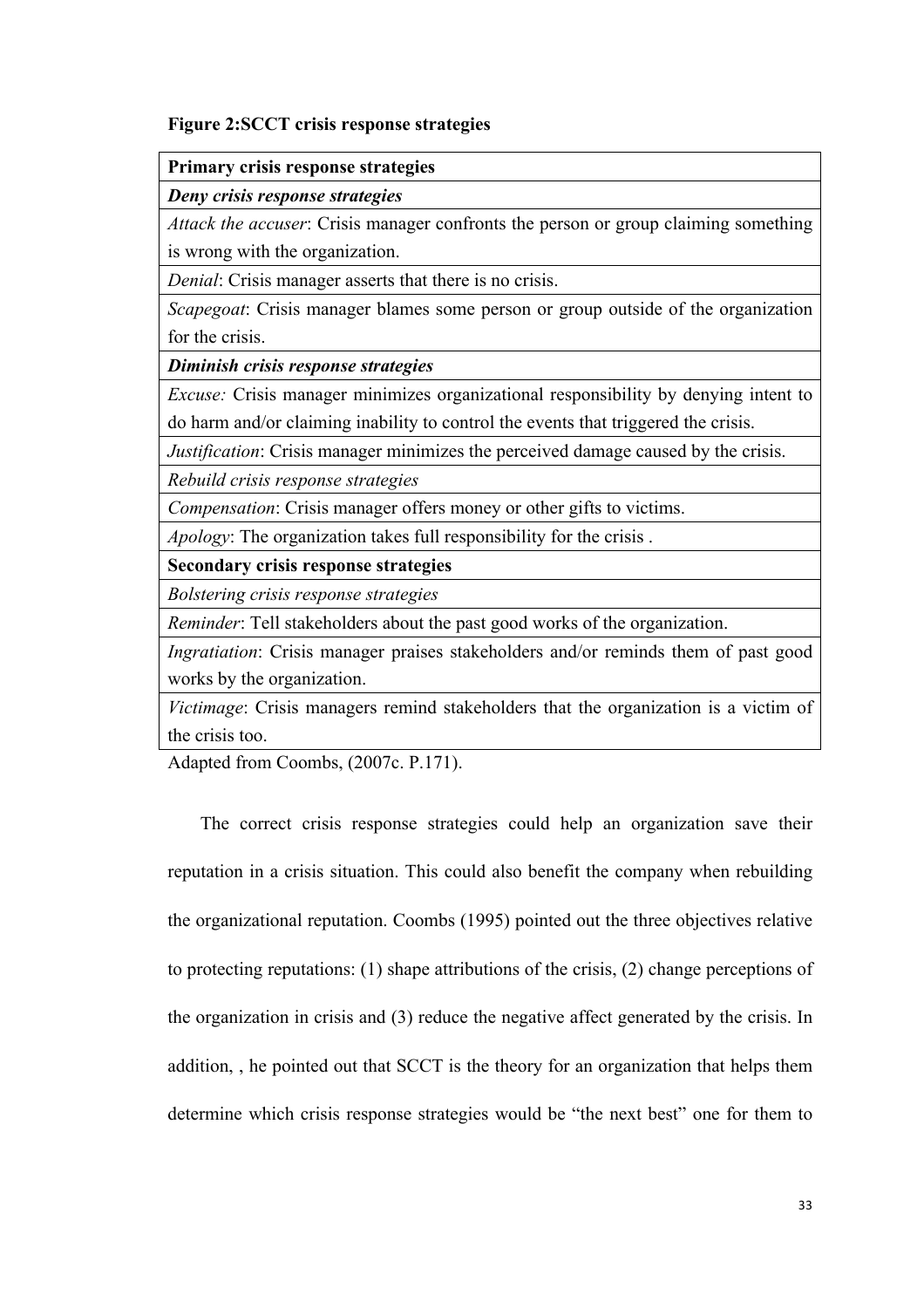save their reputation as much as possible, and the SCCT could help the crisis manager understand his/her options (Coombs, 2007b).

#### *Research Questions*

For this study, Coombs's SCCT crisis response strategies will be applied to this crisis by analyzing the crisis response strategies by the Chinese Ministry of Rail and other related government departments in responding to the public about the 7.23 Yongwen Rail Collision in 2011. This paper answered the following research questions:

RQ1. What crisis response strategies did the Chinese government use in this case?

RQ2. How were these strategies used in the high-speed rail case?

RQ3. What the role did the media played in this case?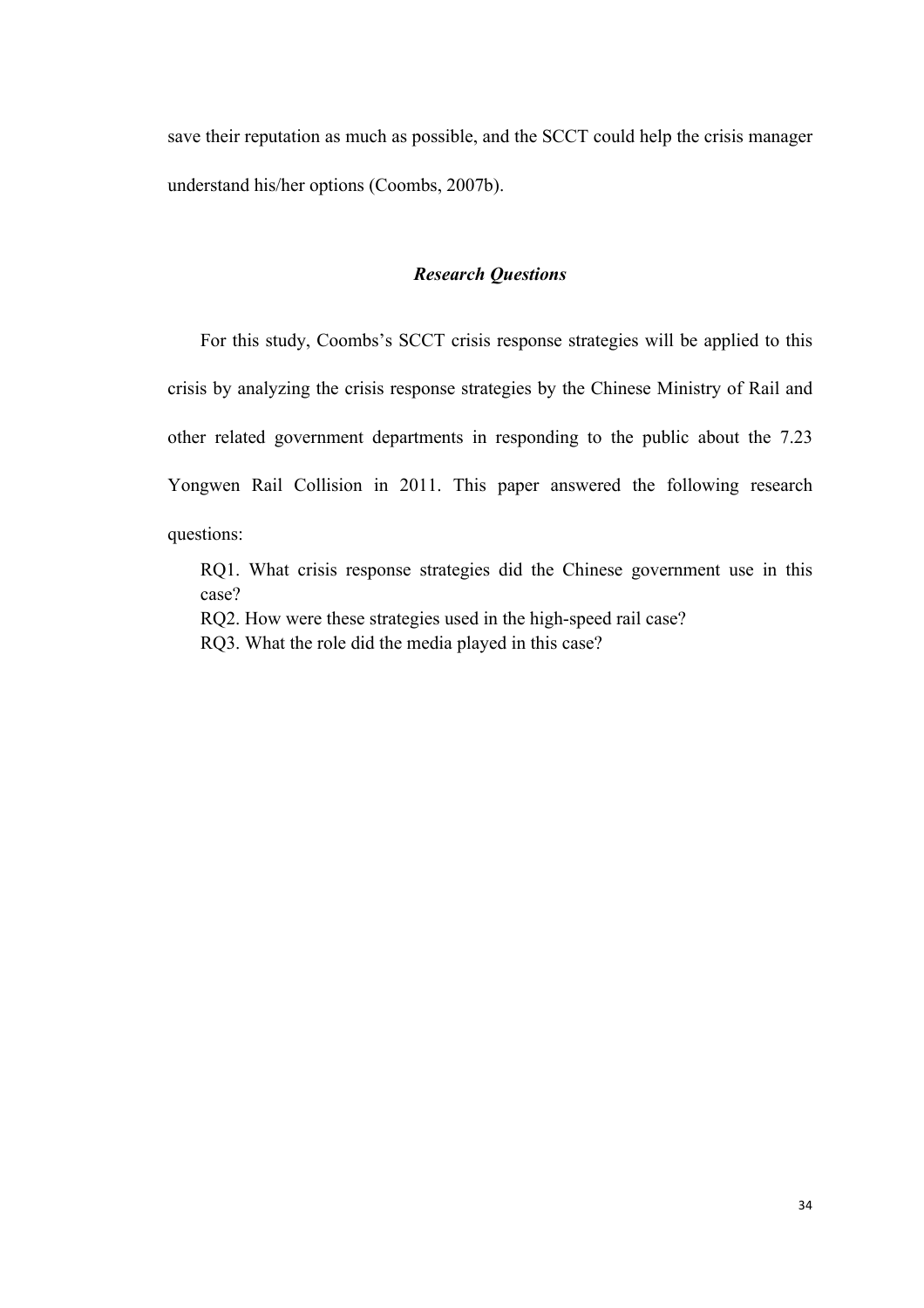# **CHAPTER 3: METHODOLOGY**

Content analysis has been defined as a systemic, objective and quantitative method for researching messages (Wimmer and Dominick 2003). Holsti (1969) wrote a more broad and comprehensive definition for content analysis as, "any technique for making inferences by objectively and systematically identifying specified characteristics of messages" (p. 14).

This paper employed content analysis because content analysis could be applied to code the quotes of Chinese government officials and other related resources from major newspapers, which further enabled the researcher to look at these qualitative data in a quantitative manner. In addition, this research method could enable the researcher to sift through large volumes of data with relative ease in a systematic fashion (GAO, 1996), which meant the method could be a useful means for the researcher to discover and describe the individuals, groups or intuitions (Weber, 1990).

Content analysis is also useful for examining trends and patterns in documents (Stemler, 2005). In this study, the researcher needed to find out the strategies that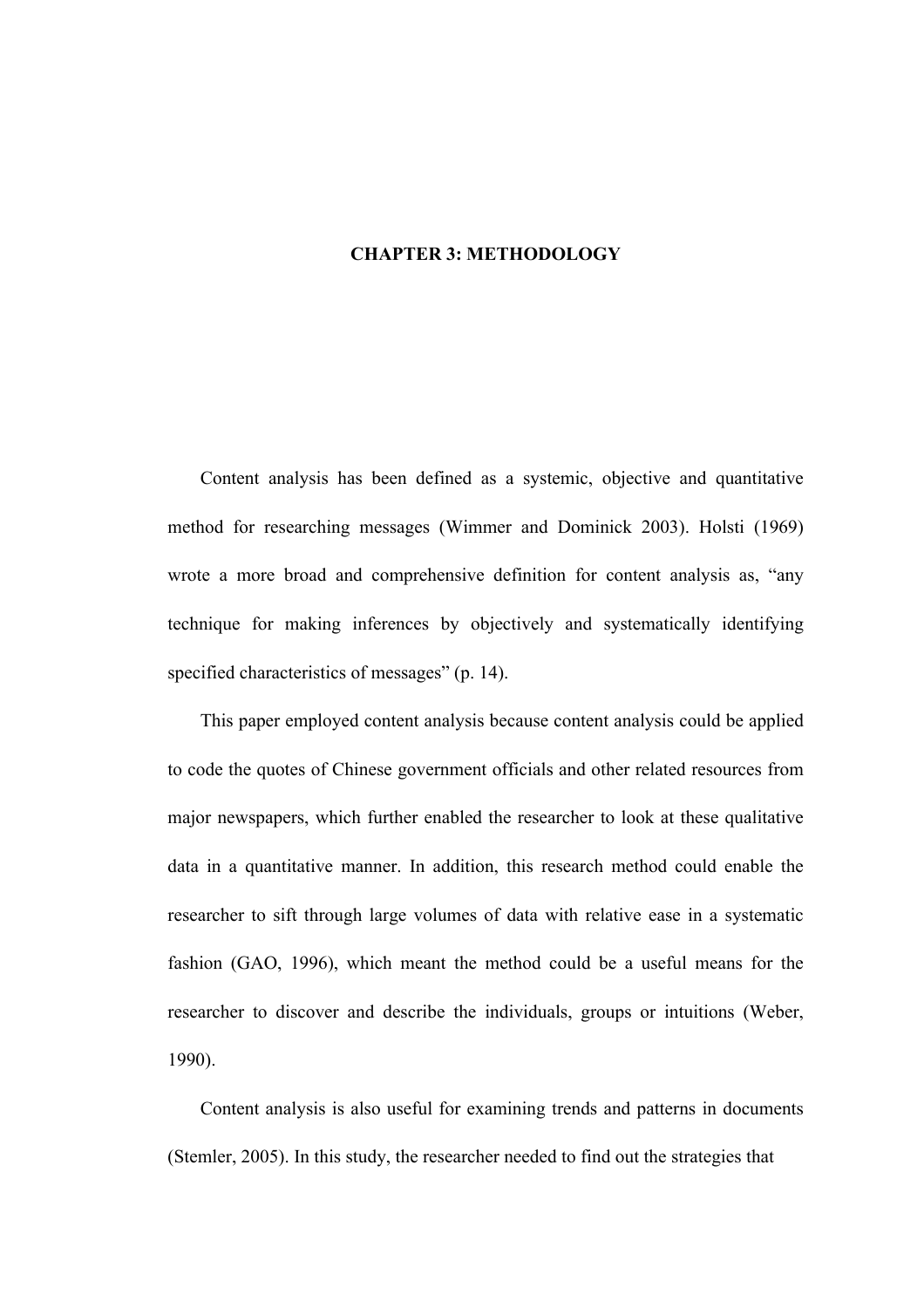were adopted by the Chinese government, and the role media played in the crisis.

# *Sample*

The researcher chose three newspapers for data collection. The newspapers were The New York Times, which represented the international perspective on this case, the Wenzhou Business, which represented the local media perspective on this case, and the Xinjing News, which represented the media voice in Beijing. In order to collect data for the content analysis, the researcher first went to the official website of Wenzhou Business and Xinjing News to obtain archives of electronic editions of the newspaper for the specific time period. The New York Times articles were collected from the Lexis-Nexis database from July 24, 2011 to August 24, 2011, which was the first month after the accident happened. The search included the key words "Chinese high-speed rail", "Wenzhou train collisions" and "7.23 train accident".

The researcher selected three different newspapers to make sure variable voices from the media were included in the content analysis. Another reason for choosing The New York Times was because this newspaper would not be influenced by the reporting policy from Chinese Propaganda Department.

A total of 92 articles were analyzed (43 from Xinjing News, 38 from Wenzhou Business and 11 from The New York Times) with 223 total useable quotes (96 from Xinjing News, 98 from Wenzhou Business and 39 from The New York Times). The researcher reviewed all the news articles, highlighted and numbered the quotes (direct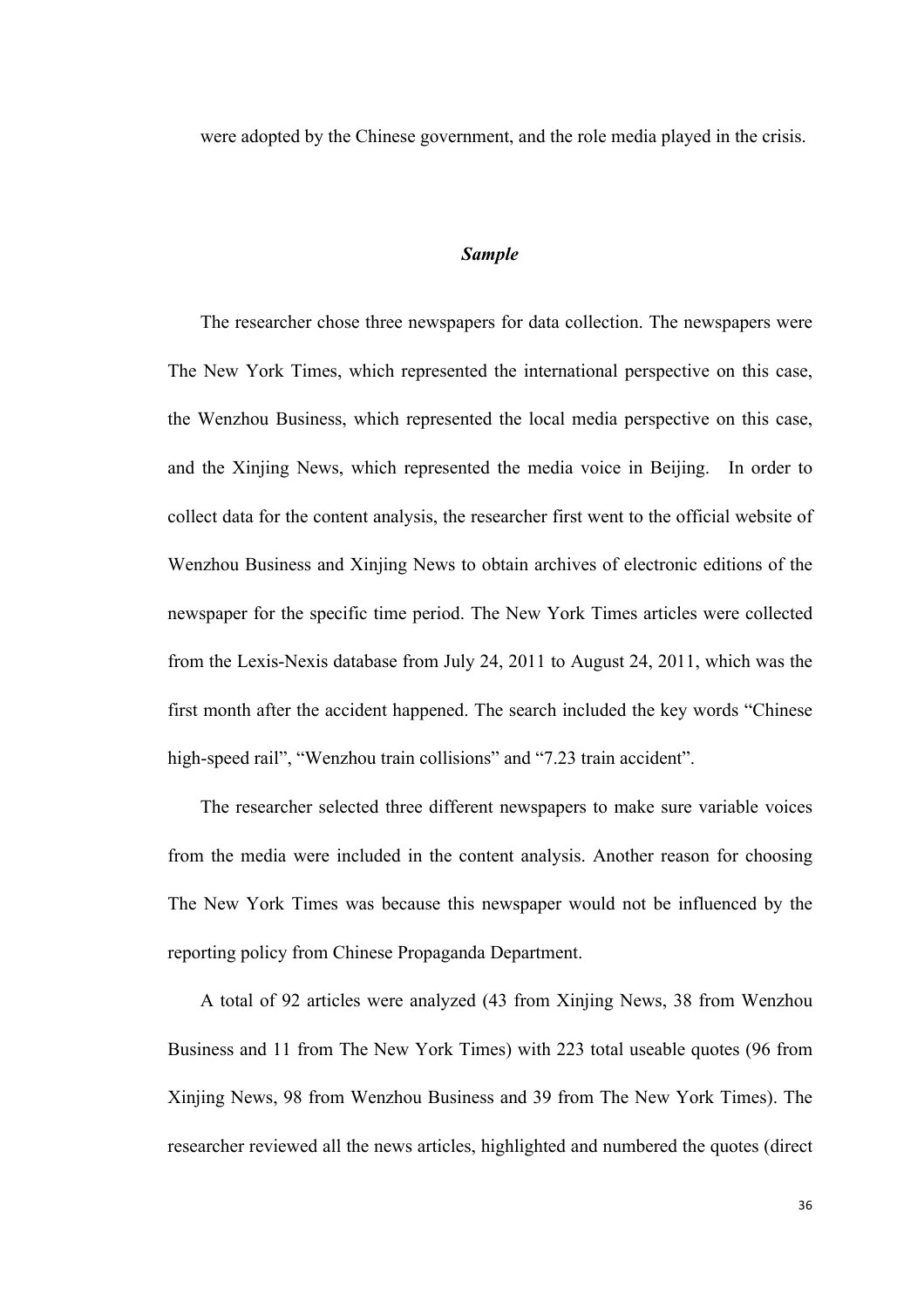quotes and paraphrases) that were attributed to the Chinese government (Ministry of Rail, and any official announcement from other related government departments), the spokesperson Wang Yongping, the Primer Wen Jiabao, experts, journalists and the rescue team (doctors, policemen, nurses).

## *Measuring*

To conduct the content analysis, the researcher wrote coding instructions (See Appendix 1), a coding sheet (See Appendix 2), a crisis response strategy, which combined the Coombs's SCCT crisis response strategy content (2007), and part of the image restoration theory (Benoit, 1995).

To be specific, the researcher identified 13 categories of quotes which were: (1) rescue and aftercare work, (2) honest explanation to the public, (3) details about the investigation, (4) ways to reduce risk for the future,(5) explain reasons for the accident reason and the decision was made to bury the train within 25 hours,(6) care for all the victims, (7) quality of the high-speed rail in China, (8) this is the miracle of life, I believe it, (9) great love, (10) shift the blame, (11) compensation for the victims, (12) sorrow for the accident, (13) reporters' stories were retracted. These quotes were divided into 6 crisis strategies: excuse, justification, concern, scapegoat, corrective action, apology compensation (Table 3).

Additionally, these articles were also analyzed by the time periods which could be seen as the three stages of the crisis: crisis acute stage, chronic stage and crisis resolution stage, which were dated July 24-July 31, 2011; August 1 to August 15,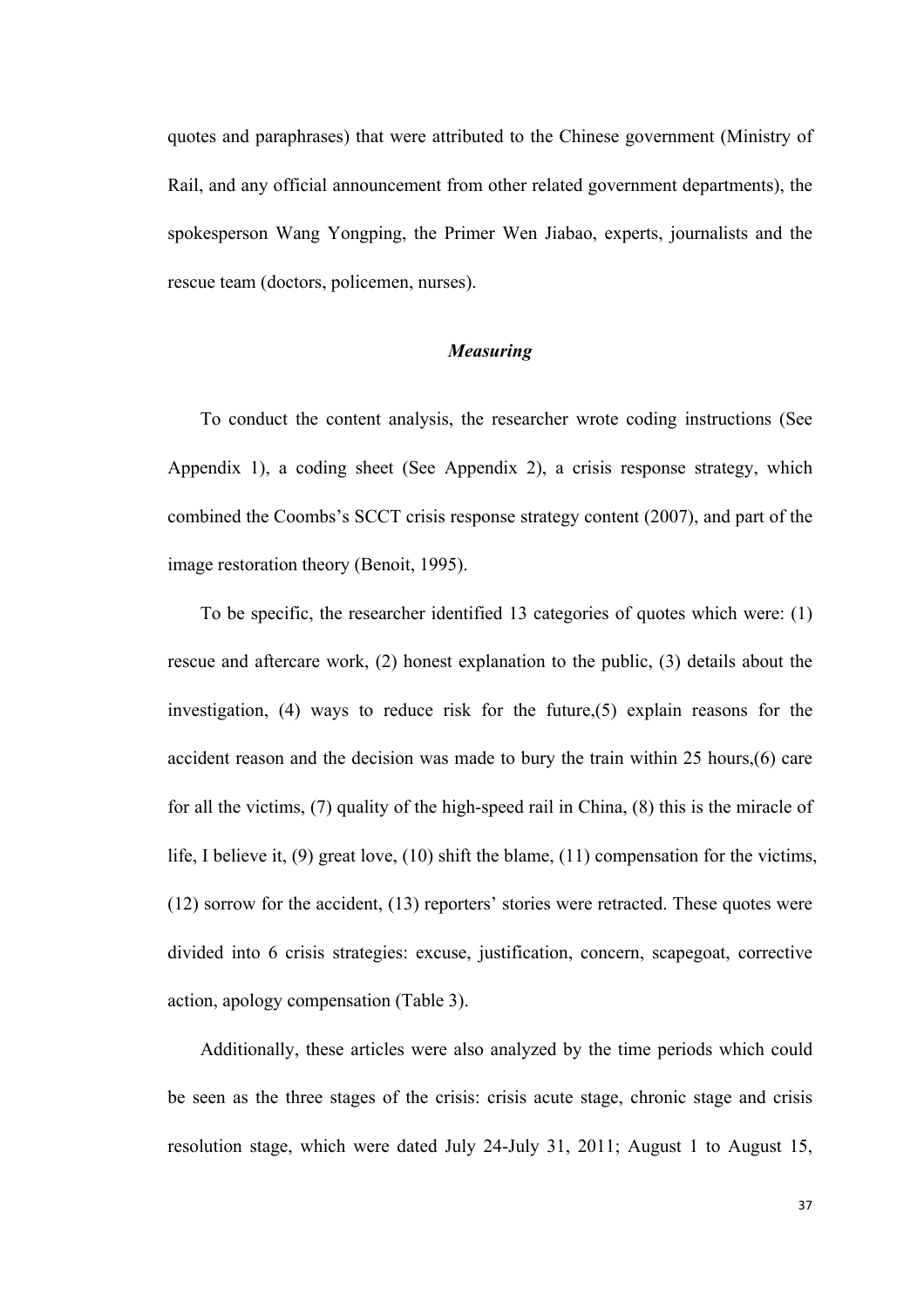2011; and August 16- August 24, 2011, respectively. The divisions were made according to the crisis development background and the intensity of media reports from selected newspapers. In this way, the researcher could examine what were the attitudes from the media and how the government is use of different strategies in different crisis stages.

The unit of the content analysis for this study is the quotes of the news reports in the selected three newspapers.

Two coders helped the researcher to code all the articles with the quotes and sentences highlighted and numbered. On the coding sheets, coders were asked to record the sentence number, newspaper, crisis response strategy and the tone of the quote in the context.

The Statistical Package for the Social Sciences (SPSS) software was used to get the frequency and percent information. Using this means of analysis, this researcher evaluated the crisis response strategies the Chinese government employed, how these strategies were used, and what the role did the media played in the crisis situation.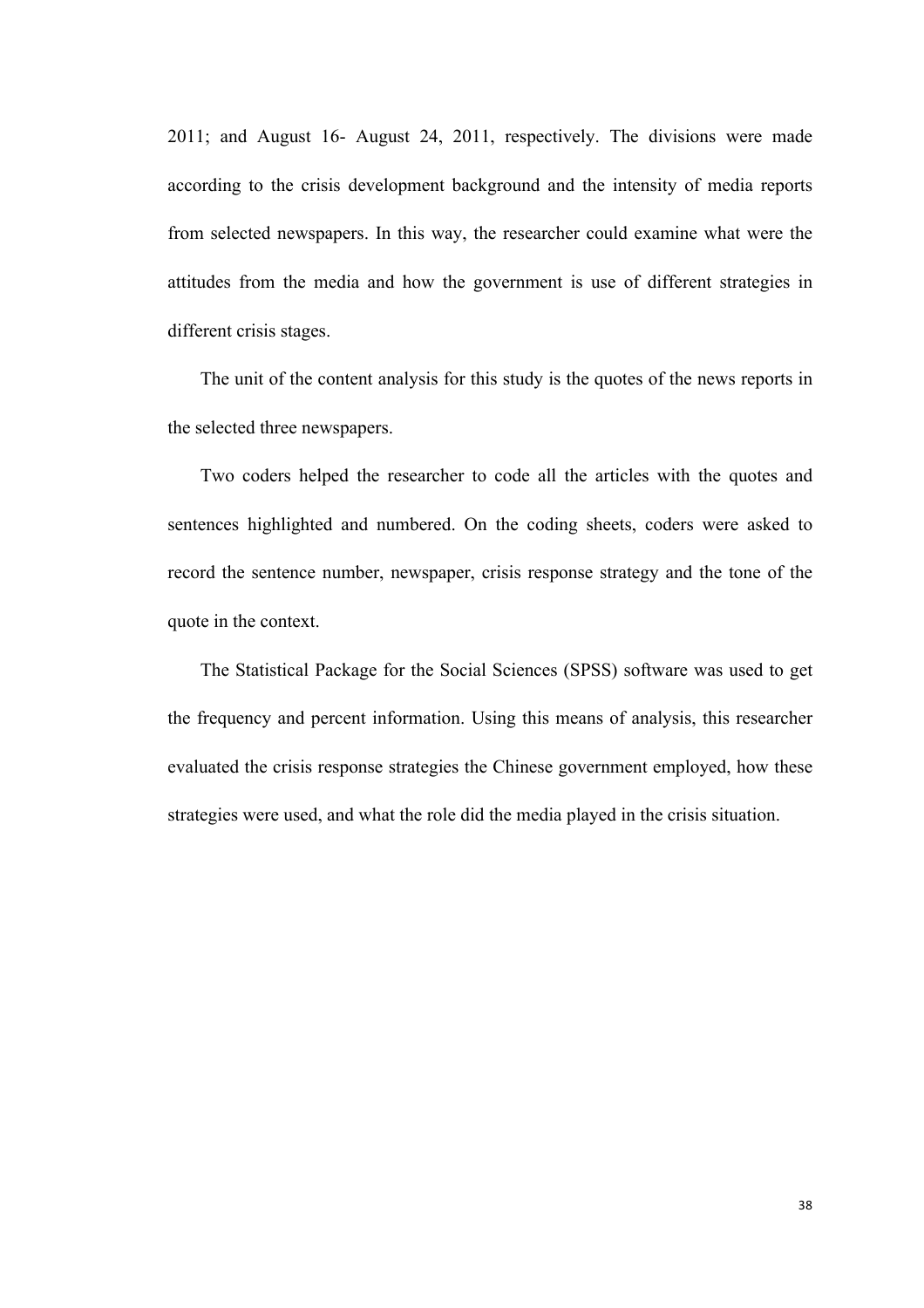| <b>Strategy</b>          | Quotes                                       |  |  |  |
|--------------------------|----------------------------------------------|--|--|--|
| <b>Corrective Action</b> | "Details of rescue and aftercare work";      |  |  |  |
|                          | "Honest explanation to the public";          |  |  |  |
|                          | "Details about the investigation"; "Ways"    |  |  |  |
|                          | to reduce risk for future"                   |  |  |  |
| <b>Justification</b>     | "Explain reasons for the accident reason     |  |  |  |
|                          | and the decision was made to buried the      |  |  |  |
|                          | train with 25 hours rescue"                  |  |  |  |
| Concern                  | "Care for all the victims"                   |  |  |  |
| <b>Denial</b>            | "Quality of the high-speed rail in China",   |  |  |  |
|                          | "Reporters' stories were retracted"          |  |  |  |
| Excuse                   | "This is the miracle of life, I believe it"; |  |  |  |
|                          | "Great love"                                 |  |  |  |
| Scapegoat                | "Shift the blame"                            |  |  |  |
| <b>Compensation</b>      | "Compensation for victims"                   |  |  |  |
| <b>Apology</b>           | "Sorrow for the accident"                    |  |  |  |

**Figure 3: Elements of Crisis Response Strategies**

## *Inter-coder reliability*

The coders for this research were two Chinese graduate students, one in journalism and one in public relations. The researcher performed the Holsti inter-coder reliability test on the selected samples. The Holsti Inter-coder reliability was used to measure the percentage of agreement between coders. The coders reached agreement on two dimensions: 0.96 (quotes), 0.95 (tone). The disputed quotes were discussed and agreement was reached.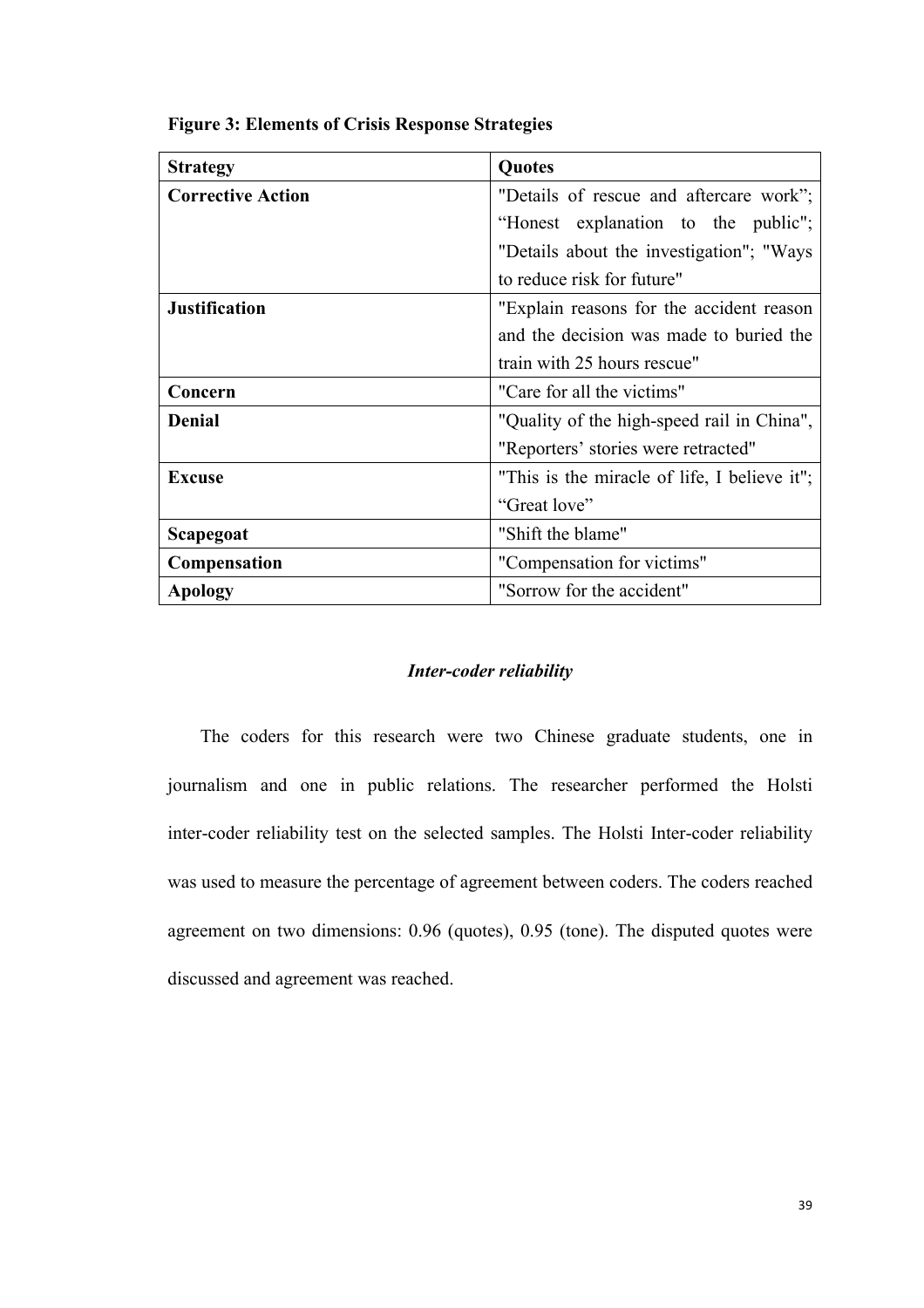## **CHAPTER 4: FINDINGS**

After collecting data from 92 news reports from the three chosen newspapers and analyzing the 233 quotes in these articles about the 7.23 high-speed rail crash accidents in Wenzhou, the research attempted to answer the research questions as follows:

# *Research Question 1: What crisis response strategies the government use in the case*

The researcher designed the content analysis coding process by having coders decide in which quote categories and strategies the quotes belong. After analysis of data, Figure 4 could be used to answer the question of what strategies the Chinese government used in this crisis.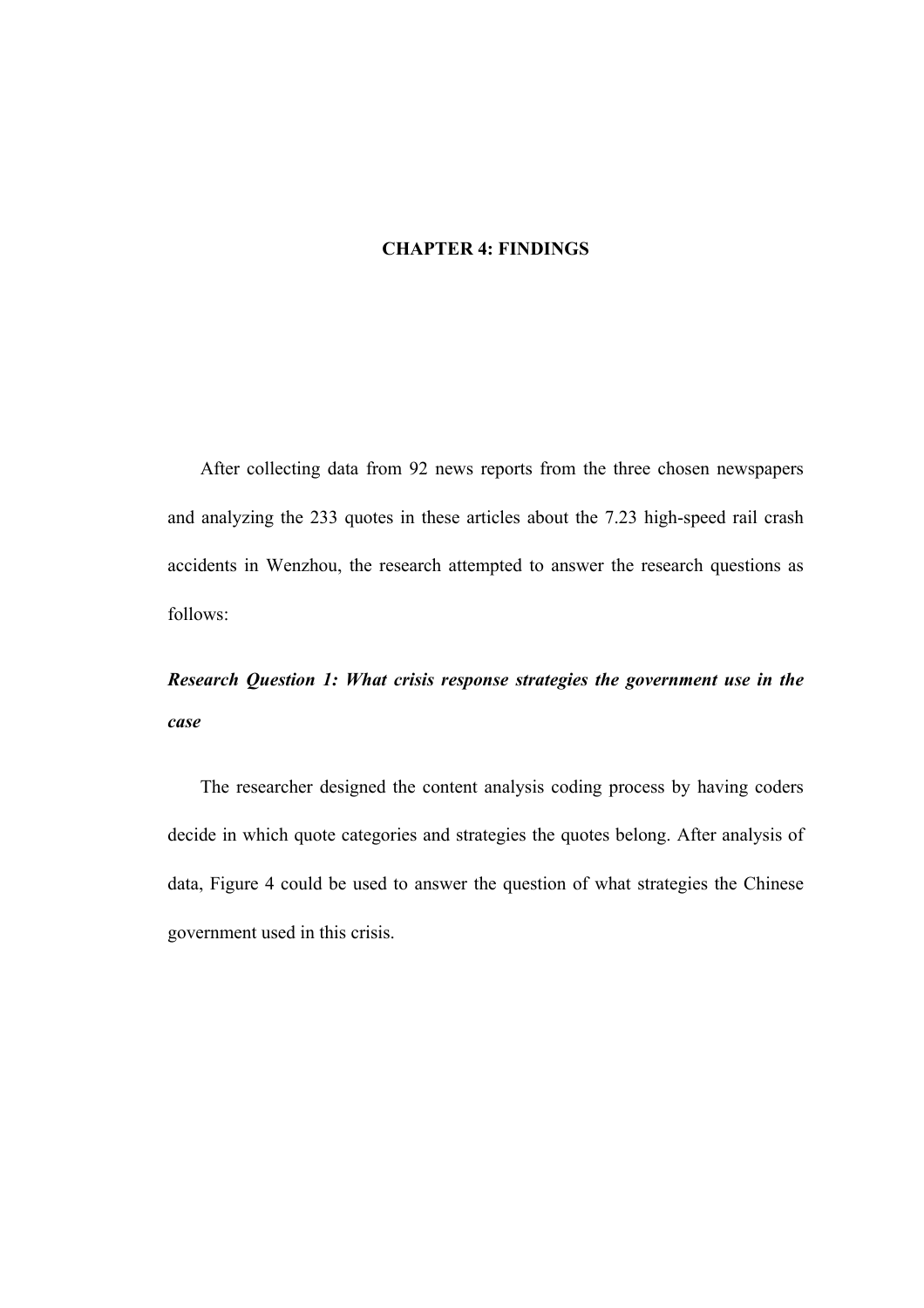| <b>Strategy</b> | Quote                                       | Frequency      | Percent |
|-----------------|---------------------------------------------|----------------|---------|
| Corrective      | "Details of rescue and aftercare work"      | 52             | 22.30%  |
| Action          |                                             |                |         |
|                 | "Honest explanation to the public"          | 27             | 11.60%  |
|                 | "Details about the investigation"           | 29             | 12.40%  |
|                 | "Ways to reduce risk for future"            | 18             | 7.70%   |
| Justificati     | "Explain reasons for the accident and       | 36             | 15.50%  |
| $^{on}$         | the decision was made to bury the train     |                |         |
|                 | with 25 hours rescue"                       |                |         |
| Concern         | "Care for all victims"                      | 12             | 5.20%   |
| Denial          | "Quality of the high-speed rail in          | 5              | 2.10%   |
|                 | China"                                      |                |         |
|                 | "Reporters' stories were retracted"         | 3              | 1.30%   |
| Excuse          | "This is the miracle of life, I believe it" | 9              | 3.90%   |
|                 | "Great love"                                | 23             | 9.90%   |
| Scapegoat       | "Shift blame"                               | $\overline{2}$ | 0.9%    |
| Compensa        | "Compensation for victims"                  | 9              | 3.90%   |
| tion            |                                             |                |         |
| Apology         | "Sorrow for the accident"                   | 8              | 3.40%   |
| Total           |                                             | 233            | 100.00% |

**Figure 4: Quotes Frequency and Responding Strategy**

Figure 4 shows the answer for research question 1: What did strategies the Chinese government use in this case?

The top three strategies the government used in the high-speed rail accident were:

Corrective action (54.1%), which contained 126 quotes and included the quotes "Details of rescue and aftercare work," "Honest explanation to the public," "Details about the investigation" and "Ways to reduce risk for future."

Justification (15.95%), which contained 36 sentences and included the quote, "Explain reasons for the accident and the decision were made to bury the train with 25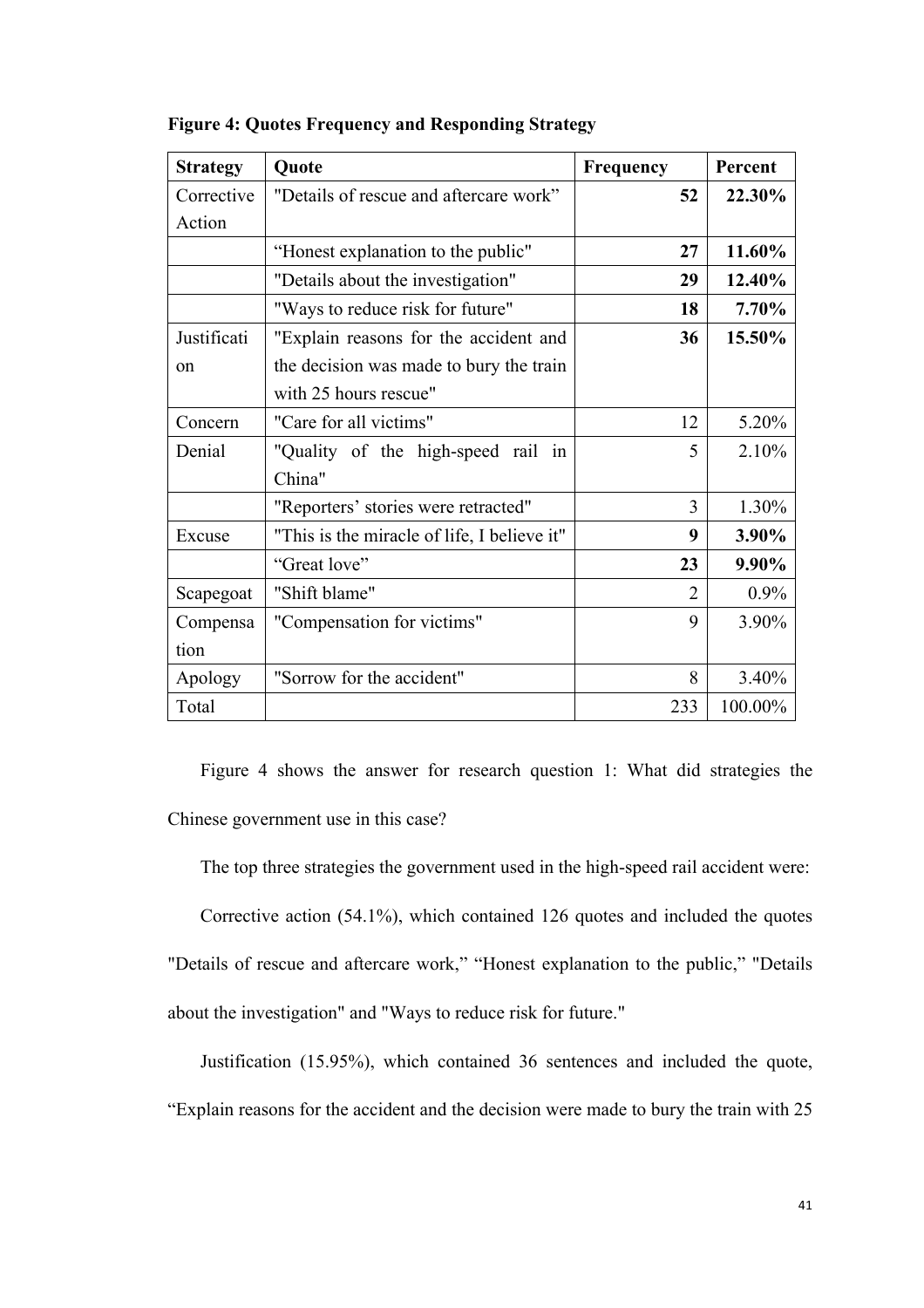hours rescue."

Excuse (13.7%), which contained 33 sentences and included the quotes "this is a miracle; I believe it" and "great love."

Besides these three most used strategies, the government also employed the strategies such as "concern," "denial," "scapegoat," "compensation" and "apology". However, the frequencies of these strategies did not represent a significant number compared to others, and all of the percentages of these strategies were under 5%.

## *Research Question 2: How were SCCT crisis communication strategies used in this*

#### *case?*

Regarding research question 2, how were the SCCT strategies used in the high-speed rail case. The researcher designed the content analysis by dividing the one month period into three Time Sections, which represented the crisis acute stage, chronic stage and crisis resolution stage. The three Time Sections were July 24-July 31, 2011; August 1 to August 15, 2011; and August 16- August 24, 2011. Analyzing the frequency and percentage of the strategies used can indicated how the government used the SCCT strategies during different stage of the crisis.

Figure 5 (p.43) shows the frequency and percentage of the quotes used in three Time Sections and the results for the RQ2 is as follows:

For the Time Section I, 7.24-7.31, 79 articles were collected from the three newspapers. This time period was the time the accident that just happened. What the public eagerly wanted to know was why the accident happened, how many people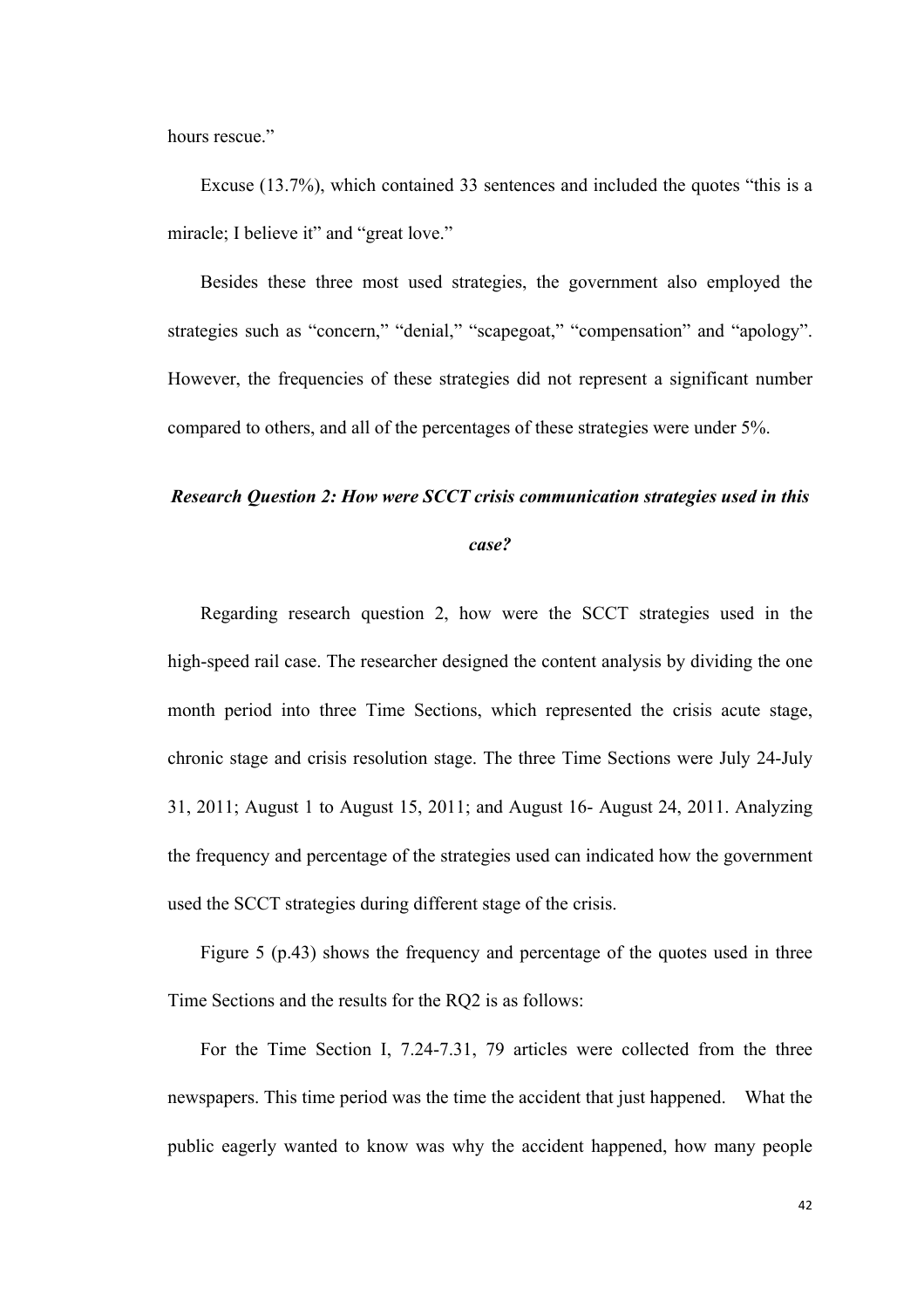died and the status of the situation.

From Figure 5 Time Section I, we can see that the "details of rescue and aftercare work" appeared 51 times which represented 25.8% of all the quotes. The Chinese government also focused on how to get words out. They offered an honest explanation to the public with details about the investigation. These quotes belonged to the correction action category.

Because the accident happened suddenly, the public was eager to know why the accident happened. Figure 5 said that the quote category "explain the accident reason and why buried the train was build with 25 hours rescue" appeared 33 times, and it was the second highest used quote in the Time Section I which is 16.7%.

One interesting thing was that the "great love" quote appeared 23 times and took up 11.6% of all the quotes. This indicates the "inside only" policy on reporting the accident for Chinese mainland news media from Propaganda Department of the Communist Party of China was enforced. The policy required the journalists to use "great tragedy, great love" as the theme in order to shift the public's attention from the accident.

In Figure 5, the Time Section II represented the chronic stage of the crisis. During this time period, the public wanted to know why the accident happened from an official aspect. During this Time Section, the quote "offer an honest explanation to the public" appeared the most: 29.2% total.

In addition, the results of the study showed the public lacked confidence about high-speed rail after the accident. To cope with this kind of perception, the quote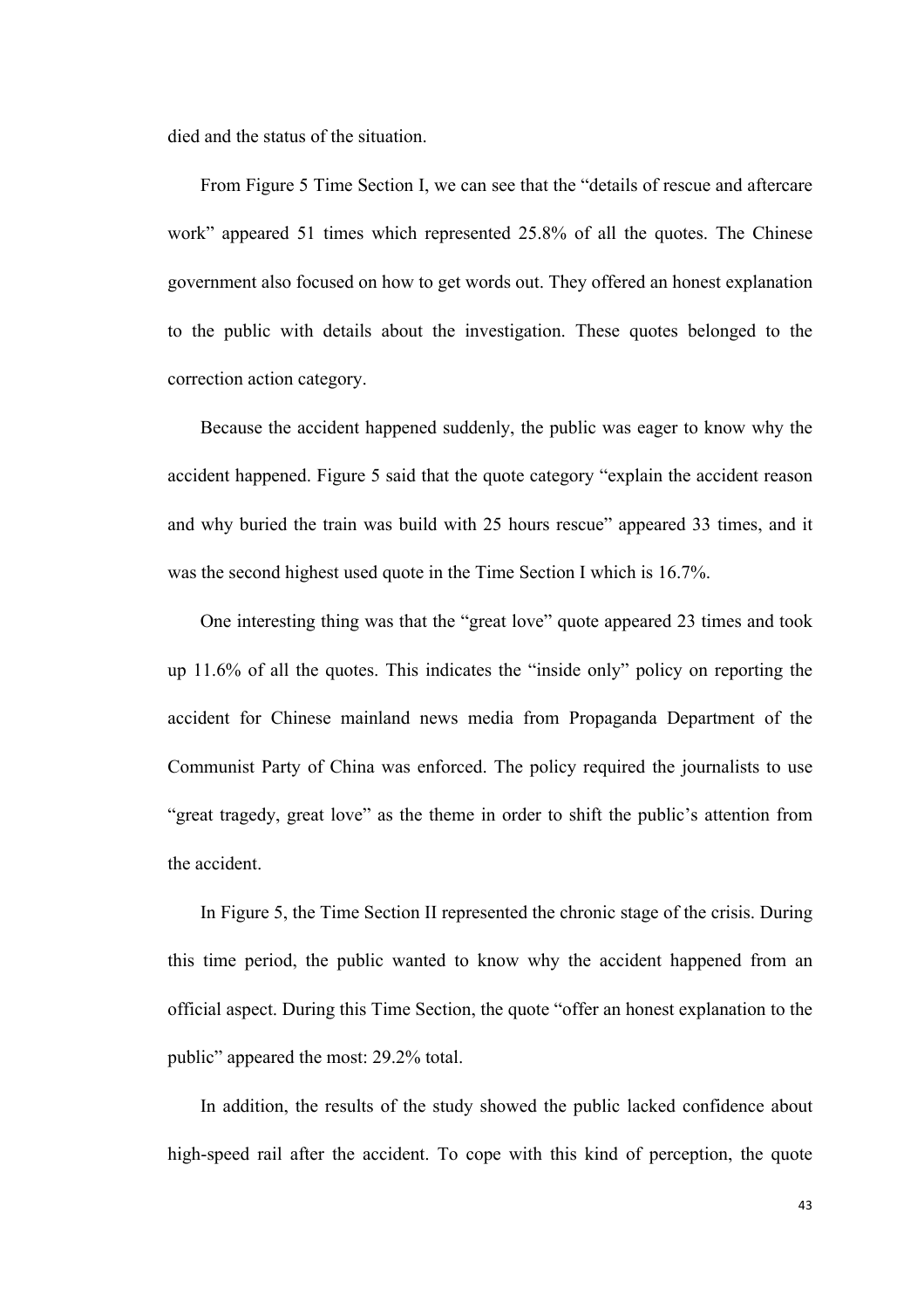"ways to reduce the risk for the future" was used 25% in total, and it was the second highest quote used in the Time Section II. In addition, "details about the investigation" was used 12.5% of the time, the third highest one in this time period.

In Time Section II the quote category that "reports' stories were retracted" was included 12.5%, and all of the quotes coded are from The New York Times.

Time Section III was the crisis resolution stage. In this stage, the government announced that they would conduct a comprehensive investigation, and the quote "details about the investigation" occupied 28.6% in total. This was the second highest quote in this Time Section.

In addition, the most used quote in this Time Section was "this is the miracle of life, I believe it", representing 42.9%. Most of the news reports commented on the spokesperson Wang Yongping, and these reports criticized him because of his inappropriate words in the press conference.

To answer "How were these strategies used in the high-speed rail case?" The researcher summarized:

First, in the Time Section I (July 24-July 31, 2011), the acute stage of the crisis, the strategies that were used included corrective action (such as: "details of rescue and aftercare work), justification ("explain reasons for the accident and the decision was made to bury the train with 25 hours rescue"), and excuse (such as "this is the miracle of life, I believe it").

Second, in the Time Section II (August 1 to August 15, 2011), the chronic stage of the crisis, the strategies that were frequently used included correction action (such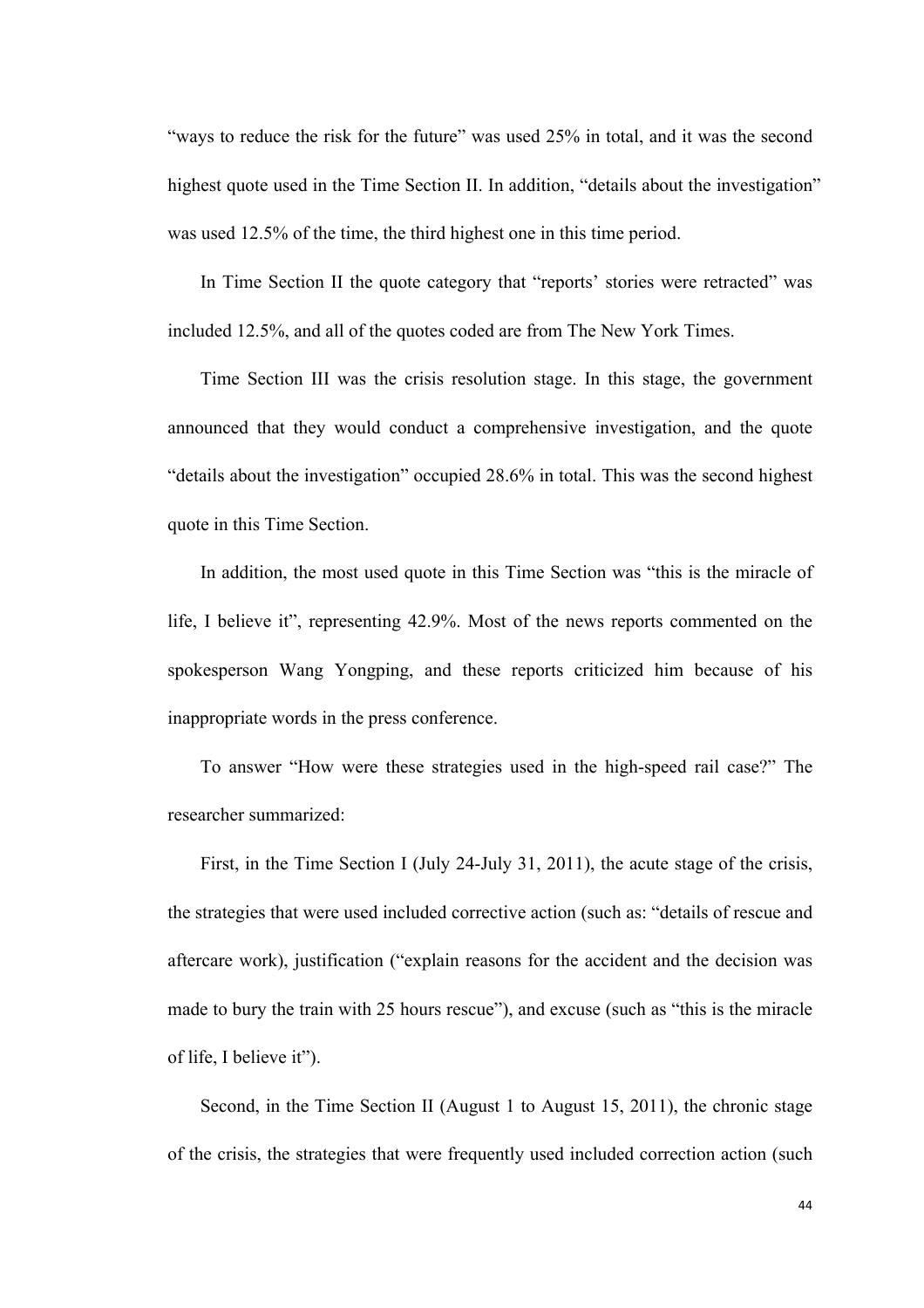as: "details of rescue and aftercare work), denial (such as "Quality of the high-speed rail in China"), and justification ("Explain reasons for the accident and the decision was made to bury the train with 25 hours rescue").

Finally, in the Time Section II (August 16- August 24, 2011), the chronic stage of the crisis, the strategies that were highly used included correction action (such as: "details about the investigation"), justification ("Explain reasons for the accident and the decision was made to bury the train with 25 hours rescue"), and excuse ("this is miracle of life, I believe it")

| Quote                                                                                                                         | Time I<br>Time II |         |                | Time III |                |         |
|-------------------------------------------------------------------------------------------------------------------------------|-------------------|---------|----------------|----------|----------------|---------|
|                                                                                                                               | Frequency         | Percent | Frequency      | Percent  | Frequency      | Percent |
| "Details of rescue<br>and aftercare work"                                                                                     | 51                | 25.8%   | $\mathbf{1}$   | 4.2%     | $\overline{0}$ | $.0\%$  |
| "Honest<br>explanation to the<br>public"                                                                                      | 20                | 10.1%   | $\overline{7}$ | 29.2%    | $\mathbf{0}$   | $.0\%$  |
| "Details about the<br>investigation"                                                                                          | 22                | 11.1%   | $\overline{3}$ | 12.5%    | $\overline{2}$ | 28.6%   |
| "Ways to reduce<br>risk for future"                                                                                           | 10                | 5.1%    | 6              | 25.0%    | $\mathbf{1}$   | 14.3%   |
| "Explain<br>reasons<br>for the accident and<br>decision<br>the<br>was<br>made to buried the<br>train with 25 hours<br>rescue" | 33                | 16.7%   | $\overline{2}$ | 8.3%     | $\mathbf{1}$   | 14.3%   |
| of<br>"Care<br>all<br>victims"                                                                                                | 11                | 5.6%    | 1              | 4.2%     | $\theta$       | $.0\%$  |

**Figure 5: Frequency of the quote in three Time Sections**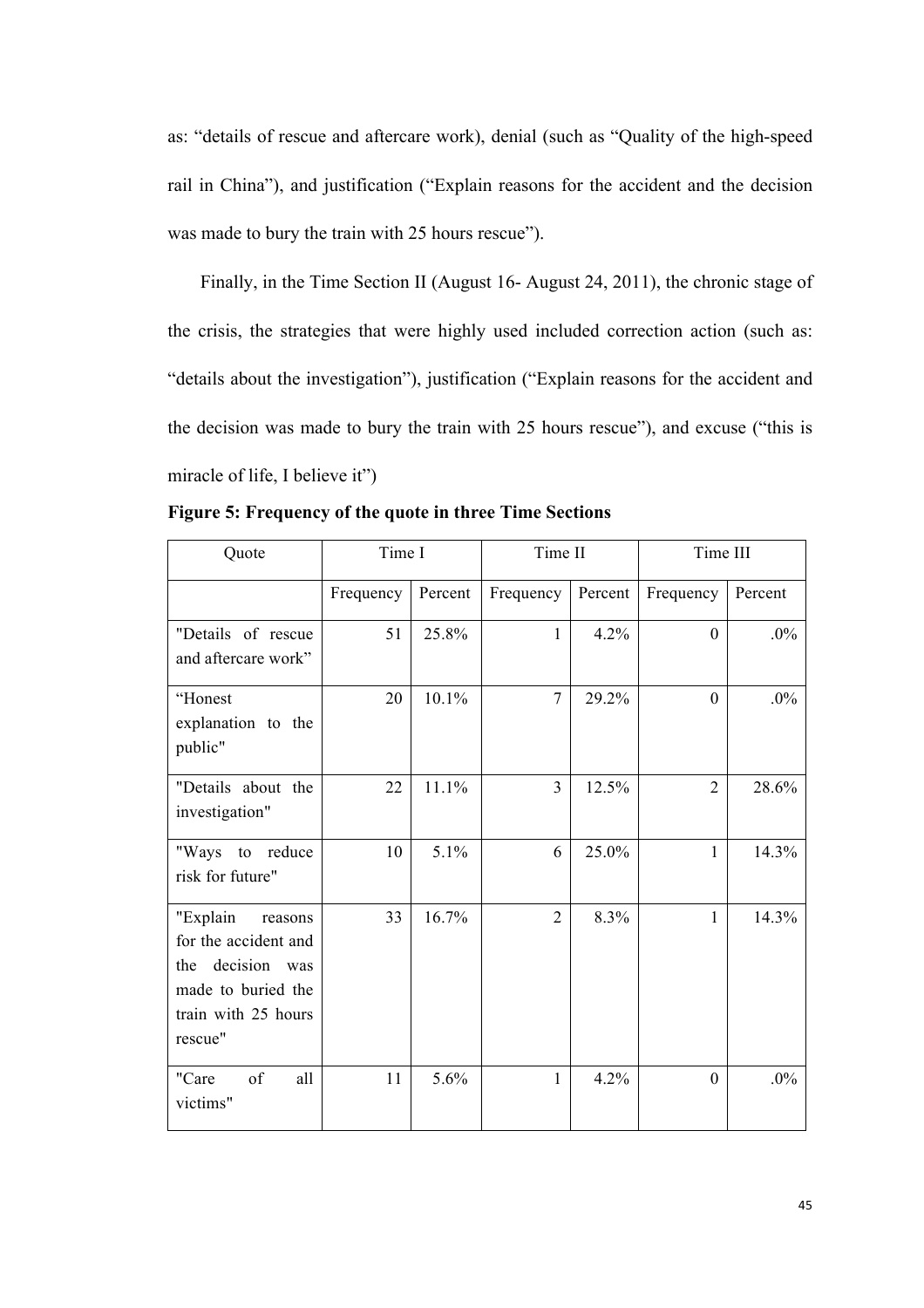| "Quality<br>of<br>the<br>high-speed rail in<br>China" | 5              | 2.5%    | $\theta$       | $.0\%$ | $\theta$       | $.0\%$ |
|-------------------------------------------------------|----------------|---------|----------------|--------|----------------|--------|
| "Reporters' stories<br>were retracted"                | $\overline{0}$ | $.0\%$  | $\overline{3}$ | 12.5%  | $\mathbf{0}$   | $.0\%$ |
| "This is the miracle"<br>of life, I believe it"       | 6              | $3.0\%$ | $\Omega$       | $.0\%$ | 3              | 42.9%  |
| "Great love"                                          | 23             | 11.6%   | $\theta$       | $.0\%$ | $\mathbf{0}$   | $.0\%$ |
| "Shift the blame"                                     | $\overline{2}$ | $1.0\%$ | $\overline{0}$ | $.0\%$ | $\mathbf{0}$   | $.0\%$ |
| "Compensation for<br>victims"                         | 8              | $4.0\%$ | 1              | 4.2%   | $\mathbf{0}$   | $.0\%$ |
| for<br>"Sorrow<br>the<br>accident"                    | 7              | 3.5%    | $\Omega$       | $.0\%$ | $\mathbf{0}$   | $.0\%$ |
| Total                                                 | 79             | 100%    | 24             | 100%   | $\overline{7}$ | 100%   |

*Research Question 3: What role did the media play in this case?*

Research question 3 is "what role did media play in this case?" This is a question that needs to be reviewed from both the qualitative and quantitative aspects. The researcher designed the coding process so that coding the tone of the quotes in the reports could be accomplished. The content analysis helped the researcher to analyze the media attitude quantitatively. In addition, the researcher analyzed this question by using some comments about the online environment.

Figures 6- 8 shows the relationship between response strategies and attitudes of media in three different crisis stages.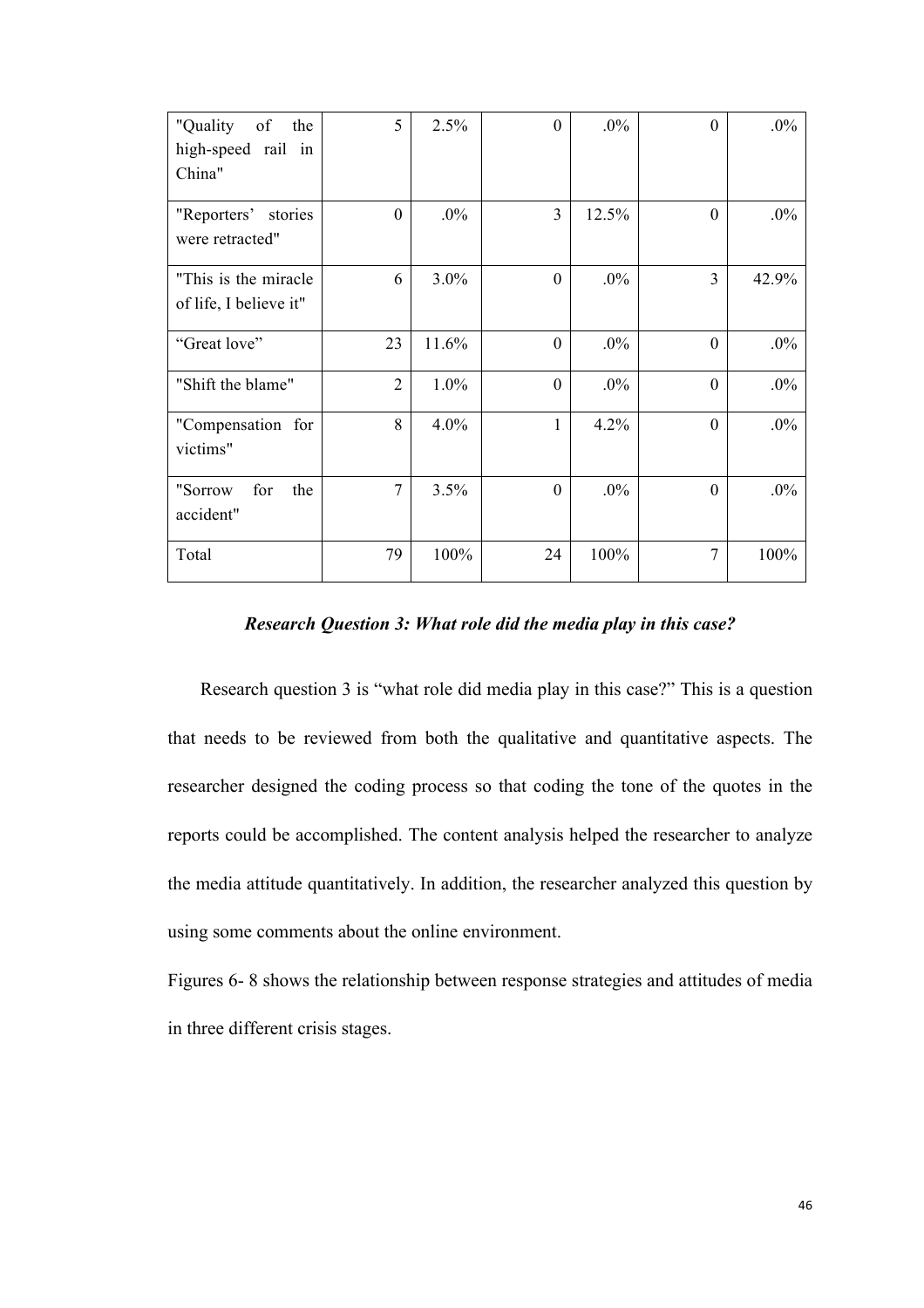

### **Figure 6: Time Section I**

In Time Section I, the acute crisis stage, the tone that appeared most frequently in the reports was "neutral" one. The "positive tone" appears the same number of times as the "negative tone." The most positive tone that appeared was in the "great love" category, which is reasonable because the "inside only" policy did not allow the Chinese media to report the news in a negative way.

Second, the negative tone that appeared most fell into the categories of "compensation to victims" and "explain the accident and the reason was made to bury the train with 25 hours rescue time." These two categories were more negative than positive because, 1), public did not trust the reason the government initially provided,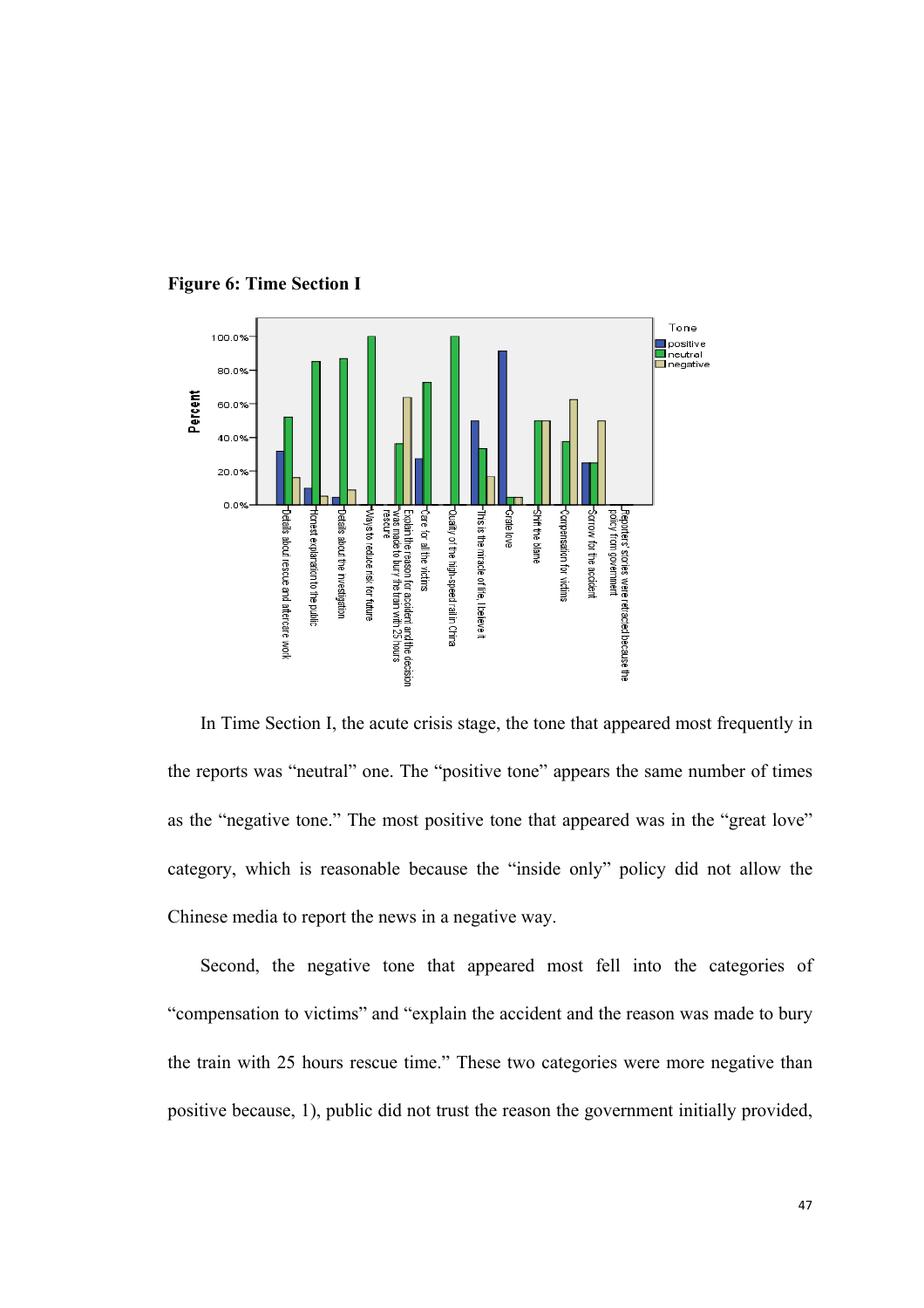which was because of the weather. 2), when the government official announced the rescue was finished and a live girl was found, that made the public even angrier about the short time the government conducted rescue operation. 3), about compensation, the government first wanted to present the victims only 500,000 rmb, which was not enough for the victims according to the analysis of economic experts and lawyers. The government said they would give out a bonus to the people who signed the compensation agreement in the first week.

Time Section I shows some media in China were affected by the government policy and they followed the rules in reporting the news. The online environment was comparatively free and people were able to share their versions of information using different social media in China. Most of the information was quoted from the foreign news sources and newspapers such as The New York Times. The information shared online also made the public angry because what they read in the newspaper had a lot of variance from the information they acquired on the Internet. So from this aspect, it can be said, in the first Time Section, the media tried to shift the public's attention from asking about the responsibility to the "great love" theme; however, the effect failed and made the situation even worse.

**Figure 7: Time Section II**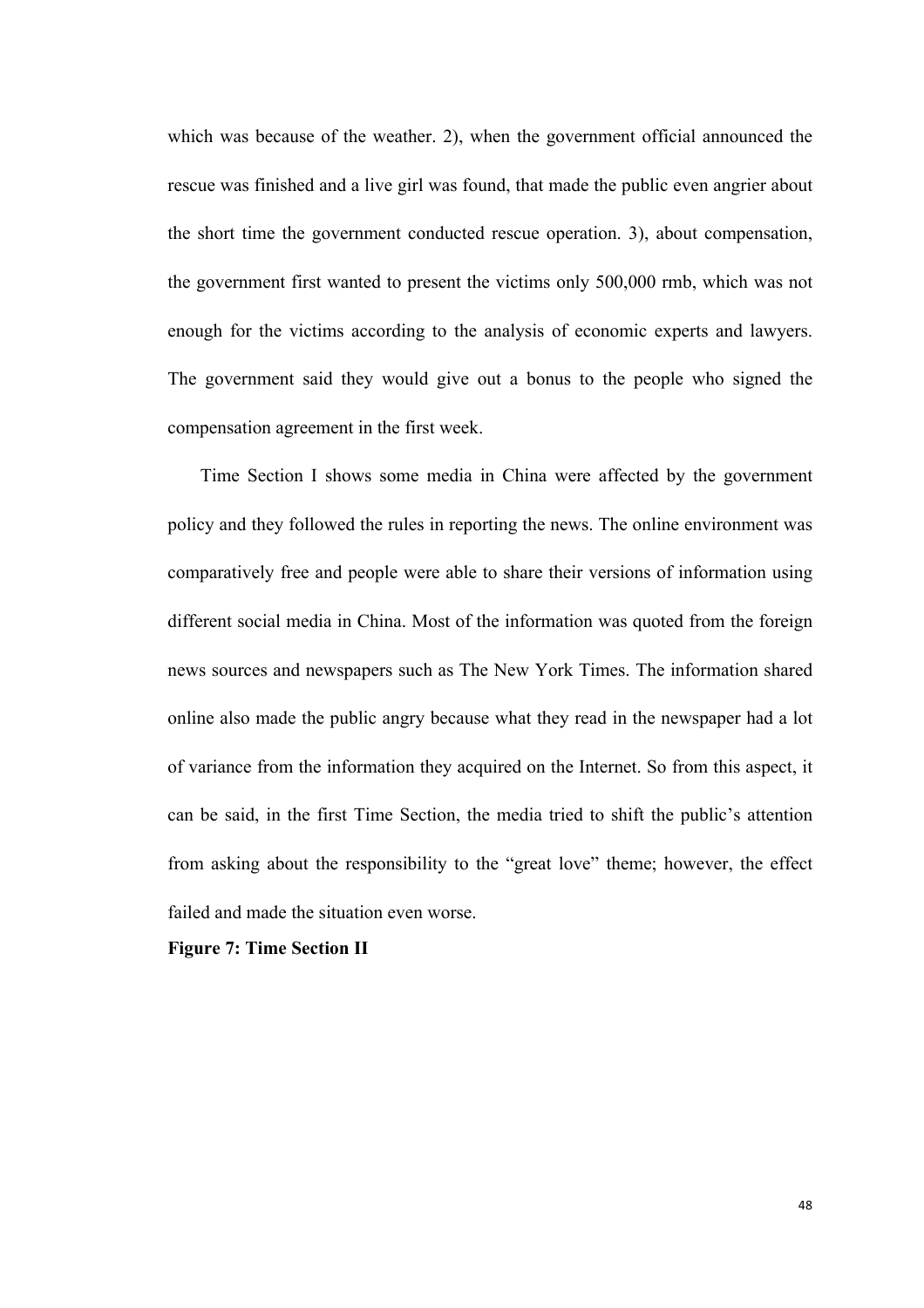

In Time Section II: the chronic crisis stage, negative reports exceeded the positive reports. Interestingly, the most negative reports and positive reports occupied in two different categories with similar percentages. The positive content was the "details about rescue and aftercare work" and these reports were all from the Wenzhou Business and Xinjing News. The negative comment was "reporter's stories were retracted because the policy from government," and all of these reports were from the New York Times of what does this say about the crisis.

In Time Section II, the reports about "great love" disappeared. The news stories about rescue and aftercare work were all positive. This could indicate that the government may have realized that the tactic of shifting responsibility was not working in this case, and they started to empower the media to report the facts instead of shifting blame. The positive category was all about the details of the rescue and aftercare work, and these reports helped the public to know about what government did after the accident.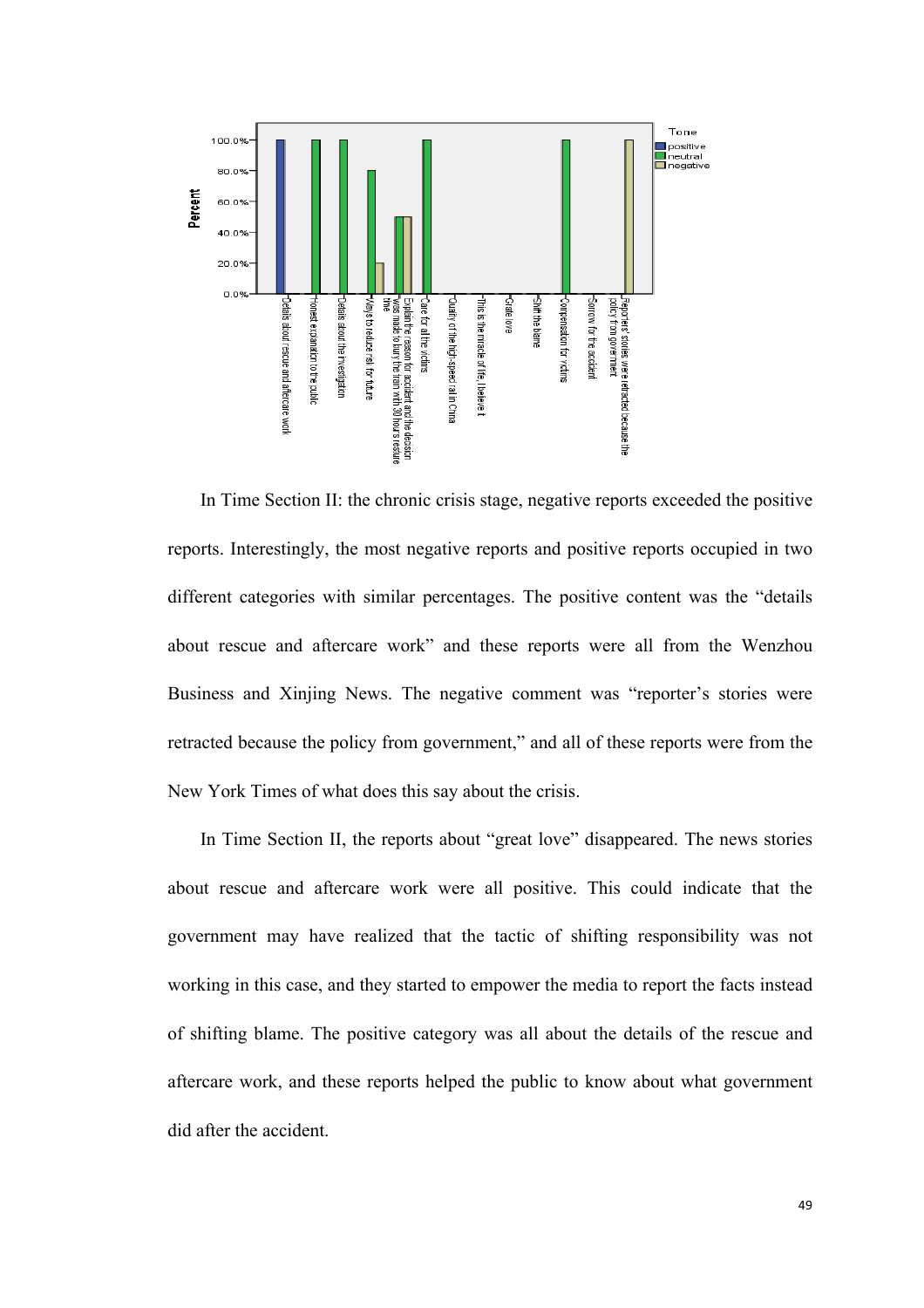The New York Times reported that three journalists' stories were retracted because the "insider only" policy in the first crisis stage in this time. Netizens or bloggers shared the front page of different papers in China, Hong Kong, Taiwan and foreign countries to show the government still kept the strategy of shifting blame. However, based on the researcher's observation, in this time period, even though the online community still posted negative comments about the government, the negative comments decreased compared to the first stage. In addition, more and more people chose to take the wait-and-see attitude because they were waiting for the report from the government.





In The Time Section III, the crisis resolution stage, there were no positive reports, and the quotes were "details about the investigation," "explain the accident reason and the reason was made to bury the train with 25 hours rescue time" and "this is the miracle of life, I believe it." Only "explain the accident reason and the reason was made to bury the train with 25 hours rescue time" had a negative tone; the other two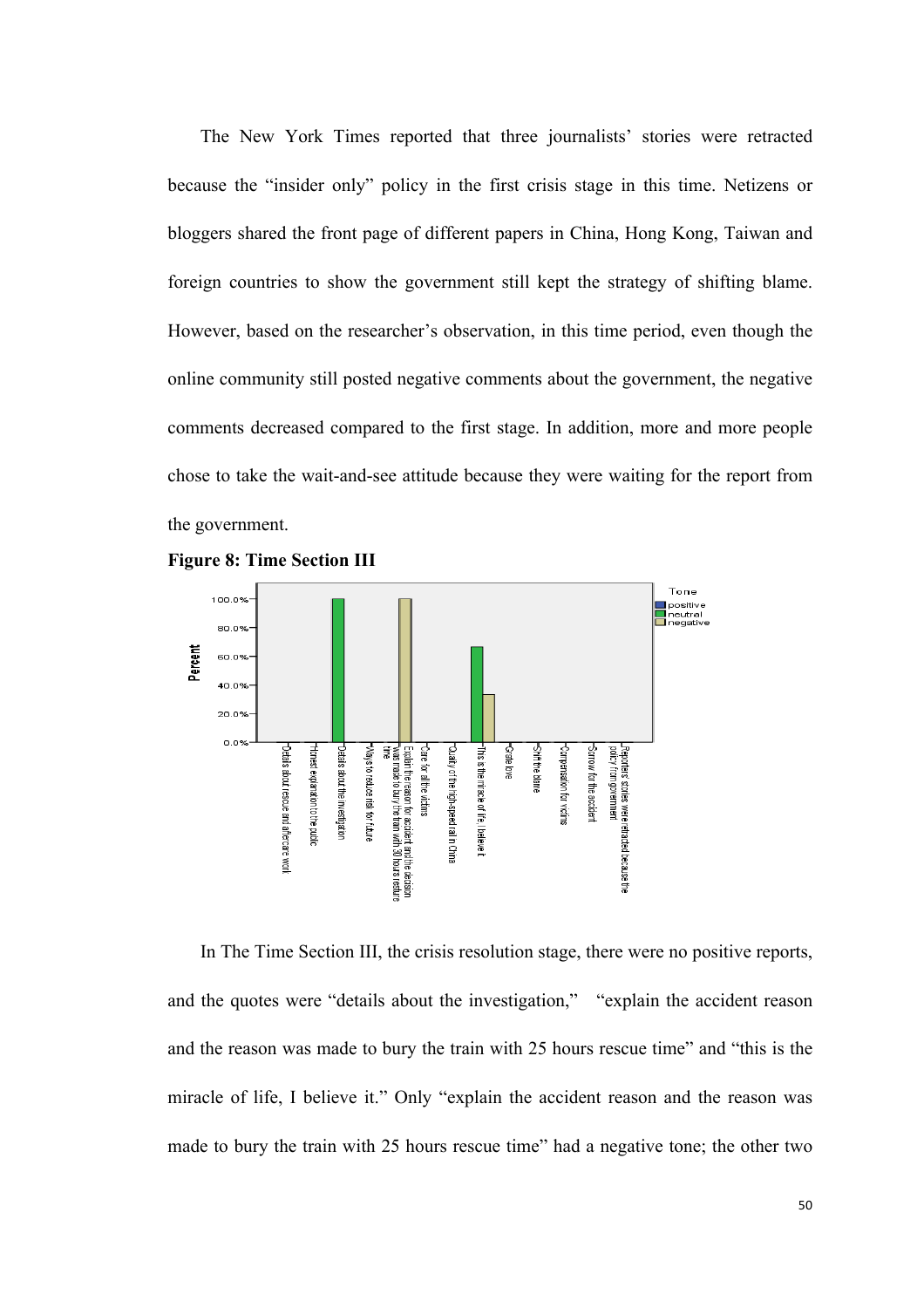quotes had neutral tones.

Time Section III, the media did not pay too much attention to this case because another big crisis was making news seem to about a national charity organization in China. Most of the media placed their emphasis on this scandal, and only a few reports about the high-speed rail accident were found in the three selected newspapers. Most of them were about the investigation about the accident, the firing of Wang Yongping, and these were some comments from the experts on the reasons for the accident. The same situation also happened in the online environment; almost all the public started to blame the charity organization. Some of the public concluded that the summer of 2011 in China was really a summer of shame because of both the high-speed rail crisis and the scandal about a national charity organization. In this Time Section, the media reported the facts about the government's further action on the clean up of the accident.

To summarize, the media played different roles during in the three different Time Sections. During Time Section I, the local news media in Wenzhou paid more attention to the "great love" policy. The Xingjing News from Beijing followed the "great love" policy, but they also placed an emphasis on reporting the questions the public was most concerned about. However, some of their thoughts cannot be published because of the censorship of journalism in China. The New York Times was the only source that was able to report what happened at that time, and news reports were referenced thousands of times online. Basically, in the Time Section I, all of the news media made the situation worse by incomplete reporting or hiding the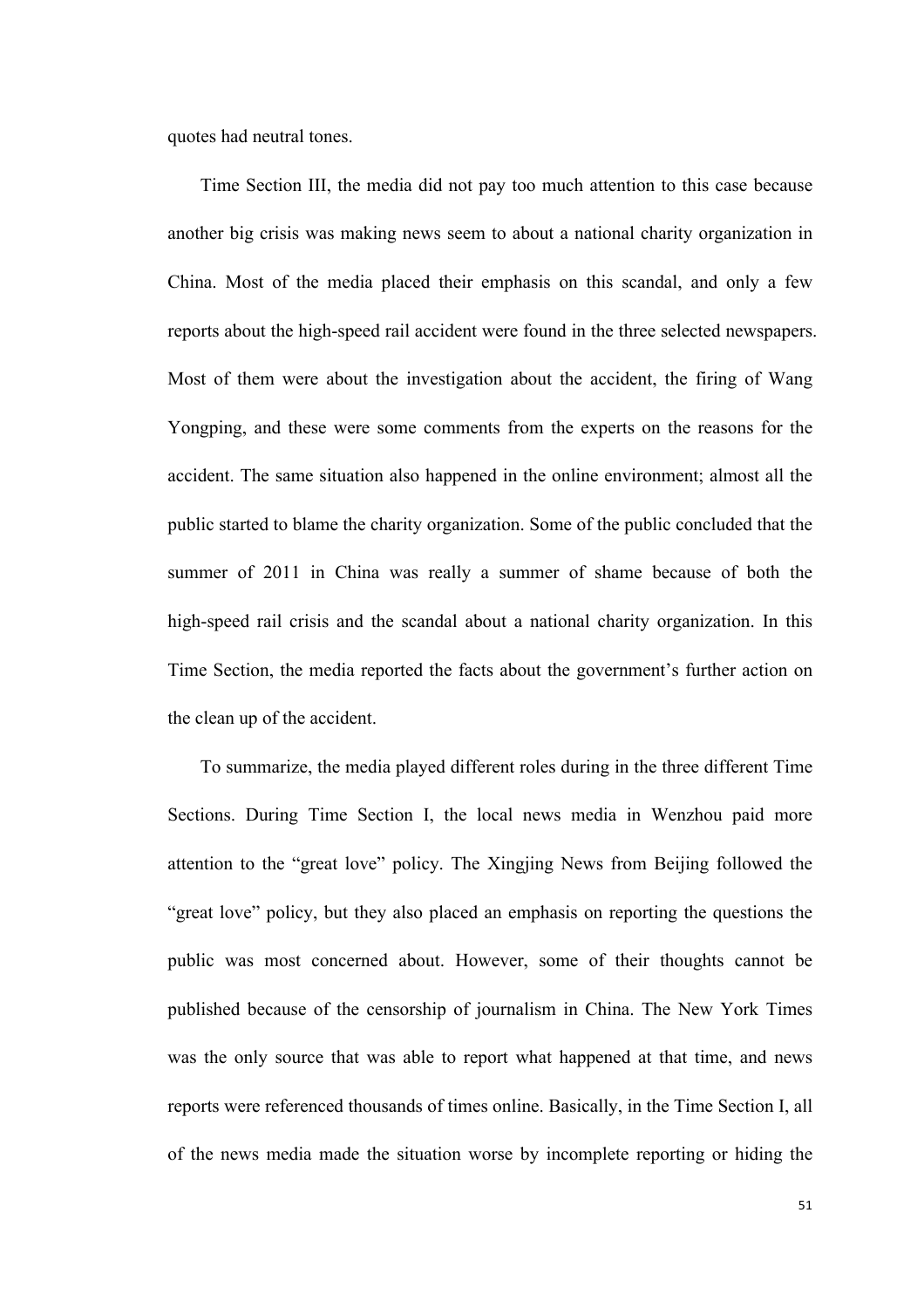truth.

In Time Section II, the media in China started to focus on the accident. They rejected publication of the theme "great love" and paid more attention to the aftercare work and investigation. The foreign newspapers then started to report the censorship issue for the Chinese media. However, more and more of the public chose to wait for the investigation report, which could indicate that the media helped the government to solve the crisis to some extent.

In Time Section III, all of the media organizations shifted emphasis to another scandal about a national charity organization. Stories on the train crisis were just update. This did not have significant effects on the crisis.

## *Discussion*

The results for the research questions were answered by conducting a content analysis of news reports from the three selected newspapers. In Figure 9, 21% of the quotes were positive voices from the news media and 21.9% were negative. The next highest unit was 57.1%, the neutral attitudes. Based on these statistic results, it is hard to determine whether or not the crisis strategies employed by the Chinese government succeeded because the negative were comments from news stories that were close to even with the positive ones.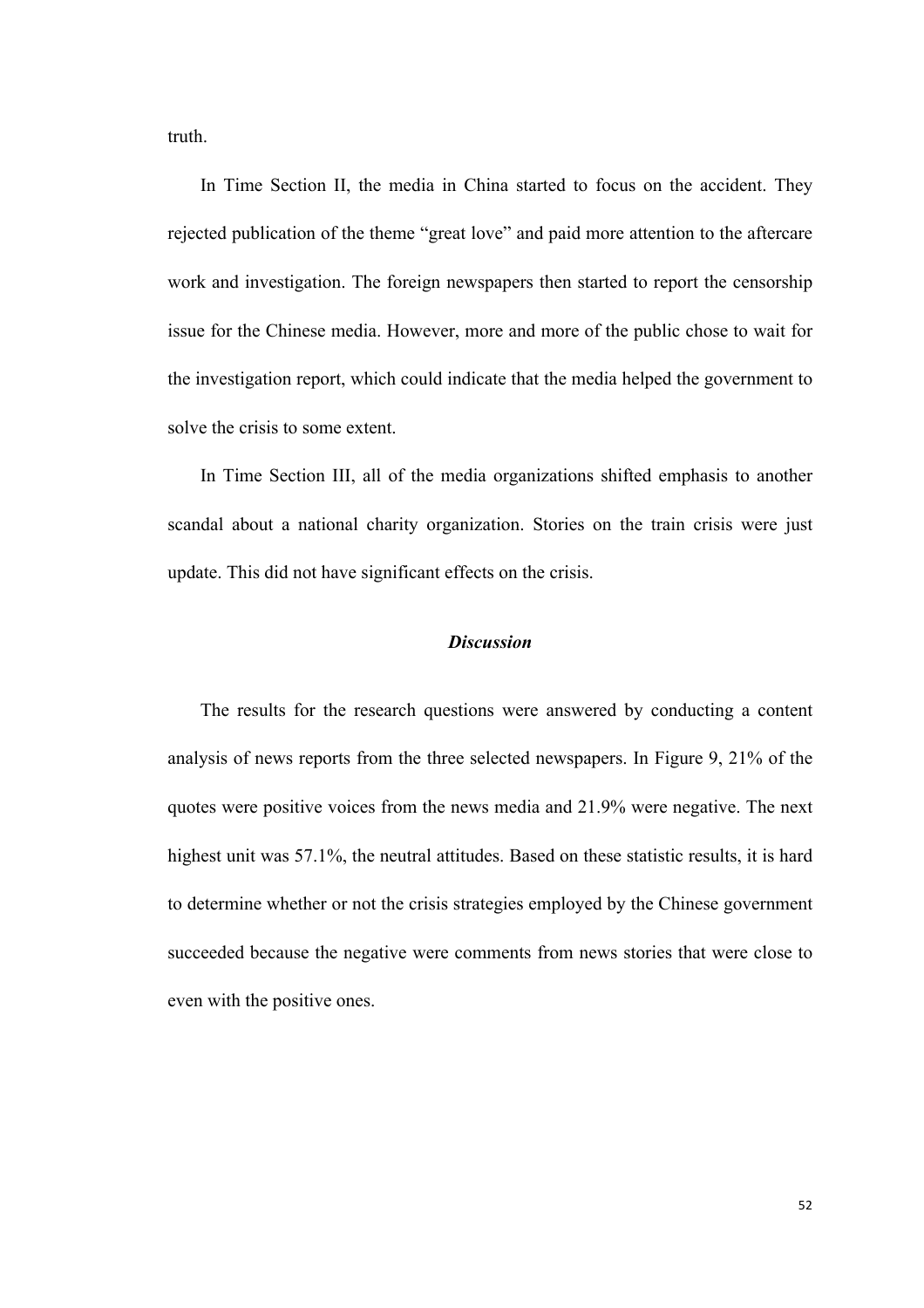#### **Figure 9: Media Attitude**



An analysis of the stories from the content analysis showed the Chinese government employed eight strategies from the SCCT's crisis response strategy: corrective action, justification, concern, denial, excuse, scapegoat, compensation and apology. The top three strategies were corrective action, justification and excuse. Each strategy will be discussed in details.

### *Corrective Action*

Corrective action was the most accepted strategy for publics after a crisis (Coombs 1999). Corrective action was also the most used strategy by the Chinese government and reached 54.1% compared to other strategies. The corrective actions in the high-speed rail accident case included providing "details of the rescue and aftercare work," "offer an honest explanation to the public," "details of the investigation" and "ways to reduce the risk for the future." Both Chinese media and foreign media, reported with a neutral tone for most of the quotes that belong to "corrective action" category.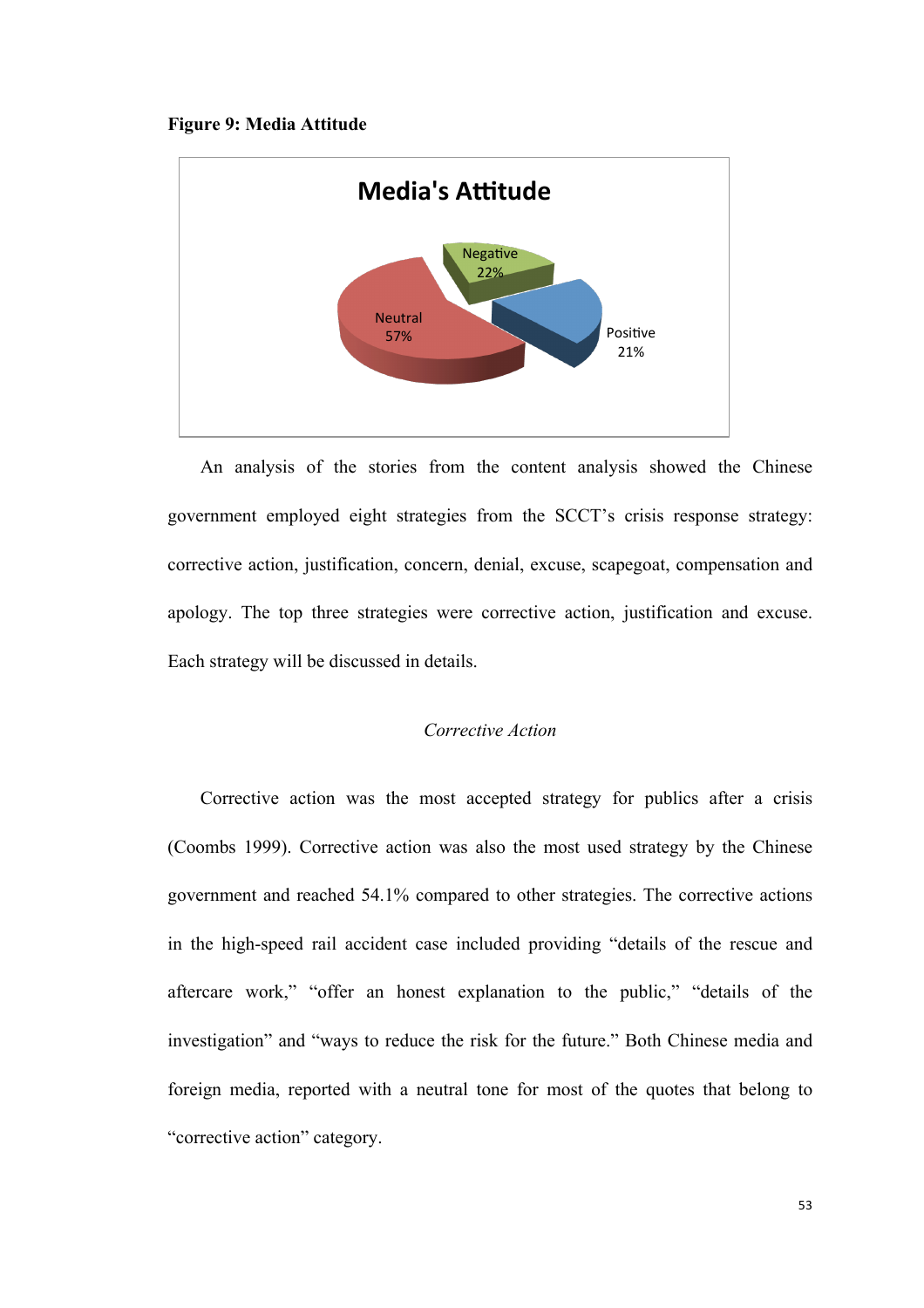After the accident, the public wanted to know why they crisis had occurred. The Chinese government actually chose the right strategy to respond to the crisis. The strategy was the corrective action. To be specific, after the crisis happened, most articles in the selected three newspapers were focused on reporting what the situation from the rescue scene. The rescue team, spokesperson Wang Yongping, and the director of the Chinese Rail Department Sheng Guangzu were the people or organizations that appeared a lot in the reports. These reports were all about how the government conducted the rescue work.

In addition, the Prime Wen Jiabao's visit and his directives to the related government segments significantly helped the government on saving the reputation of the Chinese high-speed rail. This is known because the reports about the Wen Jiabao were all positive in selected three newspapers and the online environment also praises Wen Jiabao frequently. Wen Jiabao announced that the government would provide results from an honest investigation to the public and discuss the reasons the accident happened. This portrayed that the government wanted to provide a testable explanation to the public about this accident, instead of shifting the public's attention. Almost all the news media used direct quotes from Wen Jiabao as front-page headline of July 28.

In the Time Section II and III, the quotes "offer an honest explanation to the public" and "details about the investigation" were the top two used by the media. Both of the quotes belonged to the corrective action category and indicated that the Chinese government still chose this strategy as the main strategy for coping with the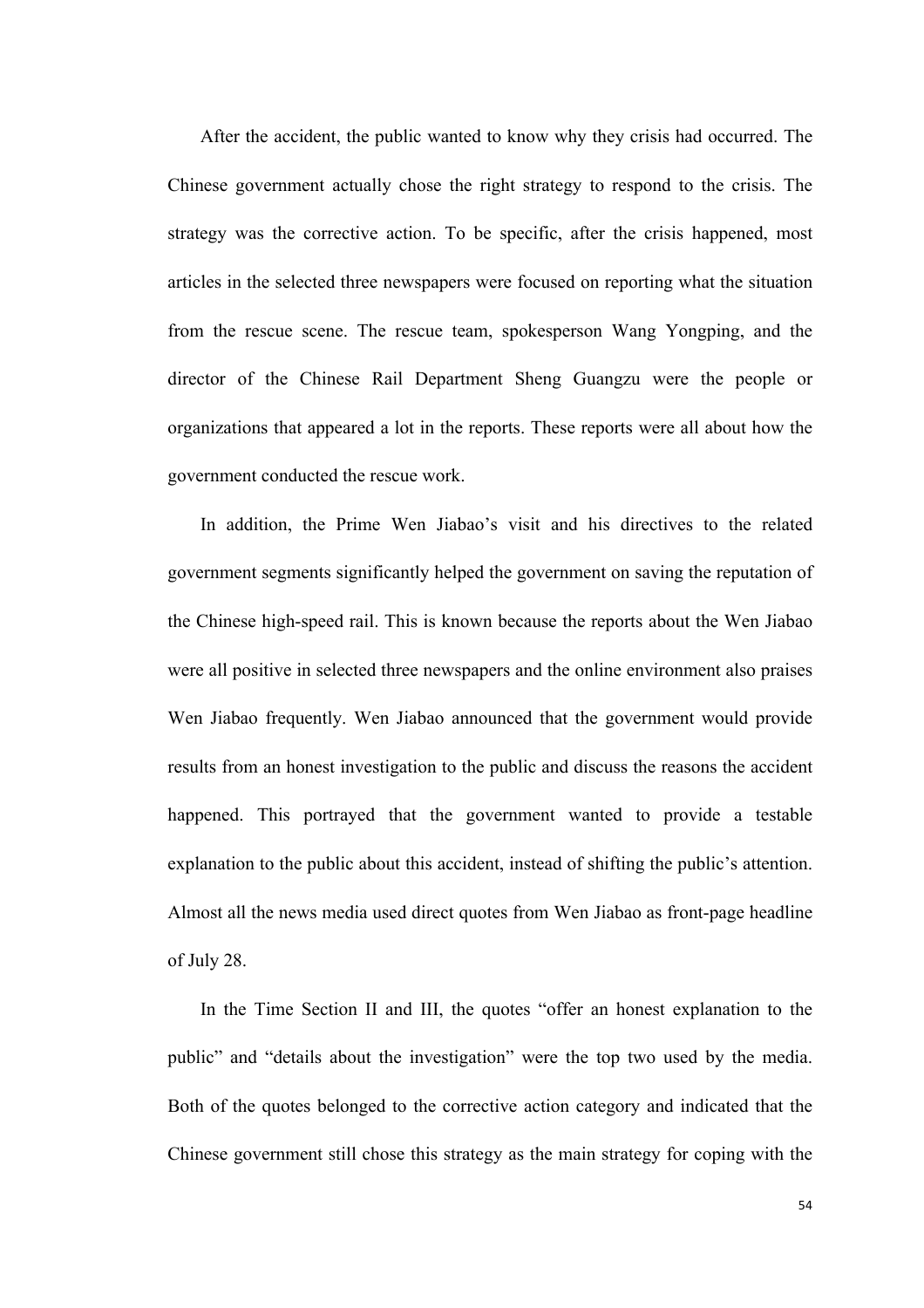crisis. And government actions, such as trying to save the injured passengers and being open to the media, supported the strategy.

In the entire three crisis stages, media stories about corrective action fell into both the positive and neutral categories and were seldom negative comments. This indicated that the media accepted the corrective actions that the government took. In addition, the online discussions did not criticize the investigation and rescue work much.

## *Justification*

The justification strategy was used frequently by the government with15.9% of the stories, which was the second highest rate. The justification strategy was the mild high acceptance strategy based on Coombs's acceptance level of response strategies (1999). In the high-speed rail crisis case, justification was used in the three Time Sections. It did not have a good result because most of the comments blog about this quote were negative or neutral.

The justification strategy focused on the quote "Explain reasons for the accident and the decision was made to buried the train with 25 hours rescue." Based on the results of the attitude of different quotes on different Time Sections, the quotes were received negative feedback from the media. In the Time Section I, the negative tone was more than the neutral tone. In the Time Section II the two are even and in the Time Section III it was all negative. In the entire month, no positive report story was done on this quote.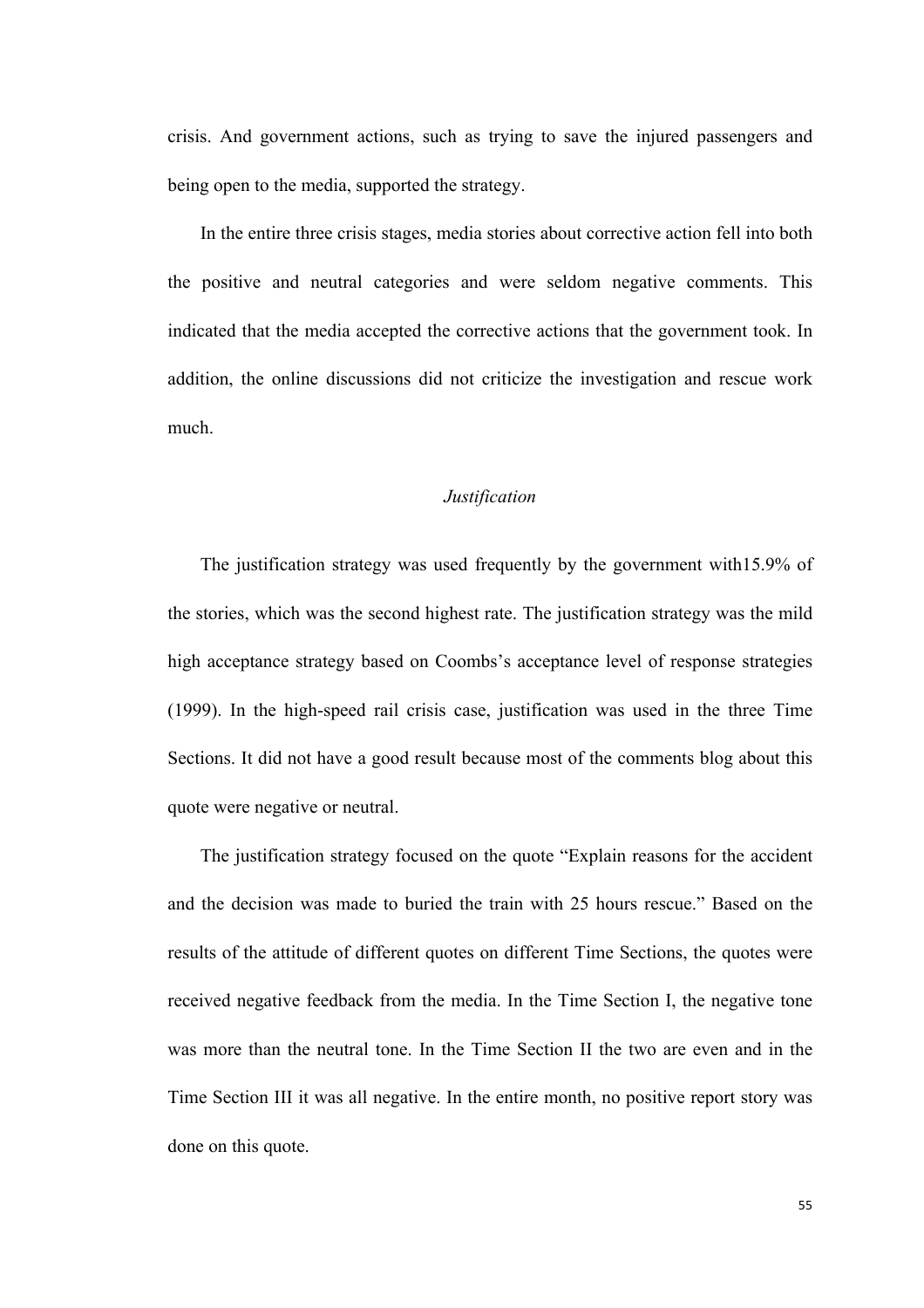The online public criticized the most including why the 2-year old girl was found alive after the rescue team was announced that the rescue all finished, why the rescue only lasted 25 hours and why the accident happened. In answering these questions, the government section did not achieve the results the justification was supposed to have. When the spokesperson answered the first question about the 2-year old girl, his reply of "this is a miracle" was highly unacceptable by the public and raised a lot of extremely radical comments online. About the second question, the spokesperson also said another absurd reason "whether you believe it or not, I believe it." This did not answer the question and made the situation even worse. In addition, the Rail Ministry said the trains contained valuable ''national level'' technology that could be stolen and thus must be buried.

The third question was about why the accident happened. Findings indicated the government blamed the lightning storm that did not convince the public. The lightning storm was very normal; it could not cause such a huge accident. Second, even if the lightning storm was the reason why the accident happened, the quality of high-speed rail in China was still a big problem because normal weather conditions could cause such a huge tragedy. The government first claimed weather caused the accident, but later they changed this to "the accident happened because of faulted the quality of equipment, personnel and lack of on-site controls."

After an analysis of the questions answered by the government, it is not hard to imagine that the government could only receive negative feedback from the media. The government's choice to use the justification strategy was a right choice; however,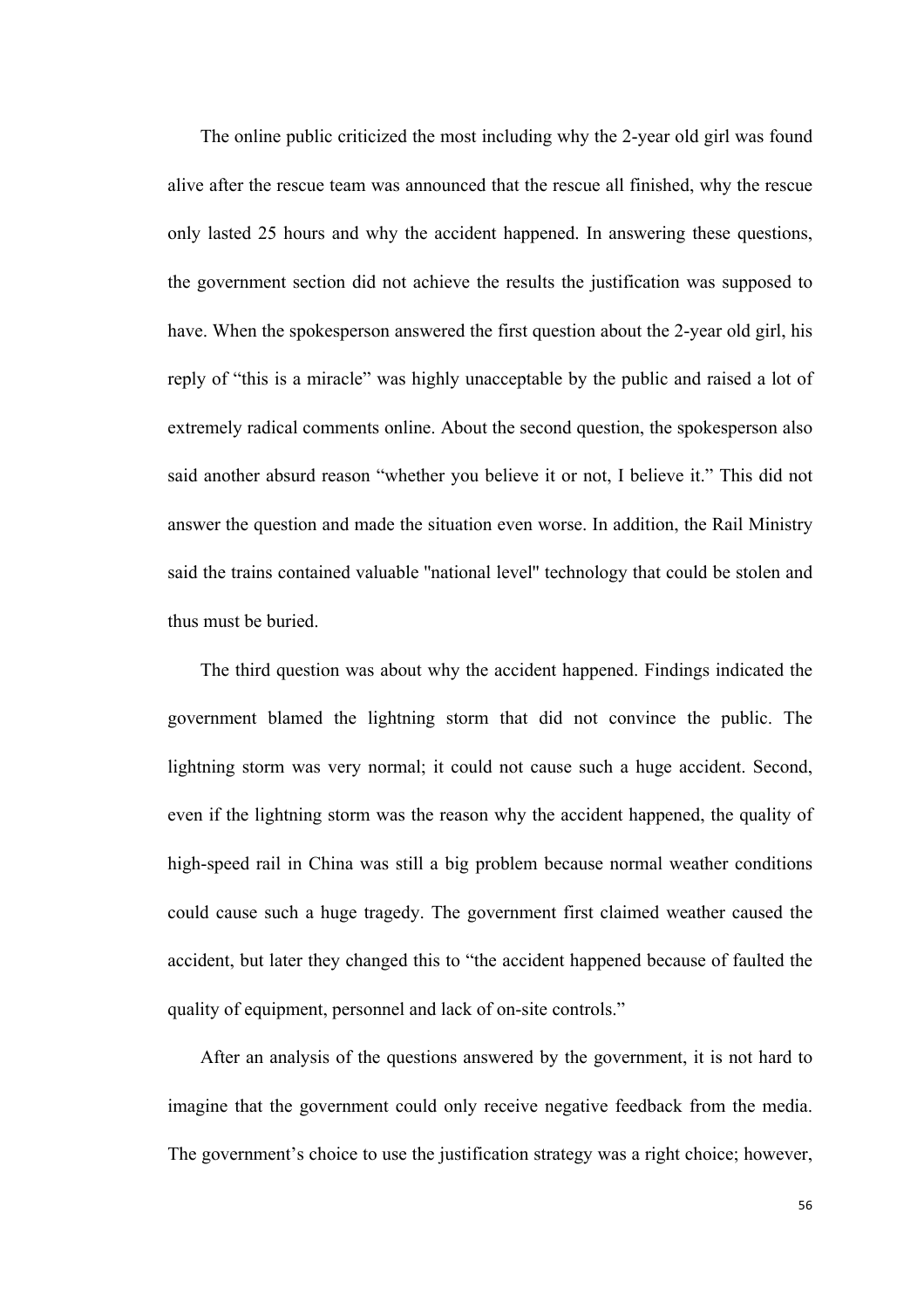the way they justified their actions was not done in the right way.

## *Excuse*

Analysis of the newspaper articles showed that the excuse strategy was used 13.7%. Coombs (1999) said that the excuse strategy had a mildly high acceptance. The organization tried to minimize its responsibility for the crisis by denying intent or control over the crisis (p.182). Coombs said the excuse strategy could be used with a crisis since there was a minimal attribution of crisis responsibility (Coombs, 2007). However, the high-speed rail occurrence was a crisis that government related departments should take most of the crisis responsibility. So the government's choice of excuse strategy was not right.

The excuse strategy referred to the quote "great love" and "this is miracle of life, I believe it." These two quotes' content only appeared in Time Section I and III. The overall attitude from the media was more positive than the negative. However, this did not indicate that the excuse strategy was the right strategy.

Because the Chinese government has the right to control part of the media, the government created an "inside only" policy that mainland China media could not comment on the accident and used the "great love" to shift the public attention from the accident. However, the government did not predict that the social media platform could play such an important role in this case. The foreign media agencies and newspapers also helped the Chinese public to know more about the crisis.

In the Time Section II, the excuse strategy was not to be used, and only appeared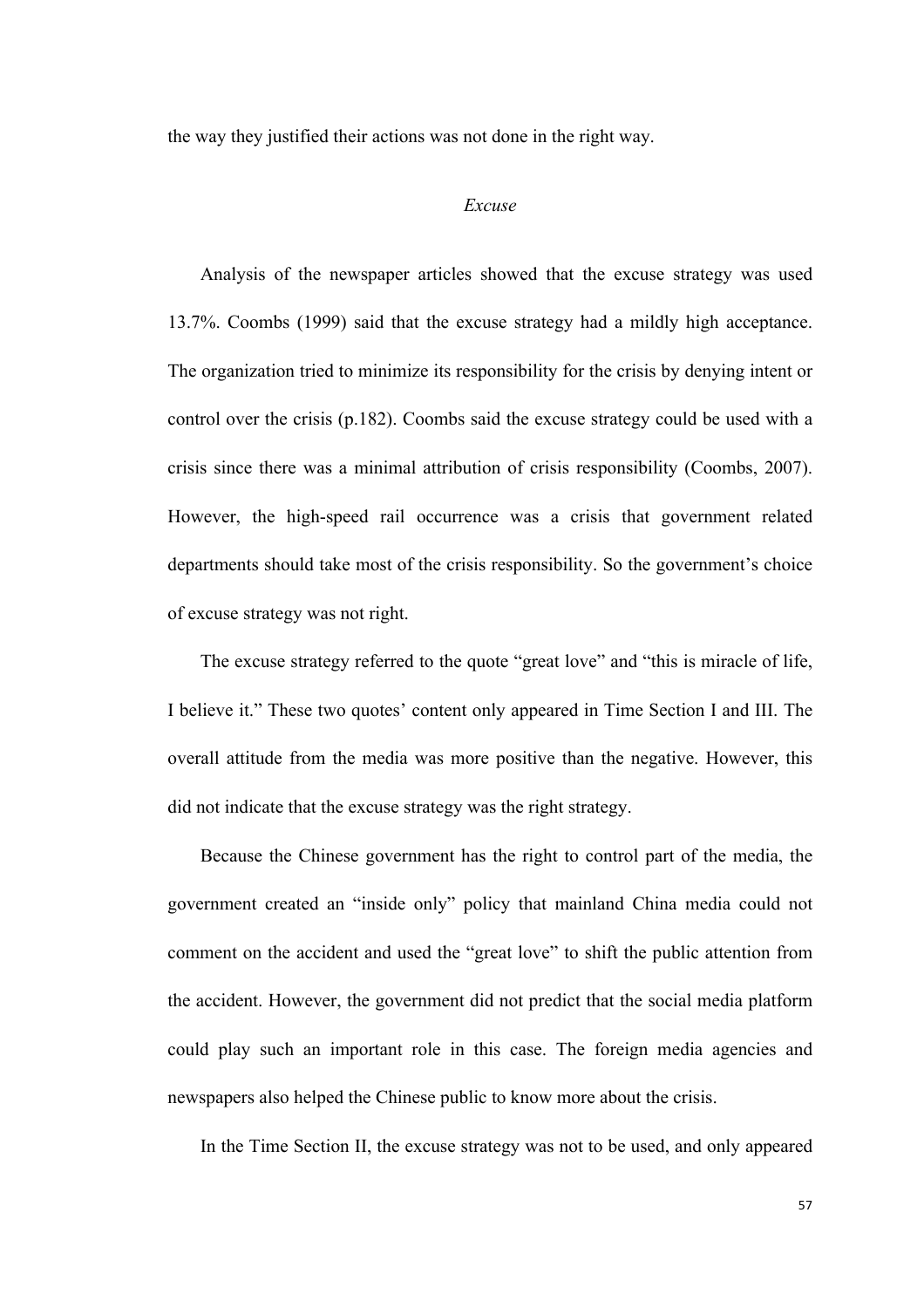three times in the Time Section III. The researcher believes that the government had to change their communication plan when they faced the challenges from the social media and foreign reporters. The three times the strategy appeared in the Time Section III were also just some comments on the government's excuse strategy, which held the neutral tone.

The excuse strategy was a good fit for the low attribution responsibility crisis, while the Chinese government used this one received very poor effects.

## *Concern, Apology, Compensation*

The concern, apology and compensation strategies were discussed in the same category because all of these should be used in a crisis with strong attributions of crisis responsibility (Coombs, 2007). In addition, these three strategies composed 13% of the total strategies used.

Form the results section, the quotes of three strategies (concern, apology, and compensation) received negative tone higher than positive. The largest number of quotes was still report neutral. However, the apology, compensation and concern strategy should be in the very high acceptance category compared to other strategies in the SCCT (Coombs, 1999).

Reason for the negative comments about the compensation could have been because at first the government wanted to compensate a small amount of money, around 500,000 rmb, and also gave out a bonus if the victims' family signed a contract in one week. This made the public feel the government did not have an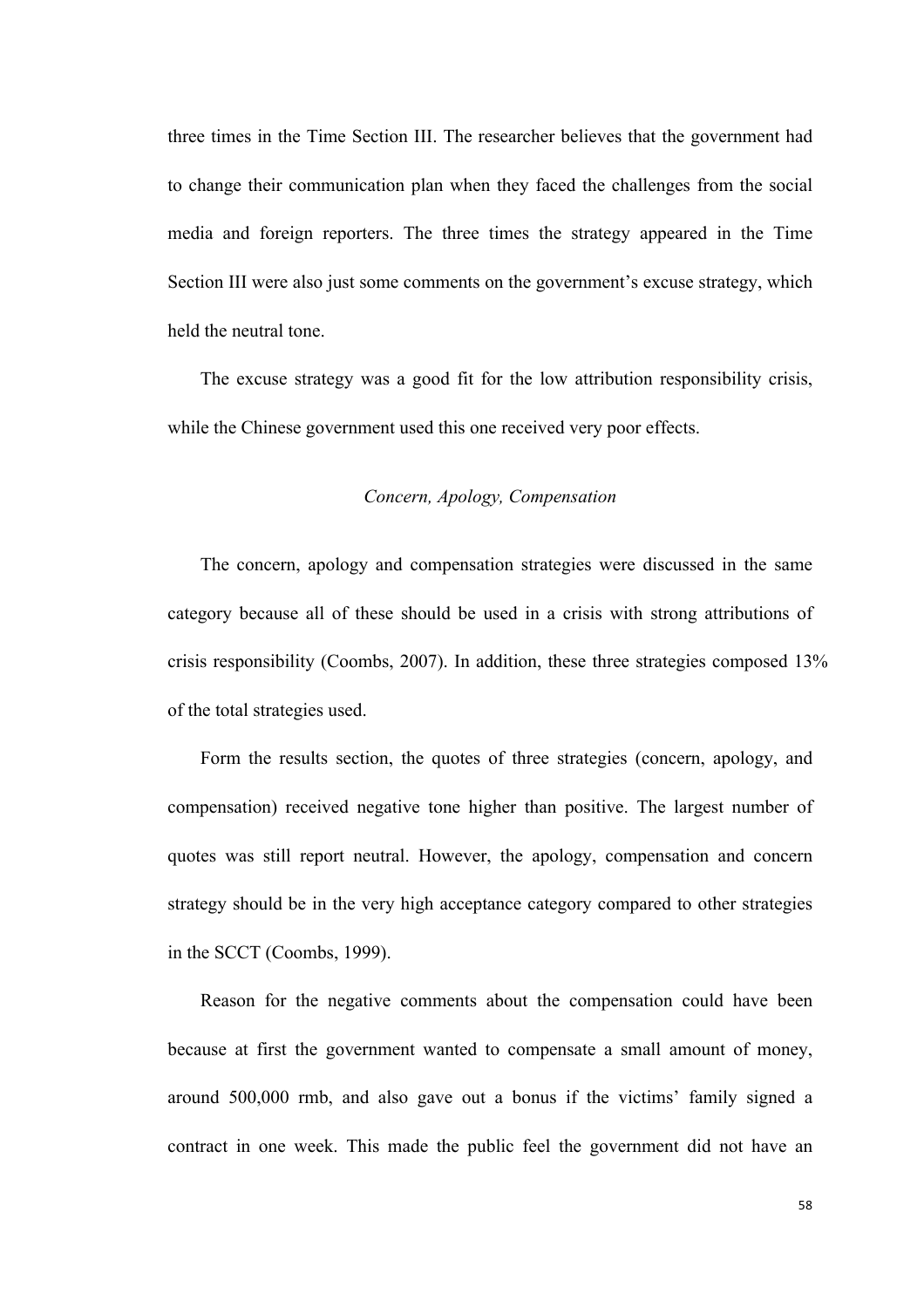honest attitude toward the compensation. So the fact that the results of the media attitude on this strategy were more negative than positive is not a surprise.

The concern and apology strategies did not create a lot of positive reports because of the manner in which the government showed concern and apology. For instance: the quote "the President Hu Jingtao showed sincere concern and made a full apology to the public" or any high-level leader showed concern and apology to the public. This is a cliché in the Chinese government media reports and announcements. However, the social media platform provided a way that the public could comment freely on this case. Most of the online public showed they were extremely tired of the way the government propagandized their so-called "sincerely concern" and faked "apology."

For this reason, the concern, apology and compensation did not receive good media feedback, and this was supposed to have received the best outcome from the media.

### *Scapegoat and Denial*

Denial and scapegoat strategies were used in the high-speed rail crisis case, which mainly focused on the government's policy on reporting the accident in Time Section I. The government claimed that the Chinese high-speed rail was of a high quality and one of the most advanced technologies in the world. Coombs (1999) pointed out that the denial strategy would have no acceptance. Furthermore, denial scapegoat strategies are best used only for rumor and challenge crises (Coombs, 2007).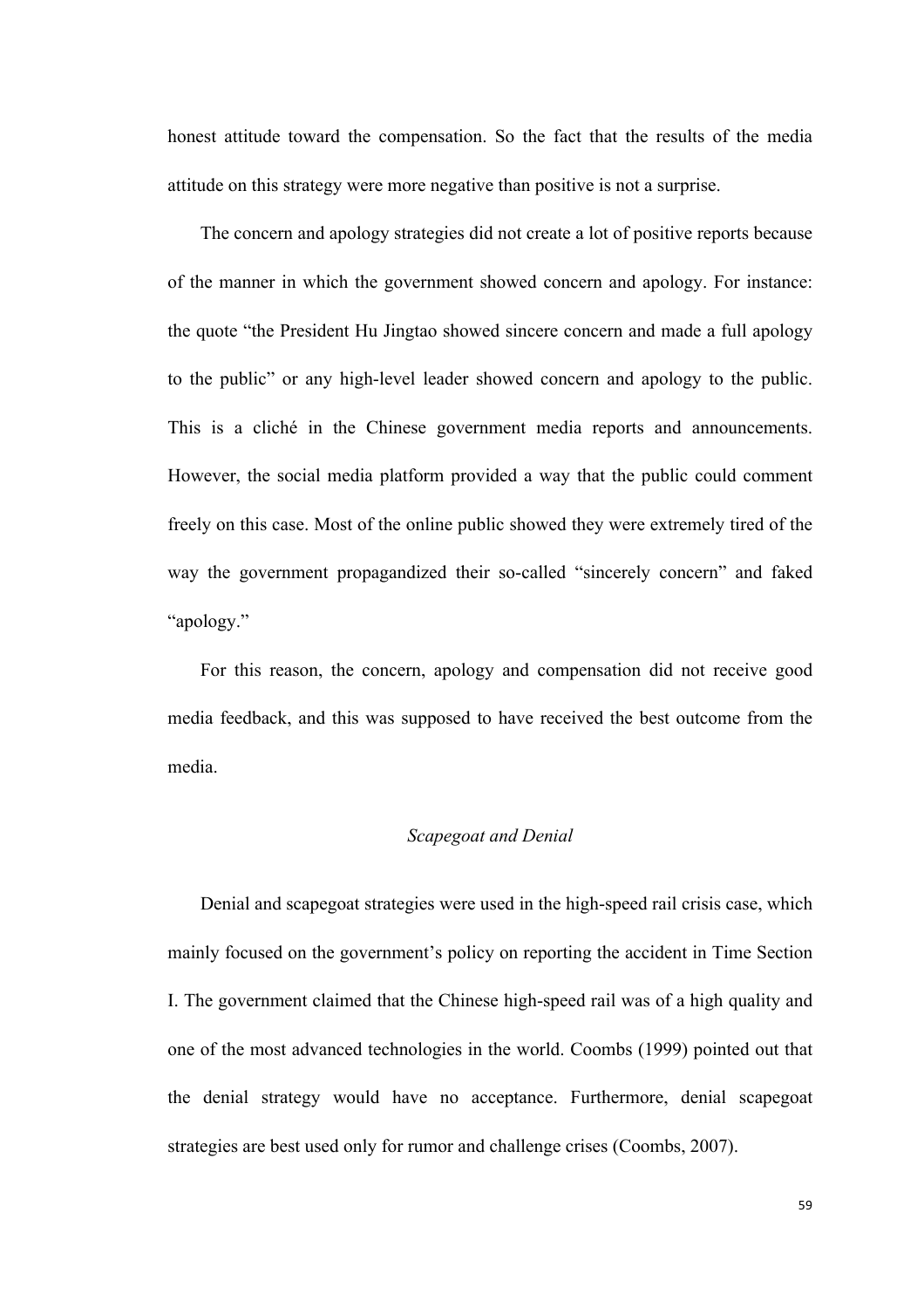Both of the strategies totaled 4.5%. The quotes in these two categories were received negatively by the public. In the Time Section I, the government claimed that the quality of high-speed rail was trustworthy, and the cause of the accident was because of a thunderstorm. The newspaper comments about this quote were all neutral. However, the online public felt this is the way the government wanted to deny their responsibility and preserve the good reputation of high-speed rail in China. Some articles that reported that there were thousands of passengers who returned their high-speed rail tickets in order to take the bus or use other means of transportation. The news indicated that even though the government boasted about the quality of the good quality of high-speed rail, the accident had already resulted in negative perceptions about this technology.

The second denial strategy focused primarily on the influence the reporting policy had on the journalists. The New York Times, which pointed out that some of the reports of journalists were retracted because they did not follow the policy that government wanted them to. Furthermore, this policy was discussed online extensively and most of the online public felt the Chinese media environment was highly controlled by the government, and the journalists did not have the rights to report the "facts" of the accident. This topic was not directly related to the high-speed rail case, but it did have some after effects on the perception of government.

According to the Chinese government, the accident happened "because of severe defects in the design of control center equipment, lax equipment inspection and failure to adequately respond to equipment malfunction caused by lightning"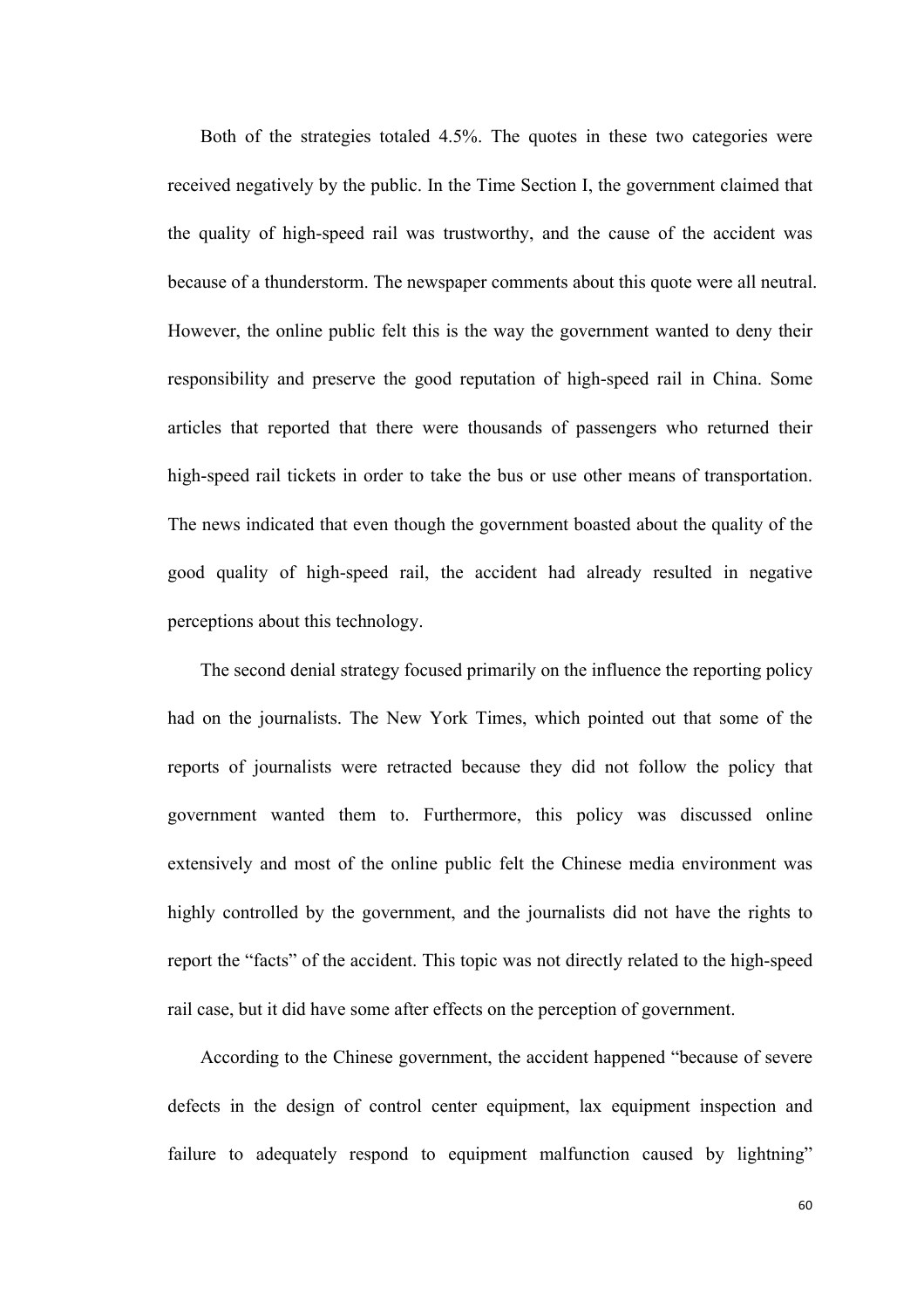(Wenzhou, n.d). However, the government tried to shift responsibility for the accident to the weather. Government quotes received no positive feedback from the media and also made the public angry about the reason given by the government.

Responsibility for the accident should rest with the Chinese government. However, the government used denial and scapegoat strategies that ultimately were not accepted by the public. Even though the amount of the quotes involving this strategy were less frequent, they did affect the reputation of the high-speed rail and government significantly.

#### *Recommendations for Chinese government*

The 7.23 Yongwen train accident in China could provid many useful lessons for the Chinese government. Based on analysis of the crisis, the Chinese government used both the correct and incorrect strategies. However, the correct strategies that were adopted did not earn positive feedback from the media and public. In this section, the researcher provided some lessons for the Chinese government for the future.

First, the government should realize that their typical way of communication is not working today, especially pattern of communicating that have bee used for dozens of years. The public has the right to know more and more in today's information age. What the public wanted to know was the real reason for the accident and what happened, not just a lot of clichés that portrayed the so-called concern and apology from the highest-level government. What the public needs to receive is useful information and the actual work that the government promised.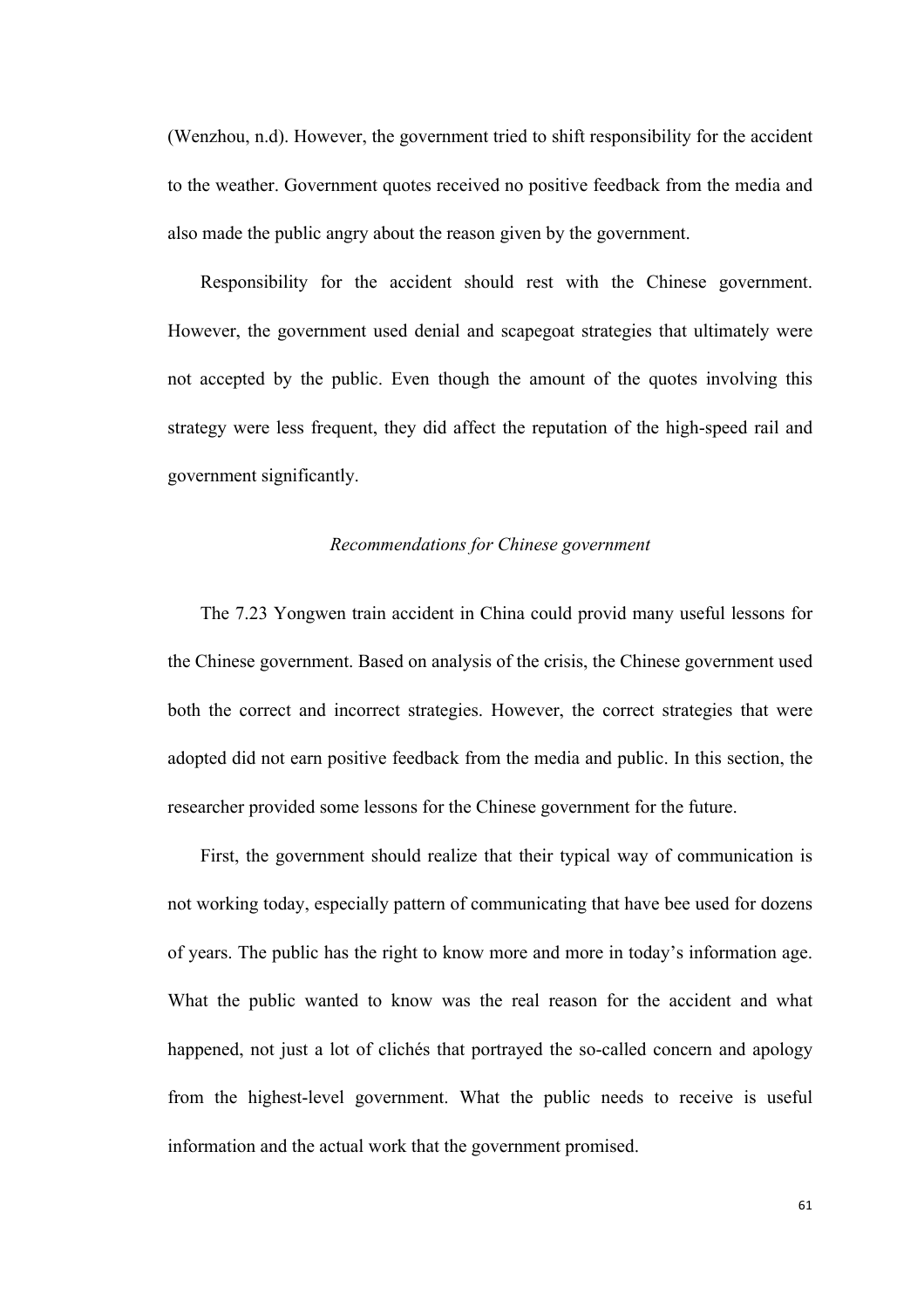Second, the Chinese government should know that being open and honest is the "golden rule" for crisis communication and to reputation management. In this case, the government first fired three officials immediately, and this made the public feel these three people were just the scapegoats in the crisis. In a press conference, the spokesperson Wang Yongping's attitude was good; however, the reply from him indicated that he lacked necessary training in communication. During the first half of the conference, he simply read the statements that insiders wrote for the public to hear. In the Q&A sections, his answers to the questions did not seem to be honest and logical.

Third, the government tried the "great love" theme to shift public attention from the crisis. The "great love" method had been used in the 2008 Wenchuan earthquake and other natural disasters in China before with good results. However, the government should have realized that the accident this time was not because of any natural disaster, it was because of the mistakes in the technology and design of the high-speed rail system.

In addition, the government also lacked a crisis plan to deal with online communication. Because of regulations from the government that have controlled most of the media in Mainland China, the mass media were required to obey these policies when reporting the accident. However, the government did not realize that the social media platform could be such an active place for the public to discuss the accident and government actions.

It is worth mentioning here that the social media platform was the only place that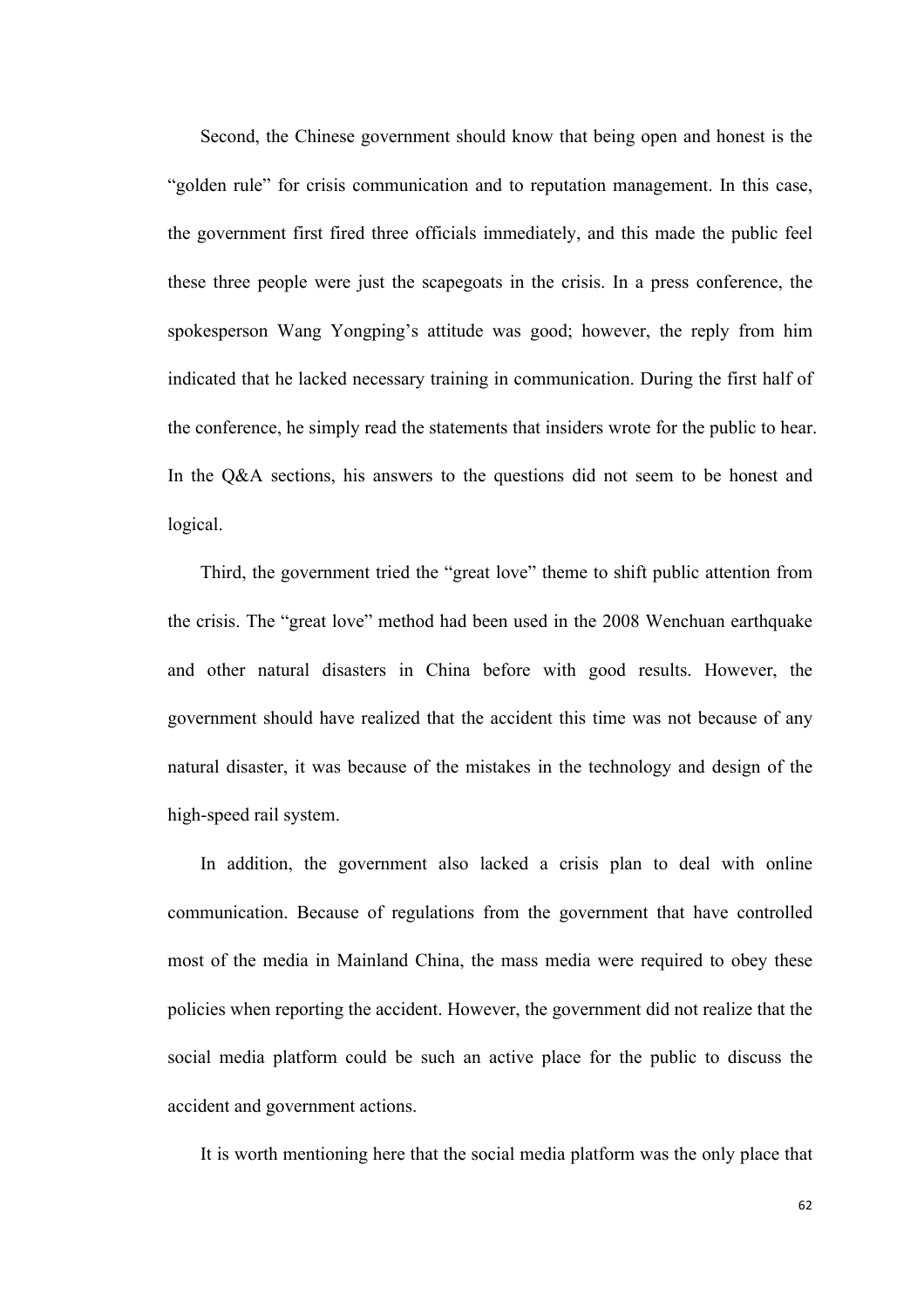was completely free for the public to express their opinion online. This also indicates that the online information should contain a lot of unfiltered information and rumors about the accident. For example, when the compensation plan become public, some people pretended they were the relatives of the victims in order to get the compensation money from the government.

The government should open an official account on a social media platform to distribute the real information online, too, and not just focus on traditional media means. Furthermore, the official account should also be the place that could clarify the rumors and untruthful information to the public. Last but not least, the government should communicate with the public immediately, and this could benefit the government. The reason is because the government could join into the discussion online, to create a two-way communications channel, which is better than traditional communication style of the Chinese government.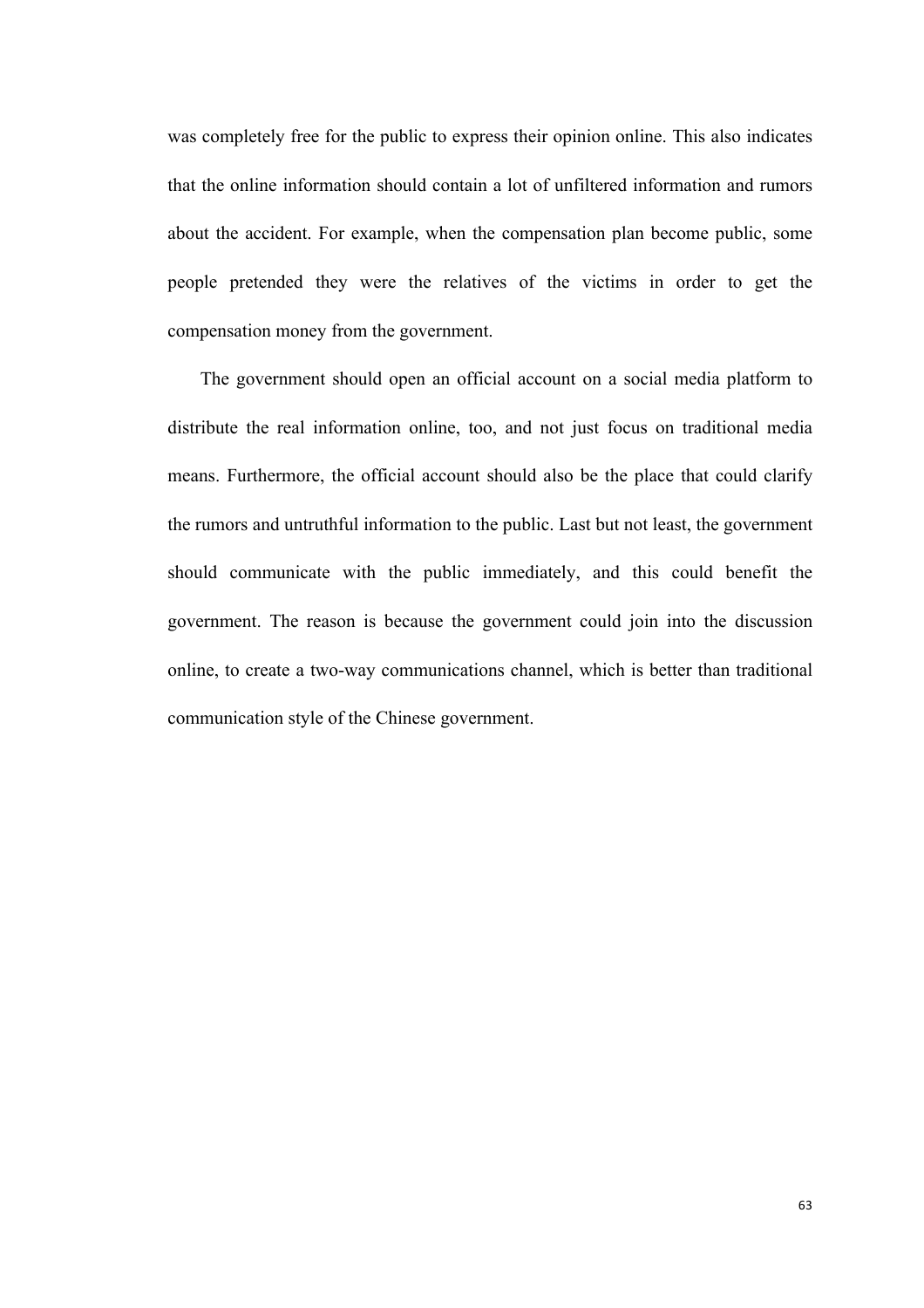## **CHAPTER 5: SUMMARY AND CONCLUSIONS**

The Yongwen line rail accident that happened in Wenzhou, China on July 23, 2011 created a crisis for the Chinese government and related organizations in China. The accident was also a test for the government conducting a comprehensive crisis communication plan to save the reputation of high-speed rail in China, as well as the reputation of the government. The government performed a number of unprofessional things after the accident happened: the government first tried to shift the responsibility to the weather, only spend 25 hours on rescue activites, a live girl was found after the rescue team announced that the rescue was finished, unprofessional answers were given by spokesperson Wang Yongping, and the "great love" policy for mainland Chinese media failed; all of these made the crisis even worse and really made a bad reputation for the high-speed rail. The people online criticized the government harshly and most of the comments were very negative.

This study used the content analysis method to analyze the quotes from the selected newspapers for a one-month period after the crisis. The SCCT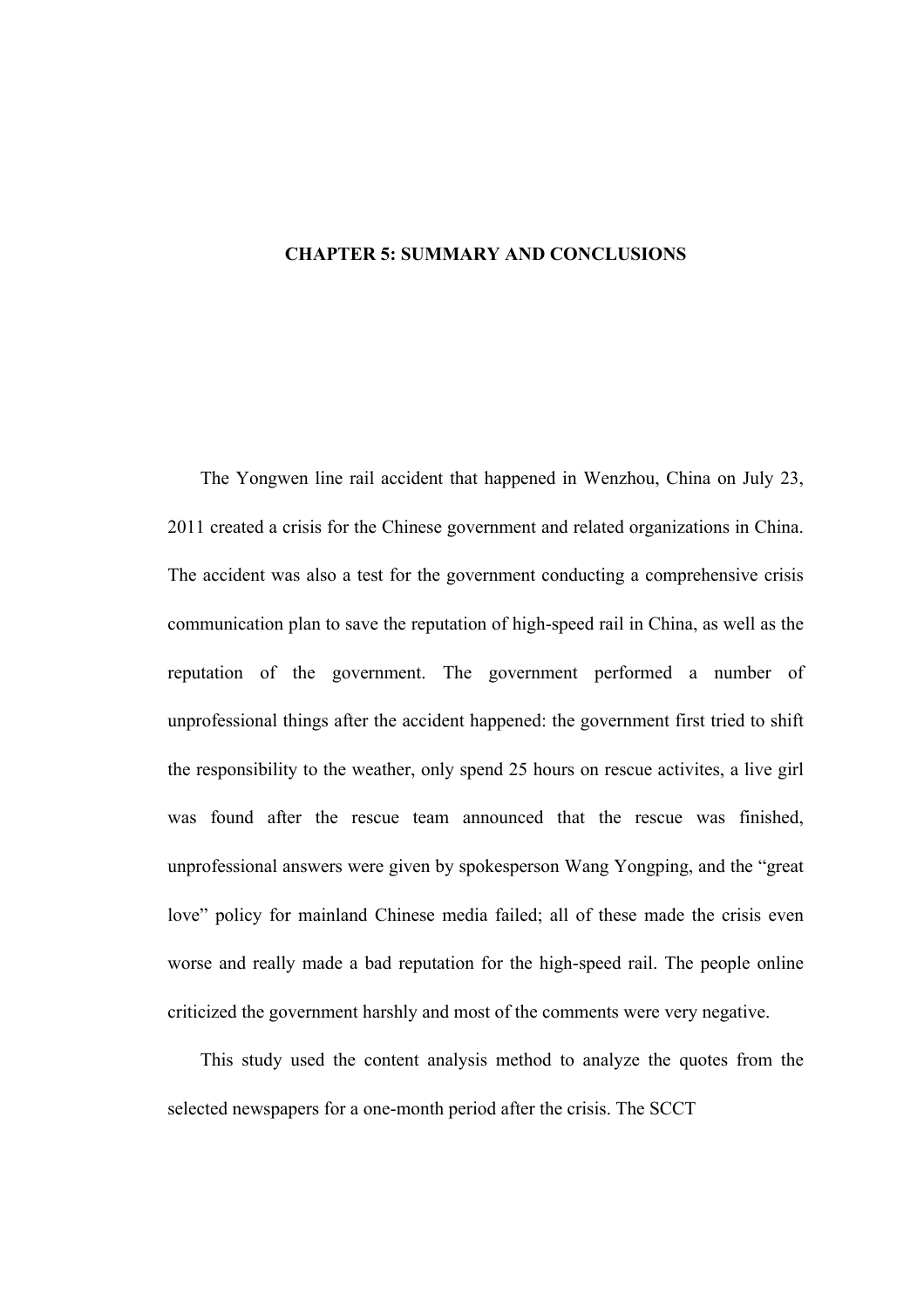crisis response strategy was used as the theoretical framework to guide the research and analyze the results.

Results of the content analysis indicated the government employed eight strategies in three of the crisis communication stages; the top three of these strategies was the corrective action (54.1%), justification (15.9%) and excuse (13.7%). The government always placed the corrective action and justification as the main strategies in different Time Sections, which was the right choice for the government to save their reputation.

However, the right action and strategies did not mean the positive feedback from the media and public would be guaranteed. From the media, it is difficult to tell if the strategies the government adopted were effective or not, because of the percentage of the positive and negative tones was almost even. In addition, based on the researchers' observations on the social media platform discussion and the other newspapers' reports, it can be concluded that most of the strategies the government adopted were ineffective. Some of the strategies might be the right choice for the government, but it just did not work effectively because of many reasons discussed previously.

First, the government did not always provide the honest and open communication to the public. This is crucial in crisis communication. Most of the untruthful information the government disseminated was challenged and discussed on the social media platforms, which made the situation even worse.

Second, because the accident was caused by the design defects, the government was attributed a high degree of responsibility for the accident. However, the

65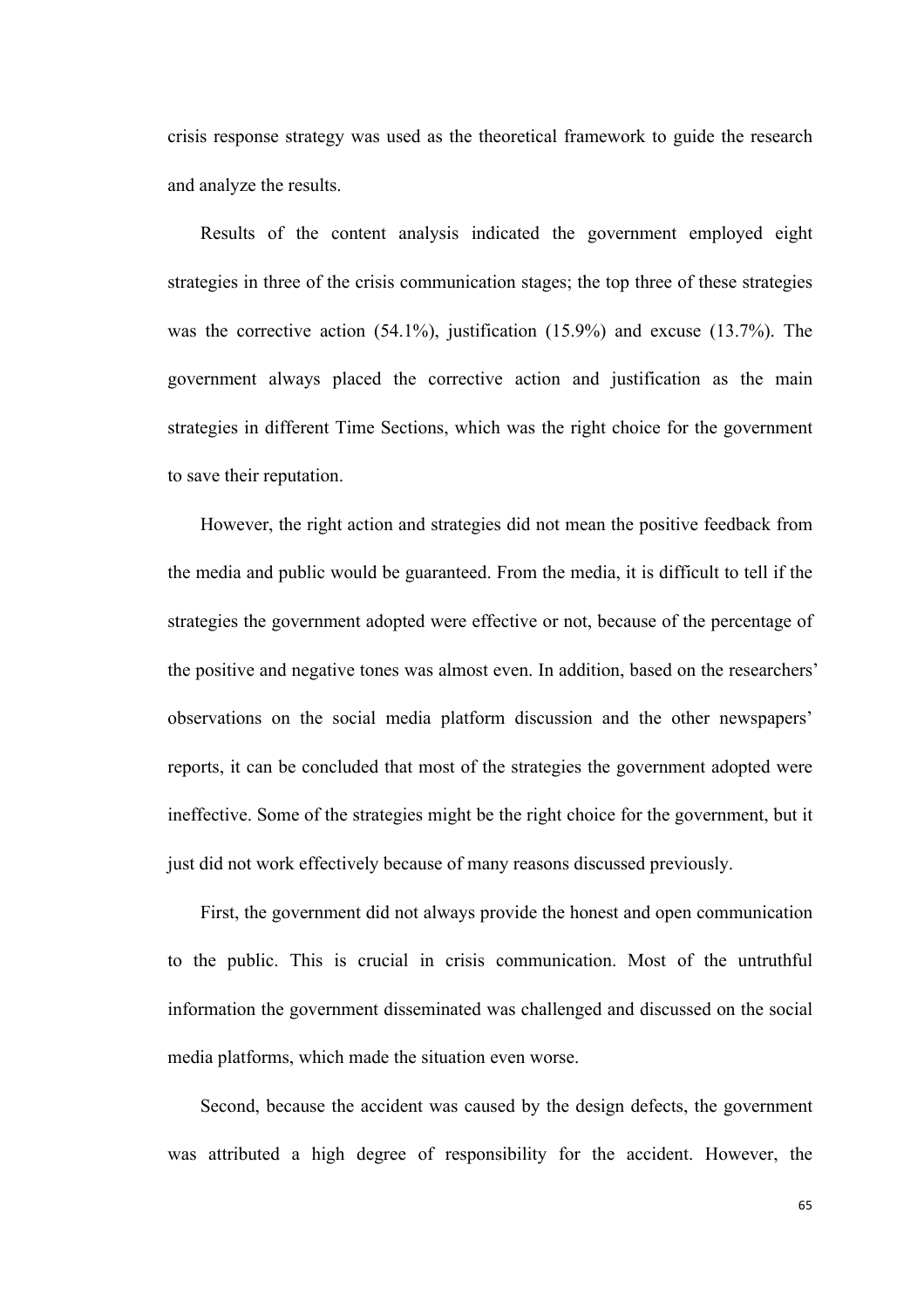government still used denial and scapegoat strategies. Furthermore, the topics the government wanted to deny and shift blame for were exactly what concerned the public the most: the reason why the accident happened, why the rescue only continued for 25 hours, and why a survivor girl was found after the rescue was announced finished.

Third, the apology strategy was not used many times. There were only 8 quotes about the apology (3.4%). The government should have used apology as much as possible. Furthermore, some of the related organization's attitudes made the situation even worse. For example, one organization that was directly related to this crisis in Beijing apologized to the public on July 26, but they said apology did not stand for anything except that we know we had done something wrong. The Chinese government needs to pay more attention in the future to these differencies.

Last but not least, the government did not predict the social media platform could play such an important role in the whole crisis communication process. The government lacks experience in dealing with this new technology and understanding the communication methods for the online environment. This made the government seem really passive and unprepared for the two-way communication channels.

In addition, from the content analysis, the findings show that the media role played in this case was another interesting thing. In the Time Section I, both the Chinese media and oversea media made the situation worse because the "great love" policy from the government made the Chinese media shift the public concerns, while the international media told the truth about the accident. In the Time Section II, the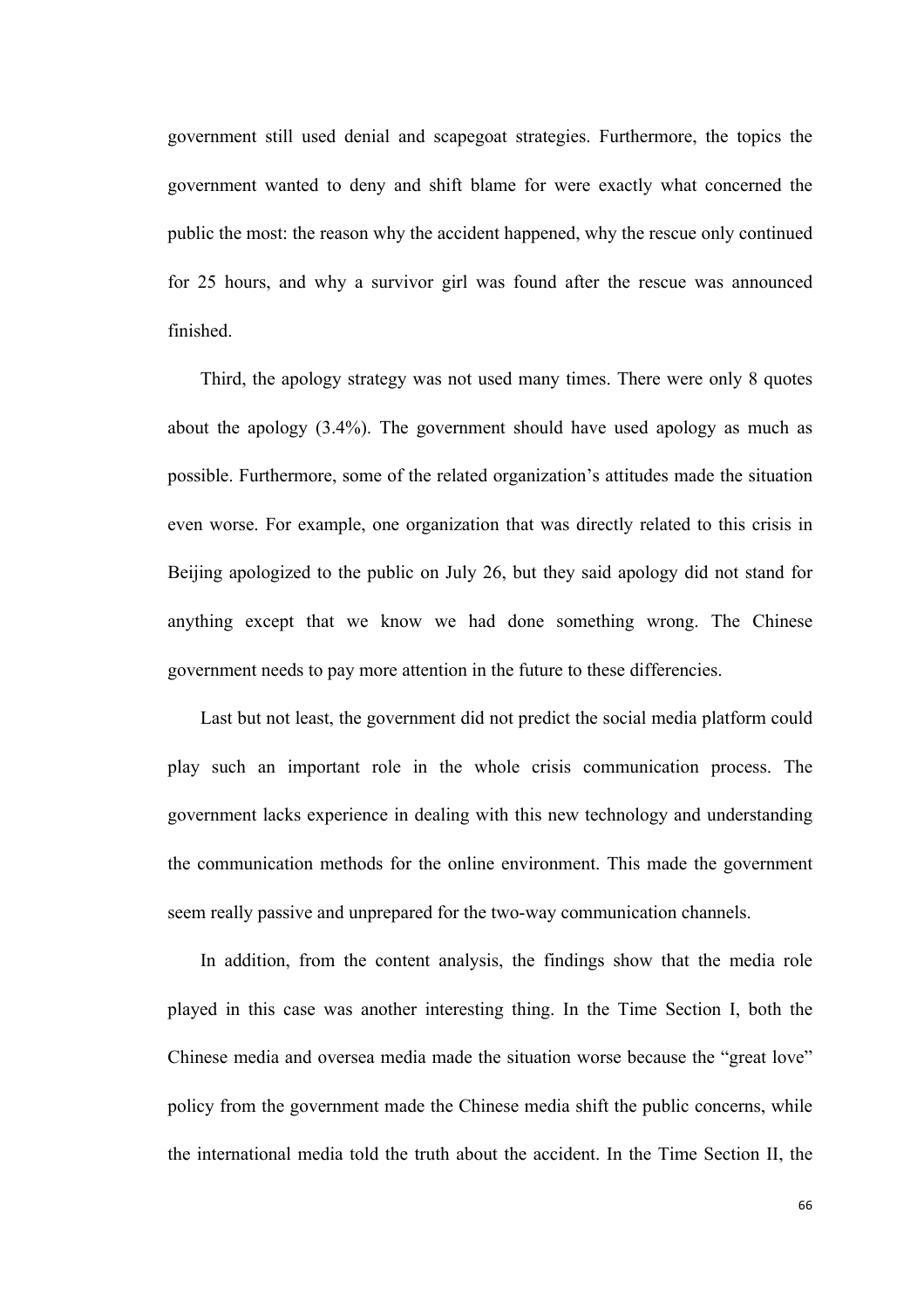Chinese media changed its strategy and paid more attention to the rescue work and investigation. This helped the government solve the crisis to some extent. In the Time Section III, because another scandal happened in China, most of the media just reported the facts and updates about the investigation about the accident and shifted their focus to the new crisis.

From the research it shows that the SCCT crisis response strategy could be used as a theoretical framework to help the researcher to examine the case of the Chinese high-speed rail. Based on this theoretical framework, the researcher was able to analyze what the strategies the government used and whether they were used effectively. It also enabled the researcher make recommendations for the government.

### *Limitations of the Study*

The limitations of this research paper were as follows.

First, in the crisis stages, there were a significant amount of the newspapers that covered this accident. However, the researcher was not able to use reports from all of these newspapers. Newspapers in Hong Kong and Taiwan covered the story very negatively, while some of the newspapers in Mainland China did some insightful analysis on this accident. The research was limited in the number of newspapers as the objectives to examine.

Second, the content analysis of this paper was based on the high-speed rail crisis, and this could not be generalized to the other government cases. Tis could not be used to predict the government's reaction and effectiveness in other crisis communications.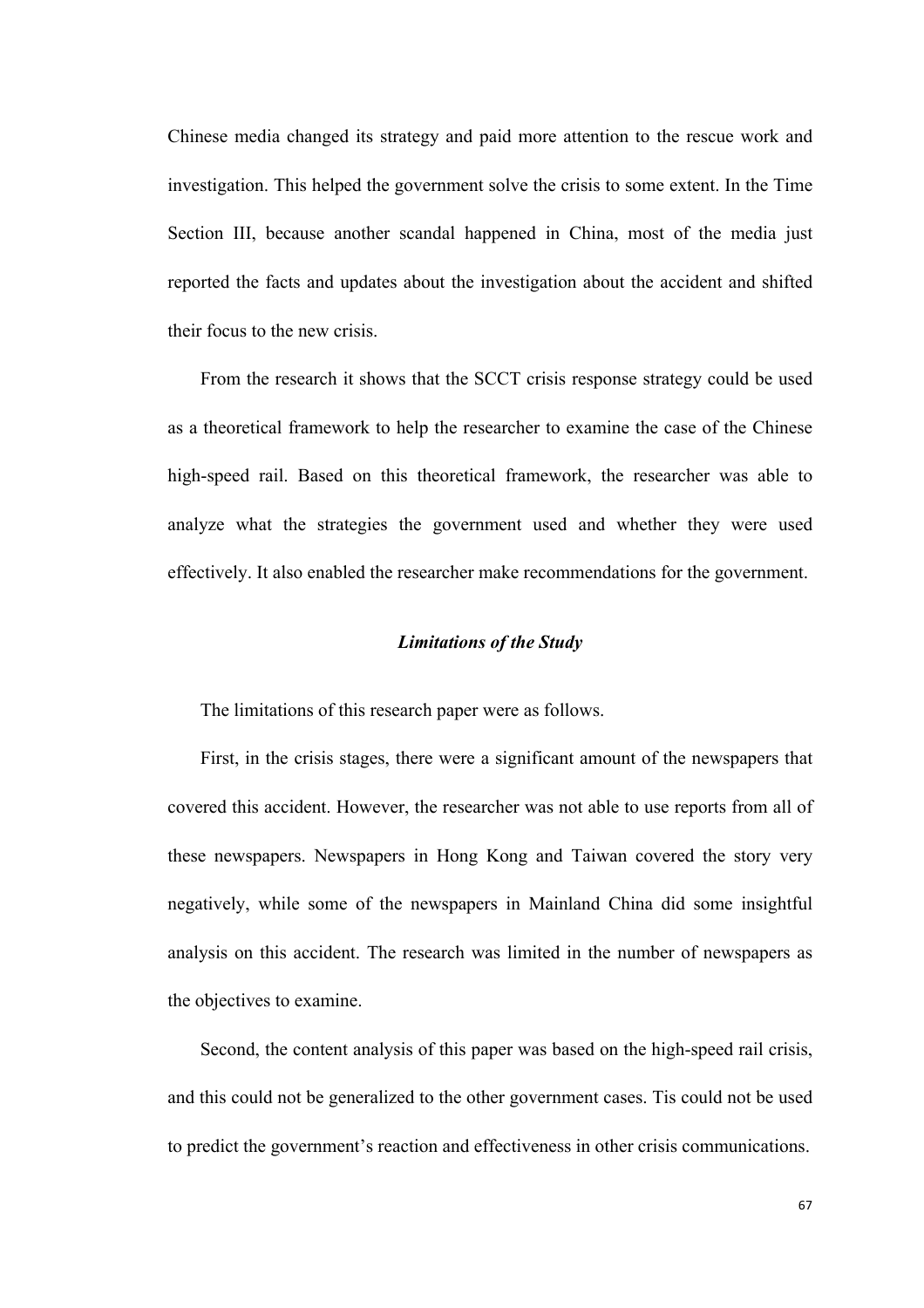Third, the social media platform and online discussion was a huge part of this case. The results of the research questions were only based on the numbers and the observations of online discussions. Other research methods, such as survey could be used in order to help the researcher to have a more comprehensive understanding of the research.

The last limitation of the research is that the overseas newspapers could have a potential media bias. Some of the reports from The New York Times quoted a lot of extremely negative sentences from experts and journalists. These articles were almost all in the negative tone, which did not confirm the corrective behavior of the Chinese government.

### *Recommendations for future study*

The study used western crisis communication theory that mainly focused on the image repair theory. This study about the Chinese government is a hot topic because it is included the culture factor, the history of the Chinese government, the relationship between the government and public and the way the government works in China. Many critical aspects need to be taken into consideration and investigated.

Furthermore, this study applied on the SCCT theory and reputation management in a setting where social media was dominated.

Finally, the researcher interested in public relations study in Eastern culture countries should try to apply more Western culture based public relations theory to test its generalizability in the international environment.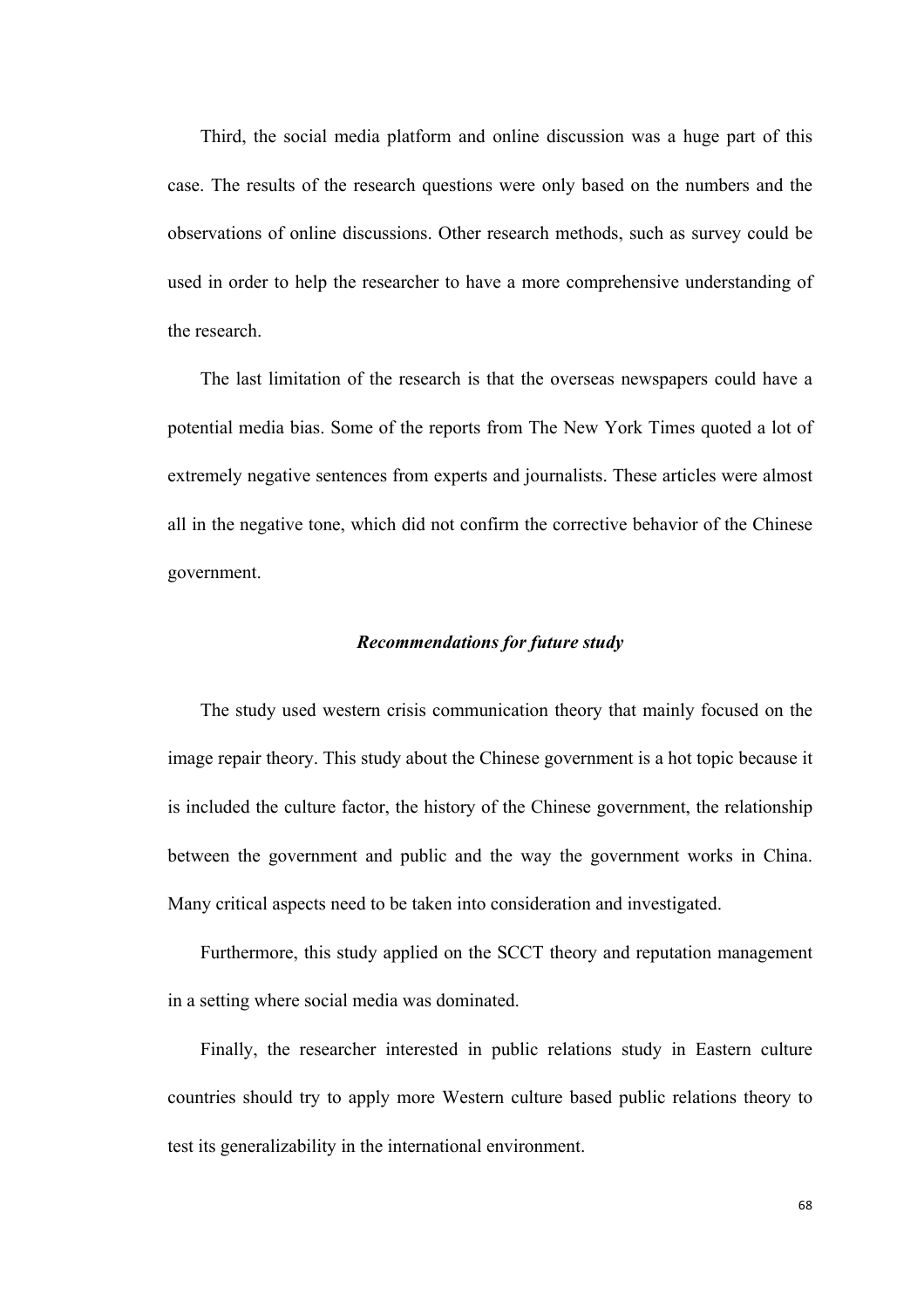#### **REFERENCES**

- 7.23 Yongwen. Retrieved April 2, 2012 from the 7.23 Yongwen Wiki: http://baike.baidu.com/view/6171322.htm?subLemmaId=6257124&fromenter =%CE%C2%D6%DD%B6%AF%B3%B5%CA%C2%B9%CA&redirected=a lading
- Agence France-Presse (2011, August 02). Chinese government forbade the media investigating the reason of the rail collision. *Agence France-Presse News*. Retrieved from http://news.nanyangpost.com/news/china/7097.html

Barney, J.B., (1991), Firm Resources and Sustained Competitive Advantage. Journal of

Management; 17, (1), pp.99–120.

- Banks, K. (2007). *Crisis communications: a casebook approach* (3rd ed.). Mahwah, N.J.: Lawrence Erlbaum Associates.
- Benoit, W. L., & Pang, A. (2007). Crisis communication and image repair discourse. *Public relations: from theory to practice*, Boston: Pearson A and B. pp. 244-259.
- Coombs, W. T. (1995). Choosing the right words: The development of guidelines for the selection of the "appropriate" crisis response strategies. *Management Communication Quarterly*, *8*: 447–476.
- Coombs, W. T. (2007a). *Ongoing crisis communication: Planning, managing, and responding* (2nd edn.). Los Angeles: Sage.

Coombs, W. T. (2007b). Crisis Management and Communications. *Institute for Public* 

*Relations*, *Retrieved Retrieved from* http://www.instituteforpr.org/topics/crisis-management-and-communications/

- Coombs, W. T., & Holladay, S. J. (1996). Communication and attributions in a crisis: An experimental study of crisis communication. *Journal of Public Relations Research*, *8*(4): 279–295.
- Coombs, W. T. (2007c). Protecting organization reputations during a crisis: the development and application of situational crisis communication theory. *Corporate Reputation Review*, 10, 163-176

Coombs, W. T. and Holladay, S. J. (2001). An extended examination of the crisis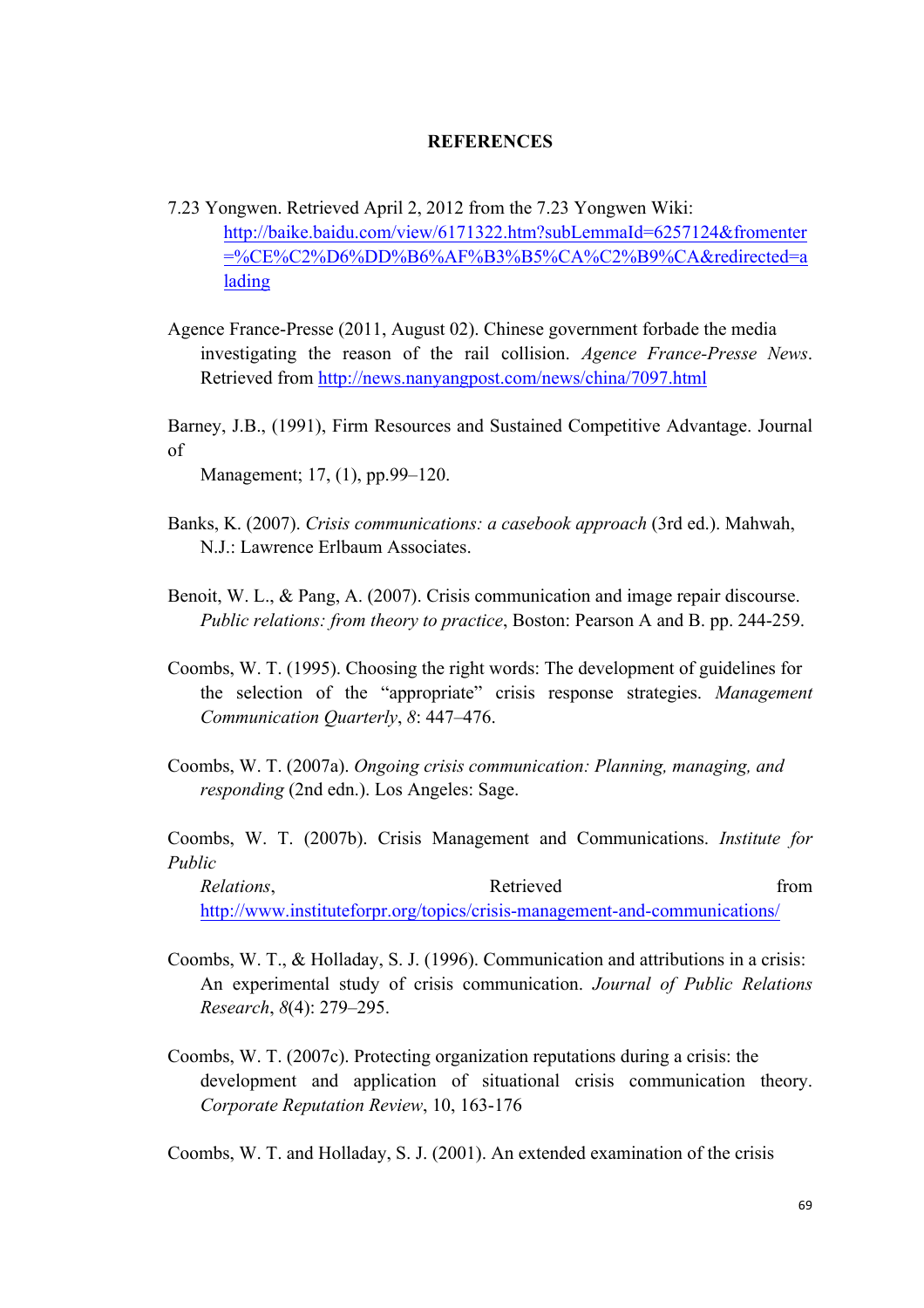situation: A fusion of the relational management and symbolic approaches. *Journal of Public Relations Research*, 13, 321-340.

Coombs, W. T. (2010). Parameters for Crisis Communication, in The Handbook of Crisis Communication (eds W. T. Coombs and S. J. Holladay), Wiley-Blackwell, Oxford, UK.

Deutsche Welle (2011, July 24). Chinese government deal with "7.23 accident" arouse

- public wrath. *Deutsche Welle News.* Retrieved from http://www.dw.de/dw/article/0,,15263039,00.html(Translated)
- Deephouse, D. (2002). The term "Reputation Management":Users, uses and the trademark tradeoff. *Corporate Reputation Review*, 5, 9-18.
- Dowling, G(2006). How Good Corporate Reputations Create Corporate Value. *Corporate Reputation Review*, Summer2006, 9 (2), p134-143
- Fearn-Banks, K. (1996). *Crisis communication: A casebook approach*. Mahwah, NJ: Lawrence Erlbaum Associates.
- Fink, S. (2002). *Crisis management: planning for the inevitable* (Authors Guild Backinprint.com ed.). Lincoln, Neb.: IUniverse.
- Fombrun, C. J. (1996). *Reputation: Realizing value from the corporate image*. Boston: Harvard Business School Press.
- Fombrun, C. J., & Riel, C. B. (2004). *Fame & fortune: how successful companies build winning reputations.* Upper Saddle River, NJ: Pearson Education.
- Fombrun , C. J. and Rindova , V . P . (2001) ' Fanning the flame: Corporate reputations as social constructions of performance ' , in J. Porac and M. Ventresca (eds.),*Constructing Markets and Industries* , Oxford University Press, New York .
- Fombrun, C., & Shanley, M. (1990). What's in a name? Reputation building and corporate strategy. *Academy of Management Journal*, 33(2), 233-258.
- Jeffries-Fox Associates (2000b, March 24). *Toward a shared understanding of corporate reputation and related concepts: Phase II: Measurement Systems Analysis. Basking Ridge,* NJ: Report Prepared for the Council of Public Relations Firms.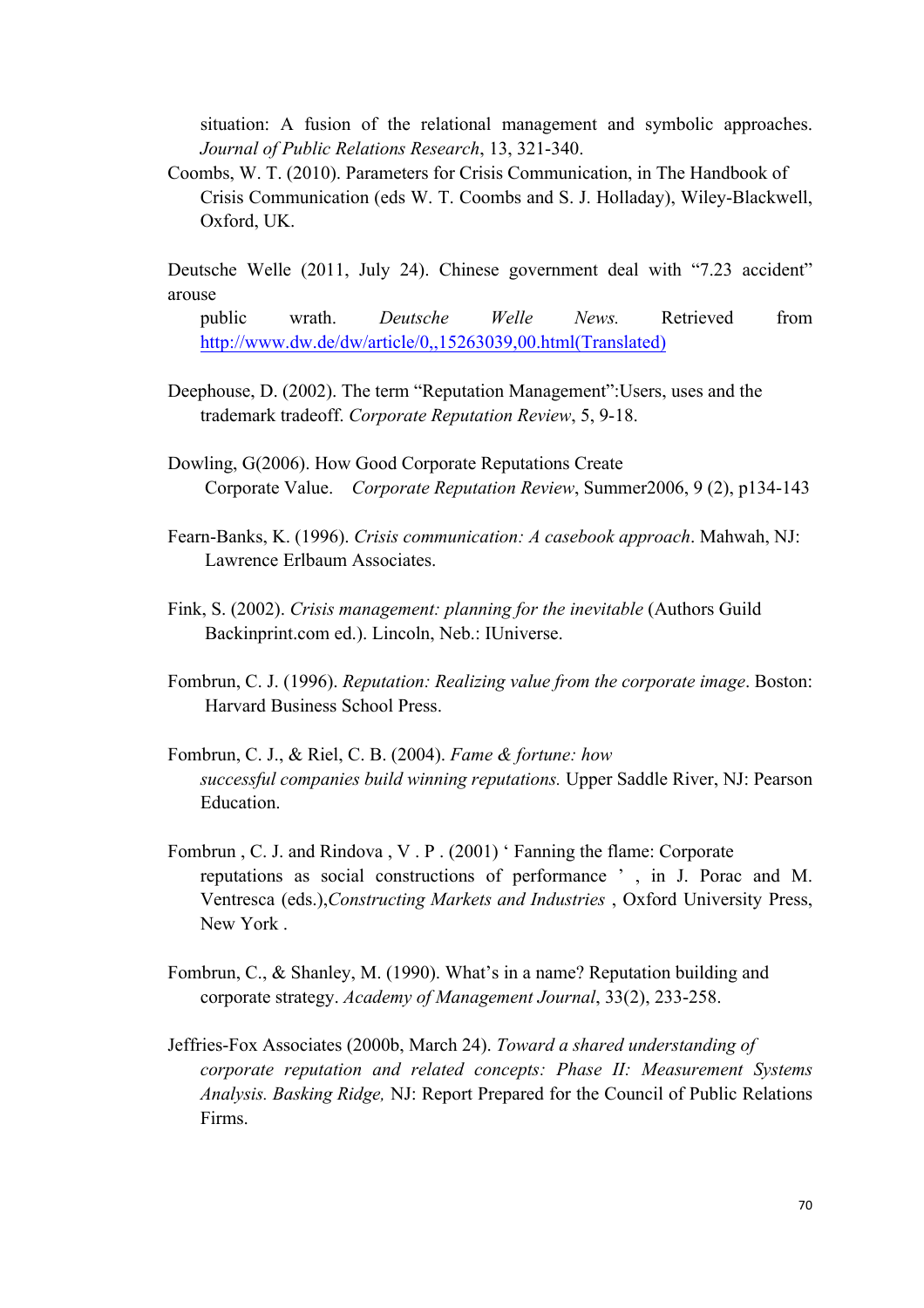- Grunig, L. A., Grunig, J. E., & Dozier, D. M. (2002). *Excellent public relations and effective organizations: A study of communication management in three countries.* Mahwah, NJ: Lawrence Erlbaum Associates
- Grunig, J. E., & Hung, C. F. (2002, March). *The effect of relationships on reputation and reputation on relationships: A cognitive, behavioral study*. Paper presented at the PRSA Educator's Academy 5th Annual International, Interdisciplinary Public Relations Research Conference, Miami, Florida.
- Gray, E. R Ballmer, J. *Managing Corporate Image and Corporate Reputation*[J]. LongRange Planning, 1998(31):695-702.
- Graham, M. and P. Bansal (2007), 'Customers' willingness to pay for reputation: the context of airline companies', *Corporate Reputation Review*, 10( 3) :189-200
- Holsti, O.R. (1969). *Content Analysis for the Social Sciences and Humanities*. Reading,MA:Addison-Wesley.

Mitroff, I. I. (1994). Crisis management and evironmentalism: A natural fit. *California Management Review*, *36*(2): 101–113.

- Regester, M. (1989). *Crisis management: What to do when the unthinkable happens*. London: Hutchinson Business.
- Robinson, M. (2010, August 8). China's new industrial revolution. *BBC News*. Retrieved from http://www.bbc.co.uk/news/business-10792465
- Roberts, P., Dowling, G. (2002), 'Corporate reputation and sustained superior financial performance', Strategic Management Journal, 23, 1077-1093.
- Schwaiger, M. (2004).Components and Parameters of Corporate Reputation- An Empirical Study. *Schmalenbach Business Review*. 56, pp. 46-71.
- Schreiber, E.S. (2008). Reputation. Available: Institute of Public Relations, http://www.instituteforpr.org/topics/reputation/

Stemler, Steve (2001). An overview of content analysis. *Practical Assessment, Research & Evaluation,* 7(17). Retrieved October 30, 2005 from http://PAREonline.net/getvn.asp?v=7&n=17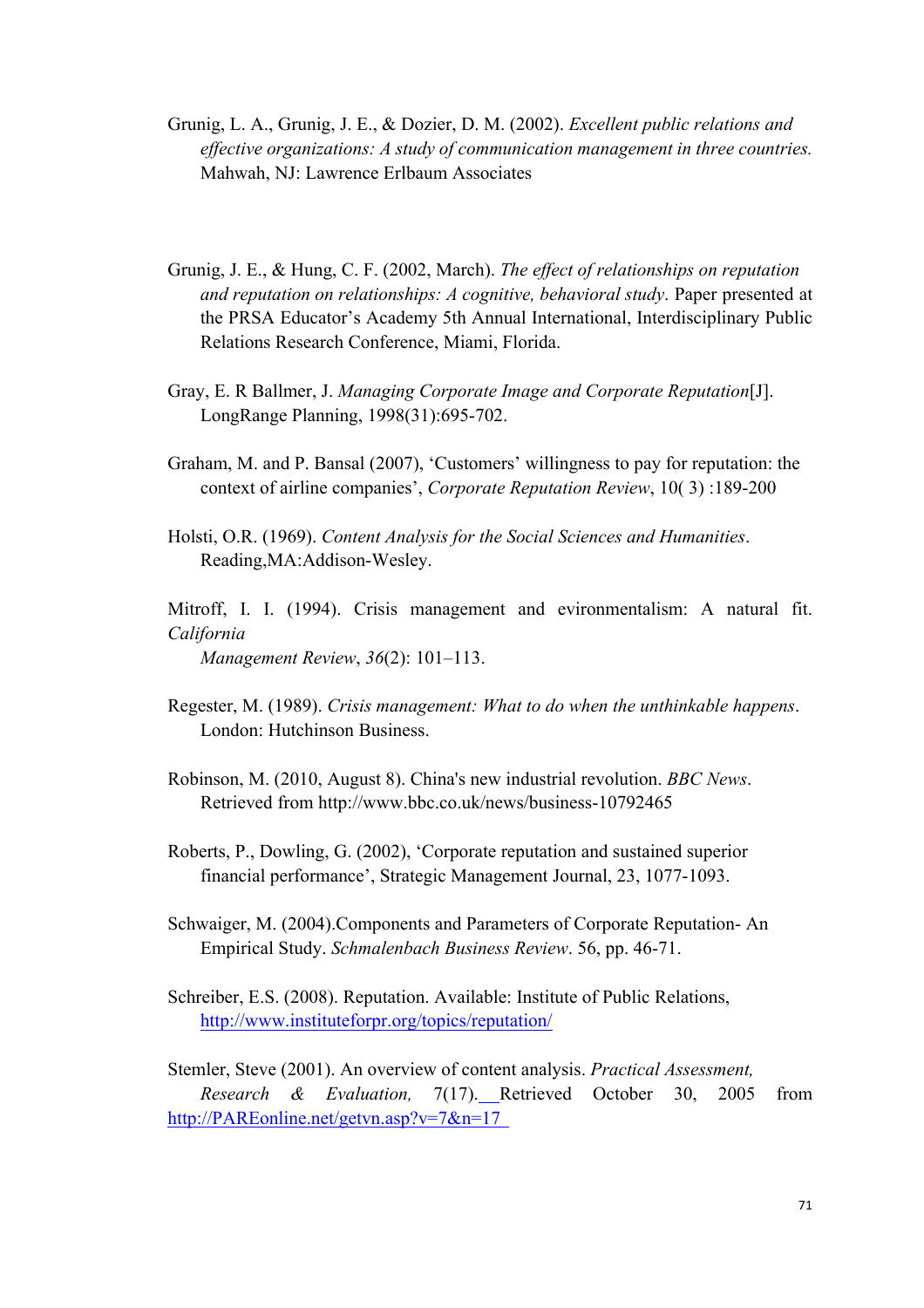- Sturges, D. L. 91994). Communication through crisis: A strategy for organizational su rvival. *Management Communication Quarterly, 7*, 297-316 U.S. General Accounting Office (1996). *Content Analysis: A Methodology for Structuringand Analyzing Written Material.* GAO/PEMD-10.3.1. Washington, D.C. (This book can be ordered free from the GAO).
- Wenzhou train collision. Retrieved April 2, 2012 from the Wenzhou train collision Wiki: http://en.wikipedia.org/wiki/Wenzhou\_train\_collision
- Weigelt, K. & Camerer, C. (1988) `Reputation and corporate strategy: A review of recent theory and applications', *Strategic Management Journal.* 9: 443-454.

Wilcox, D. L., & Cameron, G. T. (2010). *Public relations: strategies and tactics* (9th

ed., study ed.). Boston: Allyn & Bacon.

Yang, S.U. (2005). *The Effects of Organization-Public Relationships on Organizational* 

- *Reputation From the Perspective of Publics*. Unpublished doctoral dissertation, University of Maryland, Maryland, USA. Available http://drum.lib.umd.edu/handle/1903/2735
- Zaobao, (2011, July 26). The train accident in Wenzhou caused the difficulties in exporting high-speed rail. *Zaobao News* Retrieved from http://www.zaobao.com/special/sitemap.shtml.
- Zhi, Z (2011, July 30). The accident results the financial crisis of the Ministry of Rail In China. *Huaxia Times* Retrieved from http://finance.jrj.com.cn/industry/2011/07/30011710585466.shtml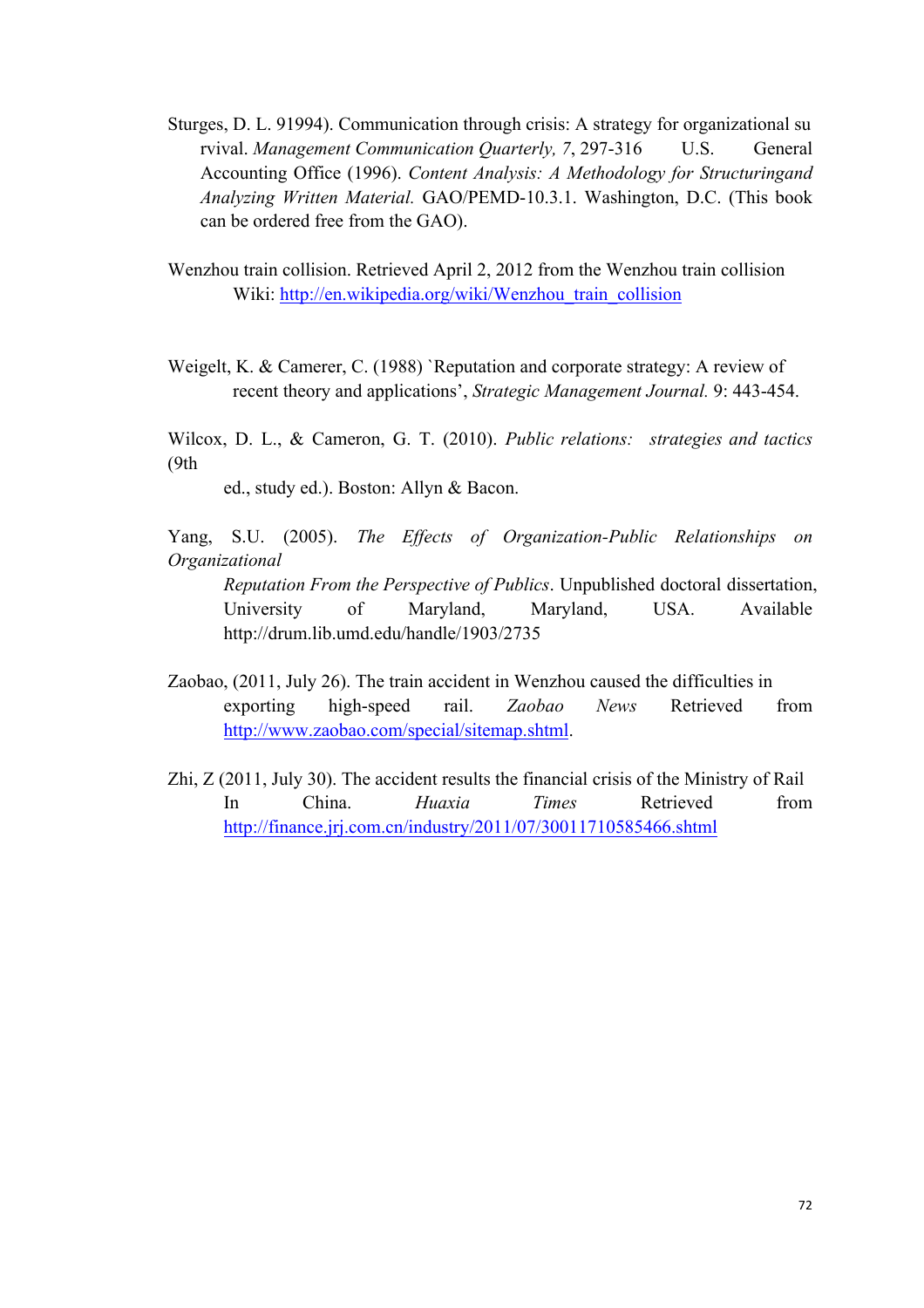#### **APPENDIXIES**

#### **Instruction to coders**

You have been asked to evaluate newspaper articles about the 7.23 Yongwen high-speed train collision in Wenzhou, China. Please read each article carefully, and evaluate each quote from the chosen information source. Your task is to determine which type of crisis response strategy each quote sentence characterizes and what is the tone of the quote in the context.

Crisis response strategy definitions and elements are enclosed in this package, and you should read them prior to beginning your work.

#### **Procedures:**

- 1. Write the story number and your coder number at the top of the coding sheet.
- 2. Read each quotes.
- 3. On the coding sheet, provide the following:
	- a. Sentence number
	- b. Newspaper name: *Xinjing News*, *The New York Times, Wenzhou Business*
	- c. Quote goes to which categorize of quote content
	- d. Response strategy used
	- e. What is the tone of the quote in the context
- 4. Use one coding sheet for each story.
- 5. Please be aware that there is no right or wrong answers. Please code the sentence with the crisis response strategy that most closely relates to its characteristics.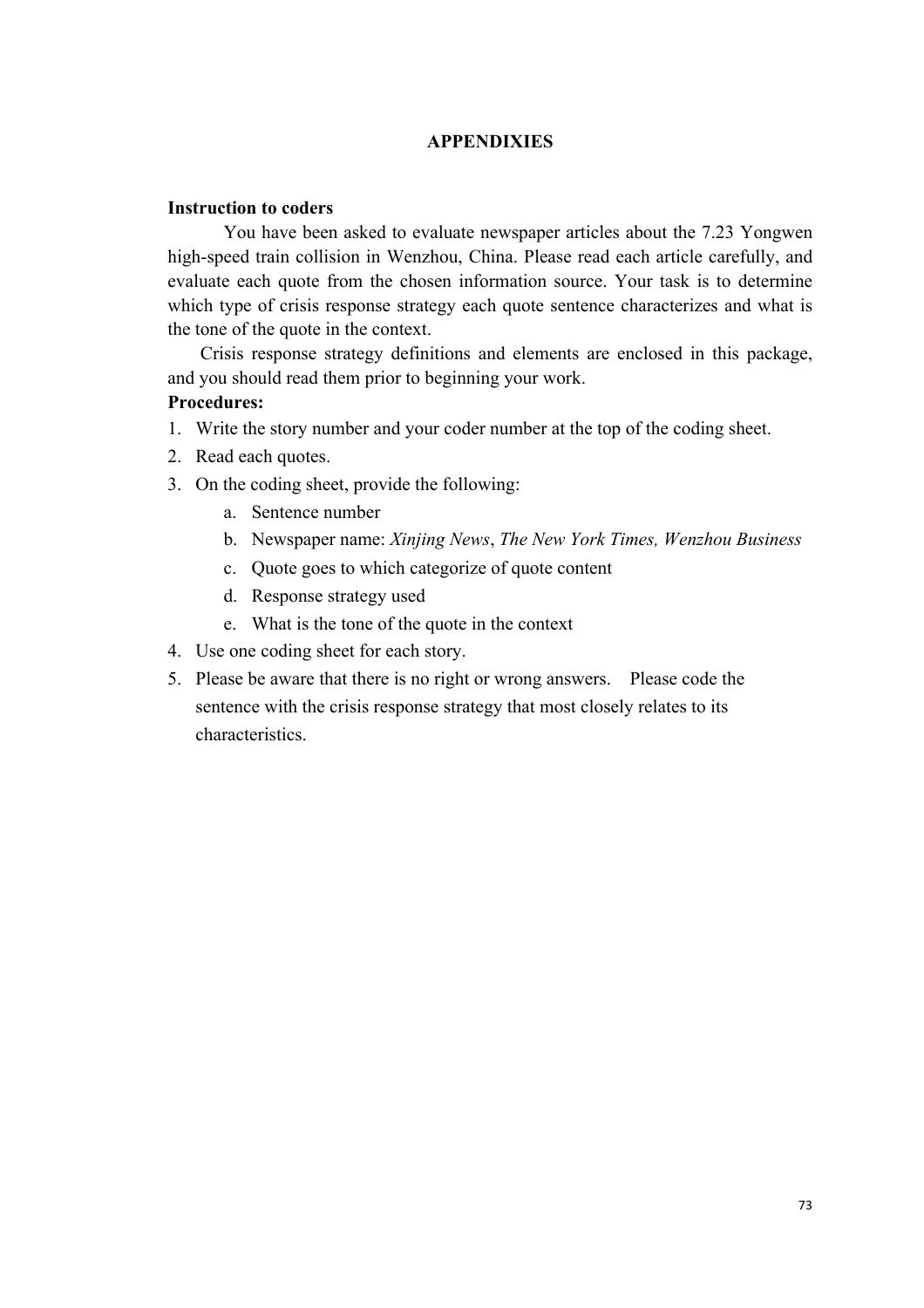### **CODE SHEET**

#### **Newspaper:**

- $\bullet$  1 = "New York Times"
- $\bullet$  2 = "Wenzhou Business"
- $\bullet$  3 = "Xinjing News"

#### **Strategies:**

- $\bullet$  1 = "Excuse"
- $\bullet$  2 = "Justification"
- $\bullet \quad 3 = "Concern"$
- $\bullet$  4 = "Scapegoat"
- $\bullet$  5 = "Corrective action"
- $6 = "Apology"$
- $\bullet$  7 = "Compensation"

#### **Tones:**

- $\bullet$  1 = "Positive"
- $2 = "Neutral"$
- $3 =$  "Negative"

#### **The Quotes:**

- $\bullet$  1 = "Rescue and aftercare work"
- $\bullet$  2 = "Offer an honest explanation to the public"
- $\cdot$  3 = "Details about the investigation"
- $\cdot$  4 = "Ways to reduce the risk for future"
- $\cdot$  5 = "Explain the accident reason and why buried the train with 25 hours rescue"
- $\cdot$  6 = "Care about all the victims"
- $\bullet$  7 = "High quality of the high-speed rail in China"
- $\cdot$  8 = "This is the miracle of life, I believe it"
- $9 = "Great love"$
- $\cdot$  10 = "Shift the responsibility to the weather or any others"
- $\cdot$  11 = "Compensation to the victims"
- $\cdot$  12 = "Feels truly sorry about the accident"